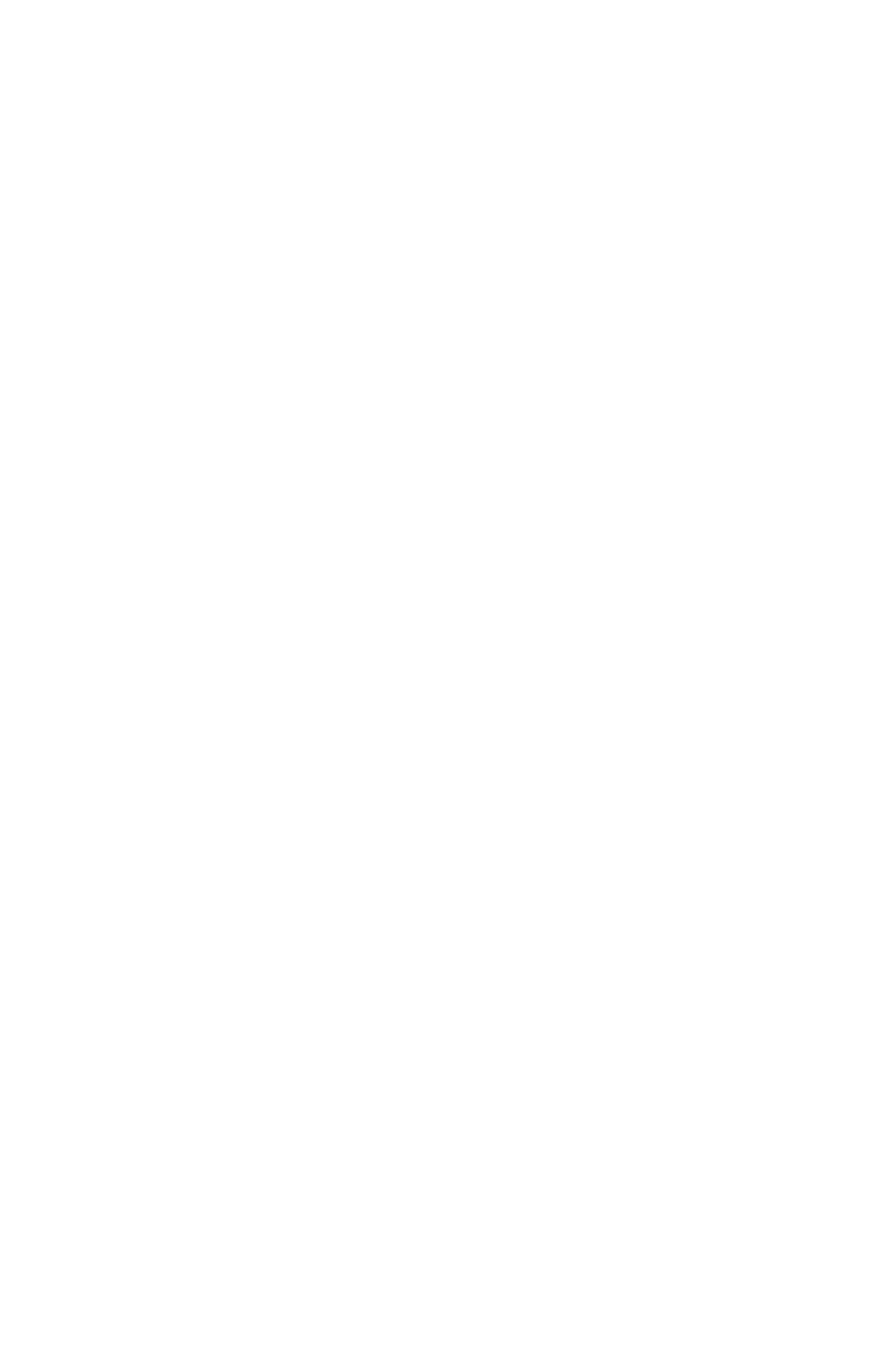County of Monroe, Michigan Mission Statement

The mission of the Monroe County Board of Commissioners is to perform their legally constituted responsibilities which are to protect the health, safety and welfare of the residents of our community and our employees. The Board will demonstrate Fiscal Responsibility, maintain credibility and build public trust; assume leadership in the development and improvement of county services and programs. The Board will provide for the delivery of services through cooperative interaction with all other units of Government and community agencies.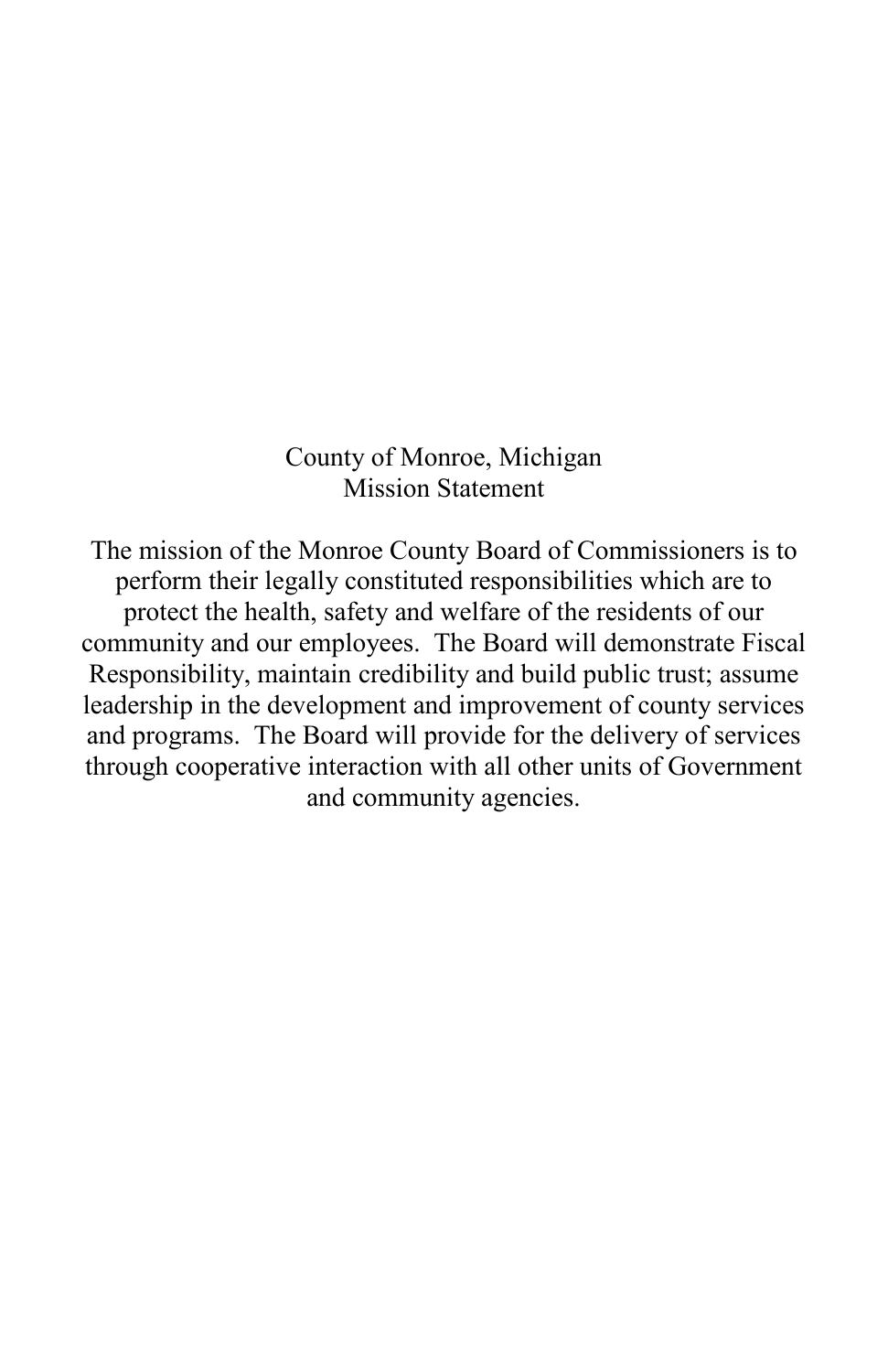# **TABLE OF CONTENTS**

# **Article I – Board Organization**

| 1.1 | Board Membership             |               |
|-----|------------------------------|---------------|
| 1.2 | Term of Commissioners        |               |
| 1.3 | Vacancies in Office          |               |
| 1.4 | Reapportionment              |               |
| 1.5 | Compensation                 | 2             |
| 1.6 | Reimbursable Expenses        | $\mathcal{L}$ |
| 1.7 | Officers, Agents & Employees | 2             |
| 1.8 | Powers & Duties              | 3             |
| 1.9 | Indemnification              |               |

# **Article II – Officers & Employees**

| 2.1 | Chairperson                                | 3 |
|-----|--------------------------------------------|---|
| 2.2 | Vice-Chairperson                           | 5 |
| 2.3 | Clerk                                      | 5 |
| 2.4 | Appointment of Administrator/Chief         |   |
|     | Financial Officer; Position of County      |   |
|     | Purchasing Agent Included; Power to        |   |
|     | Retain and Supervise other Representatives |   |
|     | <b>Agents and Employees</b>                | 6 |
| 2.5 | Legal Advisor                              |   |
| 2.6 | Appointments to Boards & Commissions       |   |

# **Article III – Meetings**

| 3.1 | Regular Meetings                 | 10 |
|-----|----------------------------------|----|
| 3.2 | <b>Committee Meetings</b>        |    |
| 3.3 | Special Meetings                 | 12 |
| 3.4 | Organizational Meeting           | 13 |
| 3.5 | Order of Business for Meetings   | 13 |
| 3.6 | Ouorum                           | 14 |
| 3.7 | Public Meetings (See Appendix E) | 14 |
| 3.8 | Publication of Proceedings       | 15 |
| 3.9 | Board Orders, Record             | 15 |

# **Article IV – Rules of General Conduct & Procedure**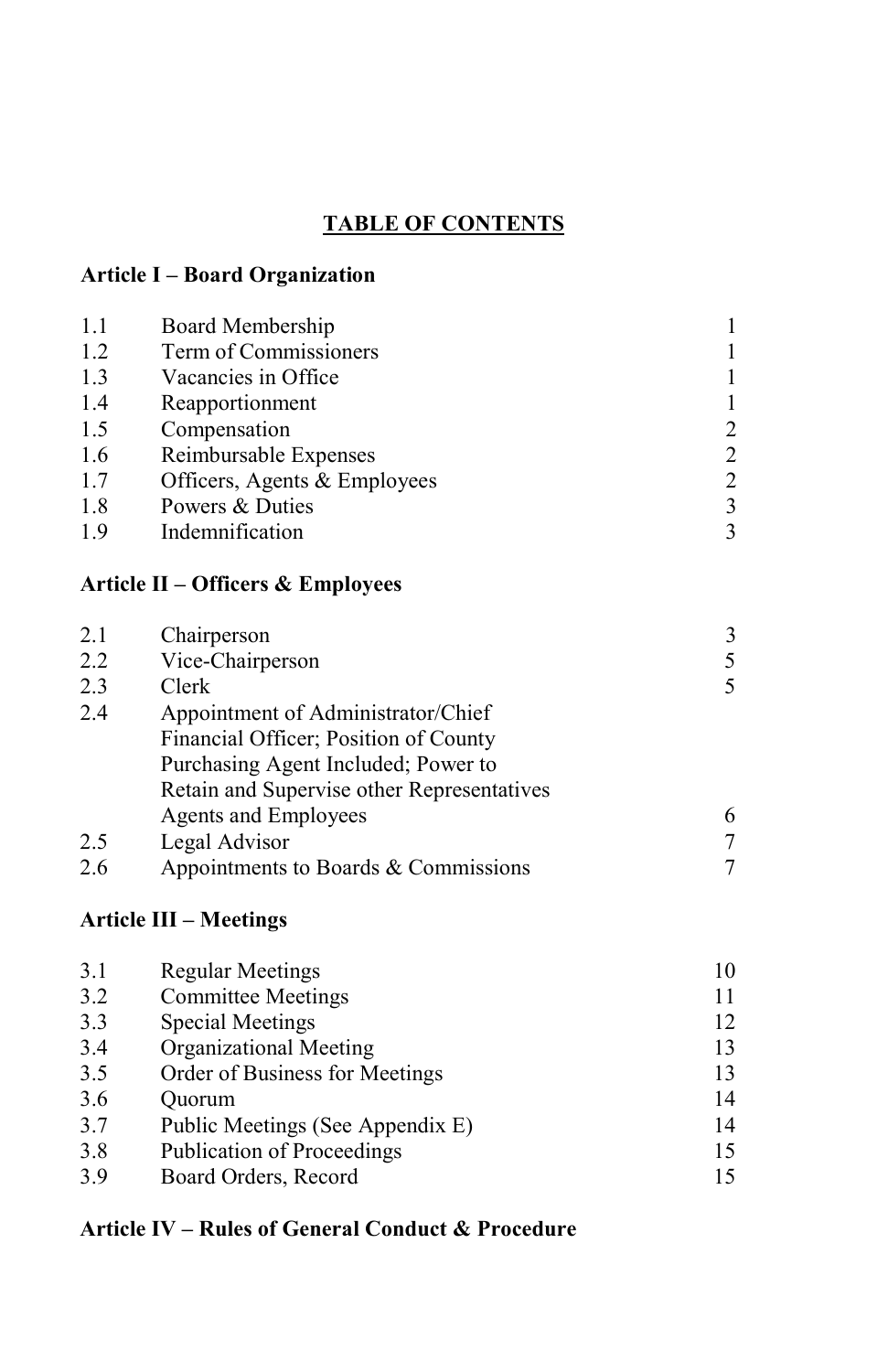| А.                                                                                    | Conduct                                                                 |    |  |  |  |
|---------------------------------------------------------------------------------------|-------------------------------------------------------------------------|----|--|--|--|
| 4.1                                                                                   | General Conduct                                                         | 15 |  |  |  |
| 4.2                                                                                   | Conflict of Interest                                                    | 15 |  |  |  |
| 4.3                                                                                   | <b>False Statements</b>                                                 | 16 |  |  |  |
| 4.4                                                                                   | Violation of the Rules of Conduct                                       | 16 |  |  |  |
|                                                                                       |                                                                         |    |  |  |  |
| В.                                                                                    | General Procedure                                                       |    |  |  |  |
| 4.21                                                                                  | Agenda                                                                  | 16 |  |  |  |
| 4.22                                                                                  | Voting                                                                  | 17 |  |  |  |
| 4.23                                                                                  | Citizen Participation                                                   | 19 |  |  |  |
| 4.24                                                                                  | General Conduct                                                         | 19 |  |  |  |
| 4.25                                                                                  | Codification                                                            | 19 |  |  |  |
| 4.26                                                                                  | Rules of Order                                                          | 20 |  |  |  |
|                                                                                       | Article V – Committees of the Board                                     |    |  |  |  |
| А.                                                                                    | Organization                                                            |    |  |  |  |
| 5.1                                                                                   | Purpose & Functions                                                     | 20 |  |  |  |
| 5.2                                                                                   | <b>Standing Committees</b>                                              | 20 |  |  |  |
|                                                                                       |                                                                         |    |  |  |  |
| <b>B.</b>                                                                             | <b>Committee Procedure</b>                                              |    |  |  |  |
| 5.21                                                                                  | Minutes                                                                 | 21 |  |  |  |
| 5.22                                                                                  | Time, Place & Attendance of Meetings                                    | 21 |  |  |  |
| 5.23                                                                                  | <b>Committee Reports</b>                                                | 23 |  |  |  |
| 5.24                                                                                  | Special Committees or Sub-Committees                                    | 23 |  |  |  |
|                                                                                       | Article - VI                                                            |    |  |  |  |
|                                                                                       |                                                                         |    |  |  |  |
| Amendment                                                                             |                                                                         | 24 |  |  |  |
| $Article - VII$                                                                       |                                                                         |    |  |  |  |
|                                                                                       | Order Succession                                                        | 24 |  |  |  |
| <b>Appendix A</b>                                                                     |                                                                         |    |  |  |  |
| Responsibilities and Duties of Members of the<br>Monroe County Board of Commissioners |                                                                         | 25 |  |  |  |
| <b>Appendix B</b>                                                                     |                                                                         |    |  |  |  |
| County Boards of Commissioners (Excerpt)<br>Act 156 of 1851, Sec. 46.3                |                                                                         | 26 |  |  |  |
|                                                                                       | County Boards of Commissioners (Excerpt)<br>Act 156 of 1851, Sec. 46.11 | 27 |  |  |  |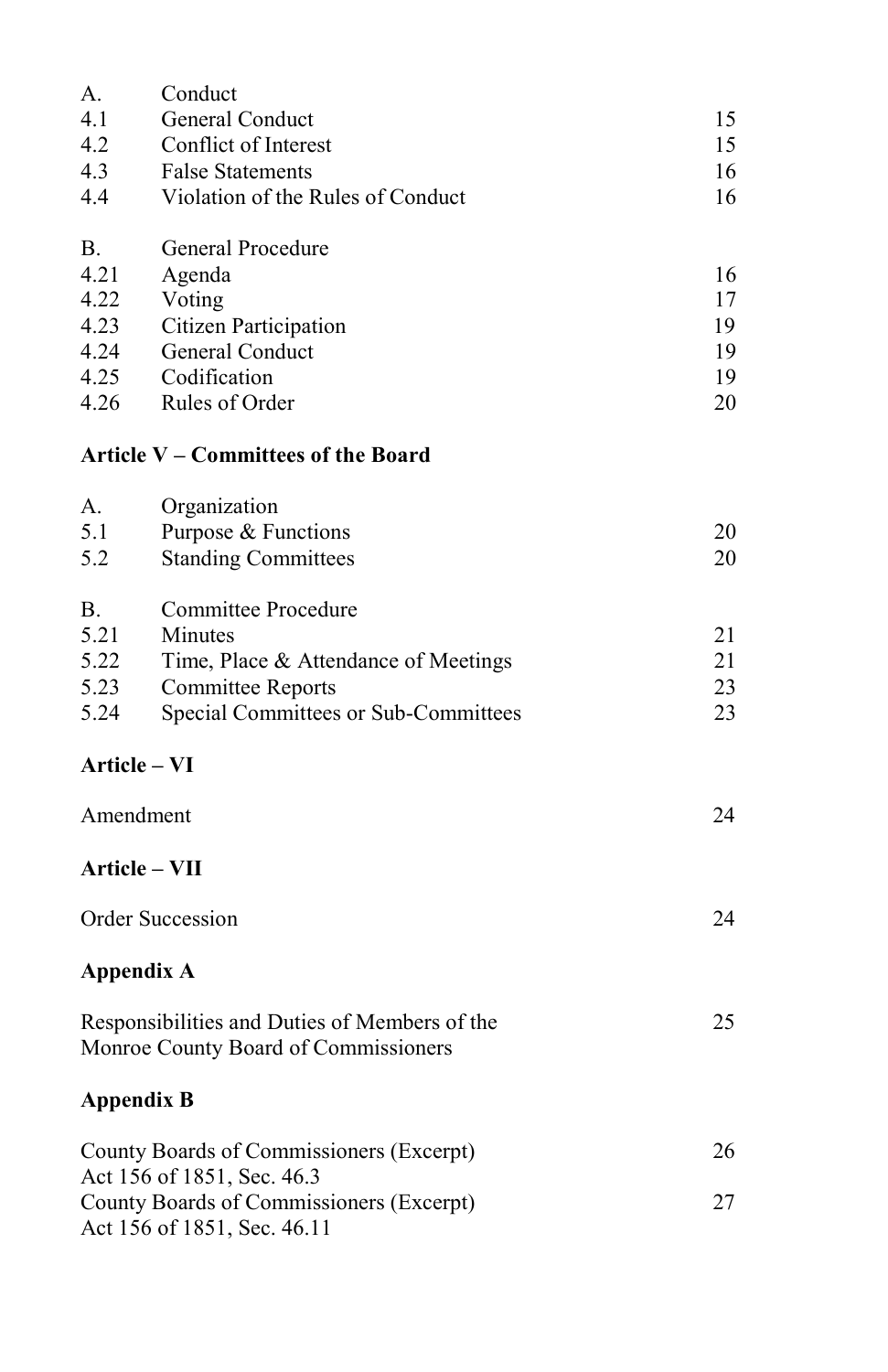# **Appendix C**

| Preparation of Regular Board Meeting Agenda                                                    | 32 |
|------------------------------------------------------------------------------------------------|----|
| <b>Appendix D</b>                                                                              |    |
| Resolution Establishing the Office of<br>County Administrator/Chief Financial Officer Position | 33 |
| Appendix E                                                                                     |    |
| Open Meetings Act<br>Appendix F                                                                | 37 |
| Flow Chart                                                                                     | 51 |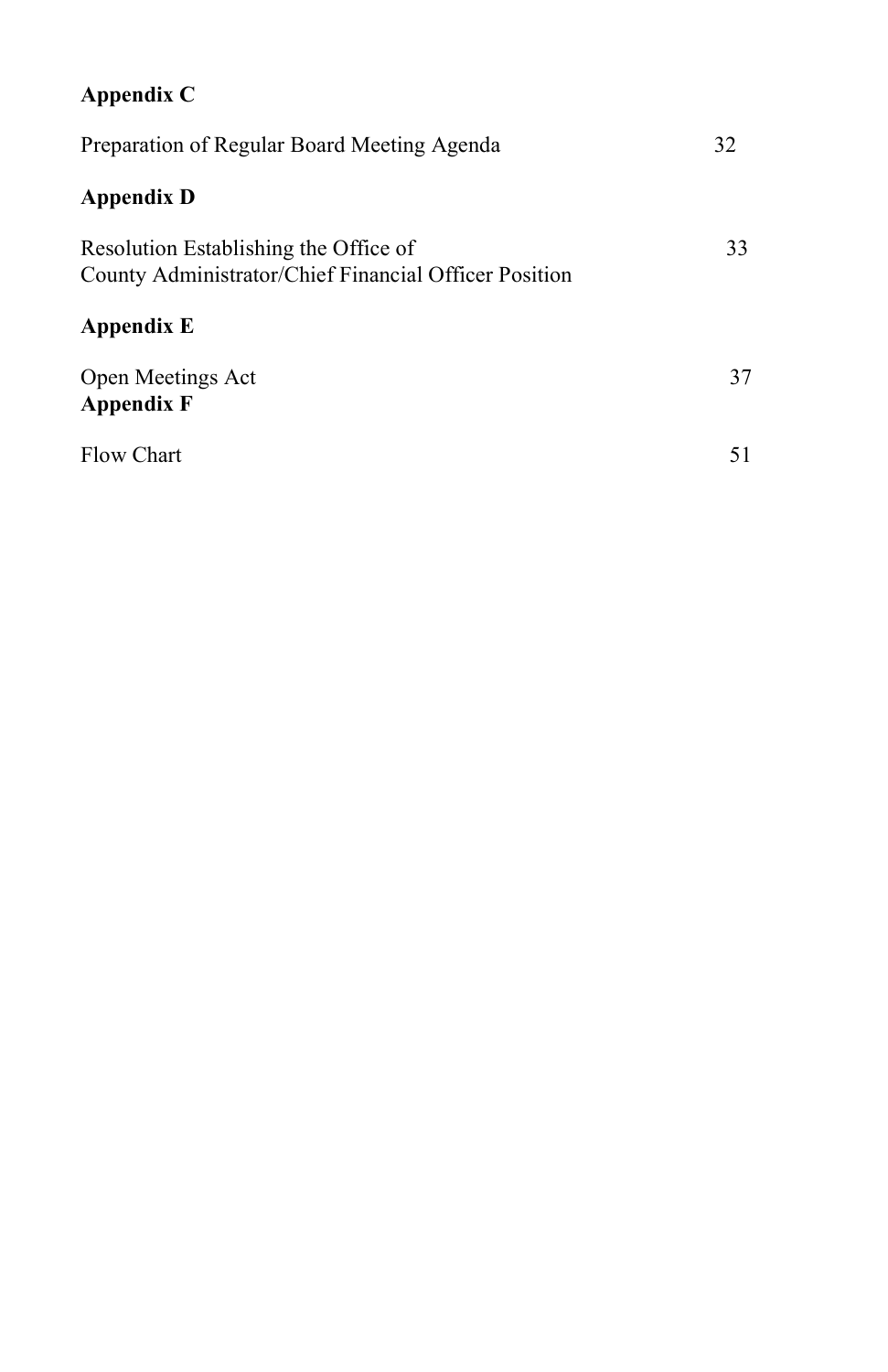### **ARTICLE I BOARD ORGANIZATION**

# **1.1 Board Membership**:

The Board of Commissioners shall consist of nine (9) members elected from single districts apportioned on the basis of population as provided by law.

# **1.2 Term of Commissioners**:

The term of each Commissioner shall be concurrent with that of state representatives as specified in Article IV, Section 3 of the State Constitution, which is for two (2) years, beginning on January 1 of every odd-numbered year.

# **1.3 Vacancies in Office**:

When a vacancy occurs in the Office of County Commissioner, by either death, resignation or removal from the district or removal from Office, the vacancy shall be filled by appointment within thirty (30) days by the County Board of Commissioners of a resident and registered voter of that district. (See MCL 46.412.) A person who has been convicted of a violation of Section 12a(1) of 1941 PA 370, MCL 38.412a, or who is ineligible for election or appointment pursuant to Article XI, Section 8, Constitution of the State of Michigan of 1963, shall not be eligible for appointment to the Office of County Commissioner for a period of twenty (20) years after the person was convicted of a felony violation of the above-stated MCL 38.412a or who was convicted of a felony involving dishonesty, deceit, fraud, or a breach of the public trust and conviction was related to the person's official capacity while the person was holding any elective office or position of employment in local, state, or federal government. The person appointed to fill a vacancy which occurred in an odd numbered year, shall serve until the vacancy is filled in a special election. The County Board of Commissioners shall call that special election. The person appointed to fill a vacancy which occurs in a year which is an election year for the office of County Commissioner, shall serve for the remainder of the unexpired term.

If the County Board of Commissioners does not fill the vacancy by appointment within thirty (30) days, that vacancy shall be filled by special election regardless of whether the year is an election or an odd year. (See MCL 46.413.) The person appointed or elected as a County Commissioner shall be a resident and registered voter of the district which has a vacancy.

# **1.4 Reapportionment**:

The Board shall be reapportioned, in the manner provided by law, within sixty 60) days after the publication of the latest United States Official Census figures.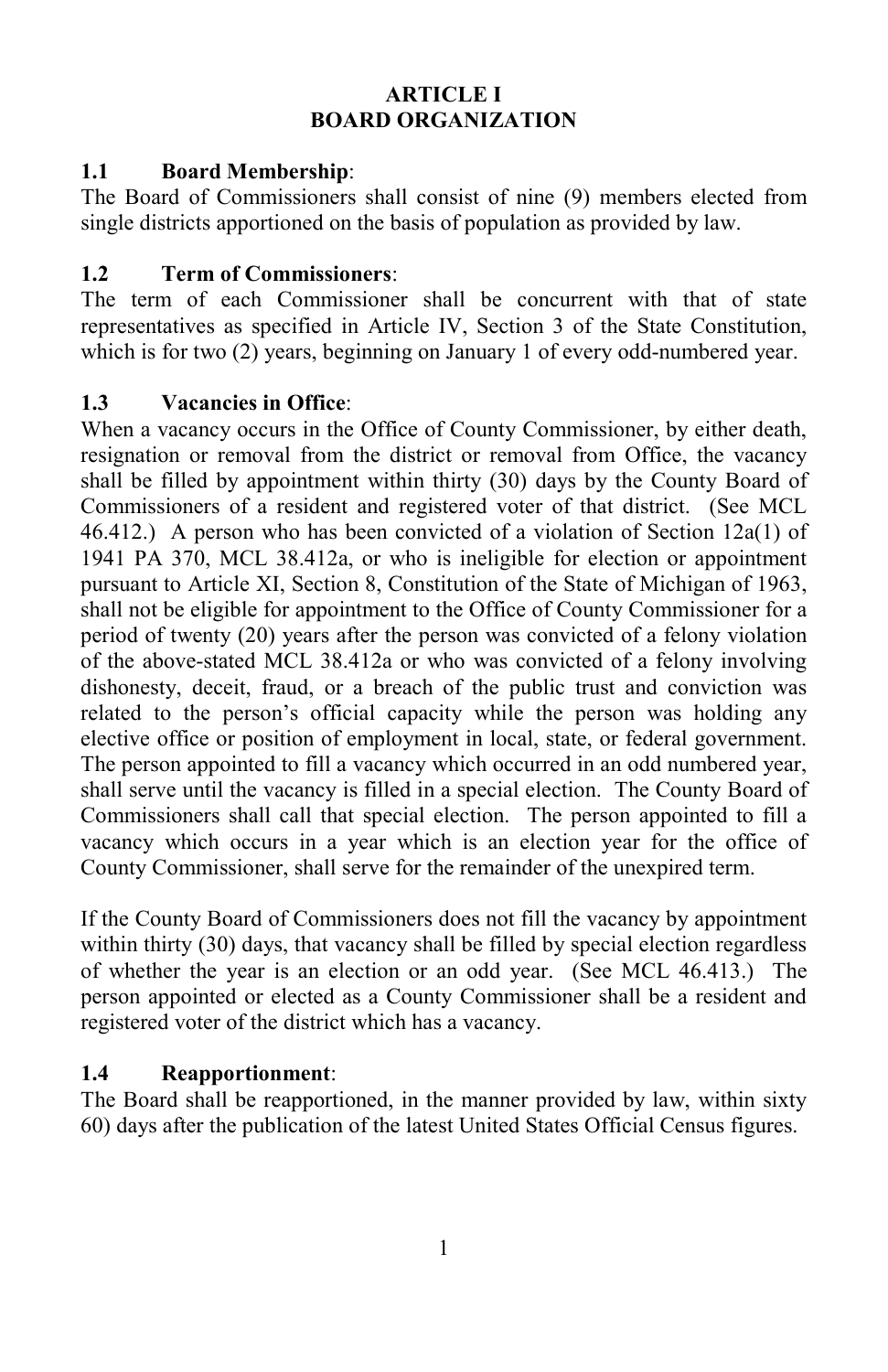### **1.5 Compensation**:

Compensation for the County Board of Commissioners and nonjudicial elected County officers, including elected members of the Monroe County Board of Commissioners, shall be determined by the County Board of Commissioners before November 1 of every even numbered year to become effective on January  $1<sup>st</sup>$  of the next odd numbered year. (See MCL 45.411 and MCL 45.421.) If not so determined, the previous compensation shall stay in place until changed by the County Board of Commissioners. Any change during a pending term of a member of the County Board of Commissioners or a nonjudicial elected County officer cannot be a reduction in compensation.

Compensation for the members of the Monroe County Board of Road Commissioners, and for any other appointed County officers, shall be established by the County Board of Commissioners to become effective on January  $1<sup>st</sup>$  of the next odd numbered year, or at any other time as the County Board of Commissioners determines appropriate. If not so established, the previous compensation shall stay in place until changed by the County Board of Commissioners. Any change during a pending term of an appointed County officer cannot be a reduction in compensation.

# **1.6 Reimbursable Expenses**:

County Commissioners shall not receive any per diem or payment, or mileage reimbursement for attending any meeting of the County Board of Commissioners, whether regular or special, or for attending any meetings of the standing Committees, or any special Committees and Subcommittees of the County Board of Commissioners. County Commissioners who are appointed to and are members of outside Boards, Commissions, Agencies, and Authorities, may receive per diem or other payment, if authorized, and may receive mileage reimbursement. Any other per diems and fees, and mileage reimbursement, and reimbursement of actual expenses, for County Commissioners in conjunction with required meetings and conferences shall all be as provided in County Policy No. 307, entitled "Employee Expense Reimbursement", and as amended from time to time.

# **1.7 Officers, Agents & Employees**:

The Board shall elect at its first meeting of each year a Chairperson and Vice-Chairperson and may appoint at such other times such other representatives, agents and employees. The Chairperson and Vice-Chairperson of the County Board of Commissioners shall be elected in accordance with Section 3 of Act 1851 PA 156, as amended, MCL 46.3, for one-year terms. (See Appendix B.) Any vacancy occurring during a term of office for an elected Chairperson or Vice-Chairperson, shall be filled by the County Board of Commissioners by a new election in a similar manner as for a normal election at the beginning of the year, and the newly elected Chairperson or Vice-Chairperson shall serve out the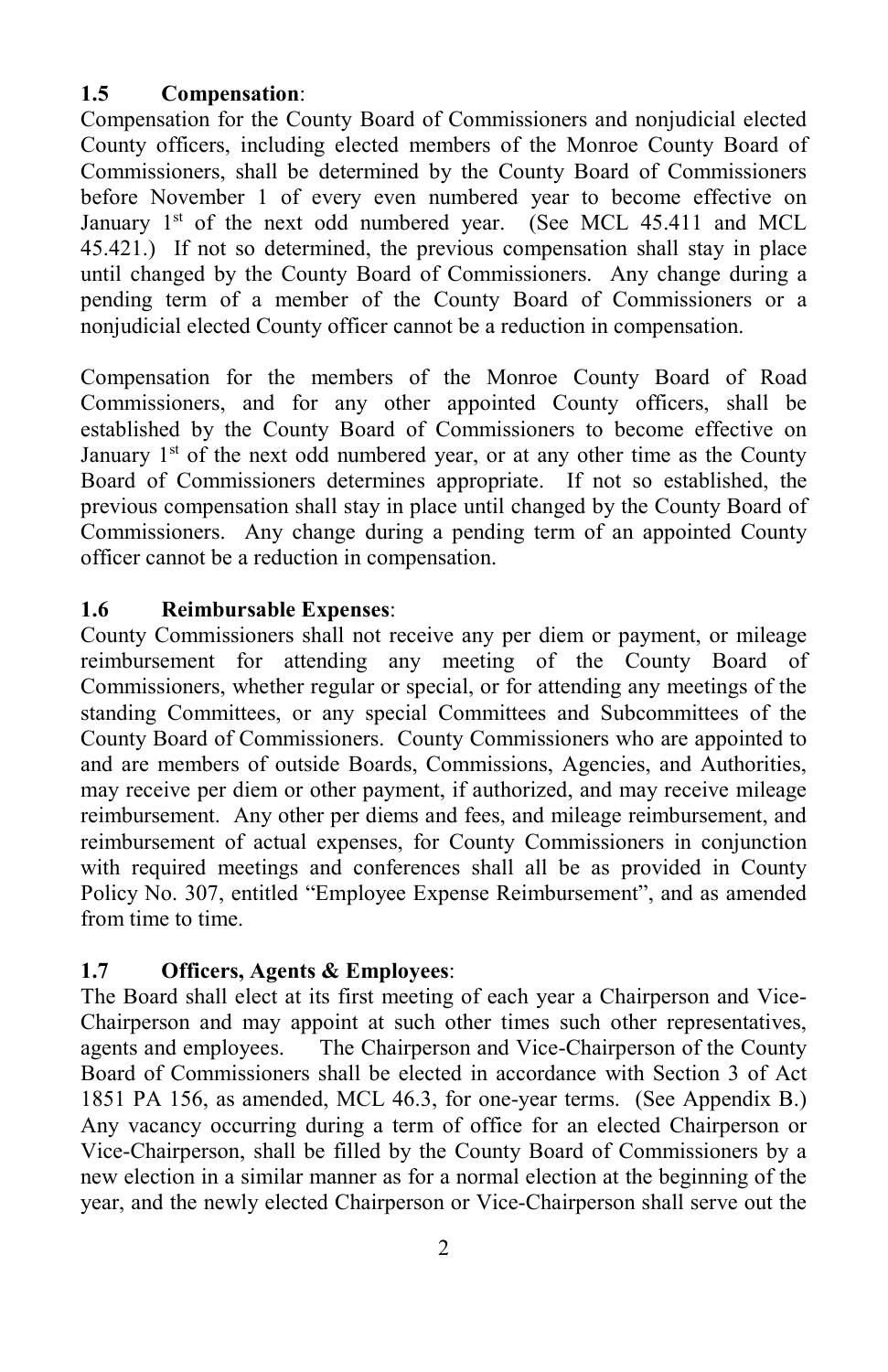remainder of the term. Appointments made by the previous Chairperson in accordance with Section 2.1, Paragraph 2, of ARTICLE II of these Bylaws, shall remain in place for the remainder of the term.

### **1.8 Powers & Duties**:

The Board shall have such powers and duties as shall from time to time or at any time be provided by law (For some of the powers and duties. (See Appendix A and Appendix B).

### **1.9 Indemnification**:

The indemnification and defense of County Commissioners shall be as stated in a County Policy as may be adopted by the County Board of Commissioners from time to time and then as may be modified from time to time. Indemnification is not absolute and may be withheld by a third party insurer, in accordance with applicable coverage for insurance and claims based on the claim made and/or if it is determined that a County Commissioner acted outside the scope of his/her official duties.

### **ARTICLE II OFFICERS & EMPLOYEES**

### **2.1 Chairperson:**

The term of the Chairperson shall be for one year, ending December 31 of the year for which the Chairperson was elected. The duties and powers shall include the following:

1. Shall prepare the Agenda for County Board meetings in accordance with County Policy No. 201, as adopted by the Board of Commissioners and, as may have been or may ever be amended or revised (See Appendix C), and further, may assist in the preparation of the Agendas for other Committee and Subcommittee meetings, and shall preside at all meetings of the County Board.

2. Except for the Chairperson of the Operations Committee who shall be the Vice-Chairperson of the Board of Commissioners, the Board Chairperson shall appoint County Commissioners to all standing Committees, special Committees and Subcommittees of the County Board of Commissioners, and shall further name and appoint the Chairperson of each standing committee, special committee and subcommittee. The Chairperson shall also appoint certain members of the County Board of Commissioners, and any alternates even if not a County Commissioner, to various Boards, Commissions, Agencies and Authorities, not including the standing Committees, special Committees and Subcommittees of the County Board of Commissioners itself. (See paragraph 1 of Section 2.6 of this Article II of these Bylaws.) All appointments shall be by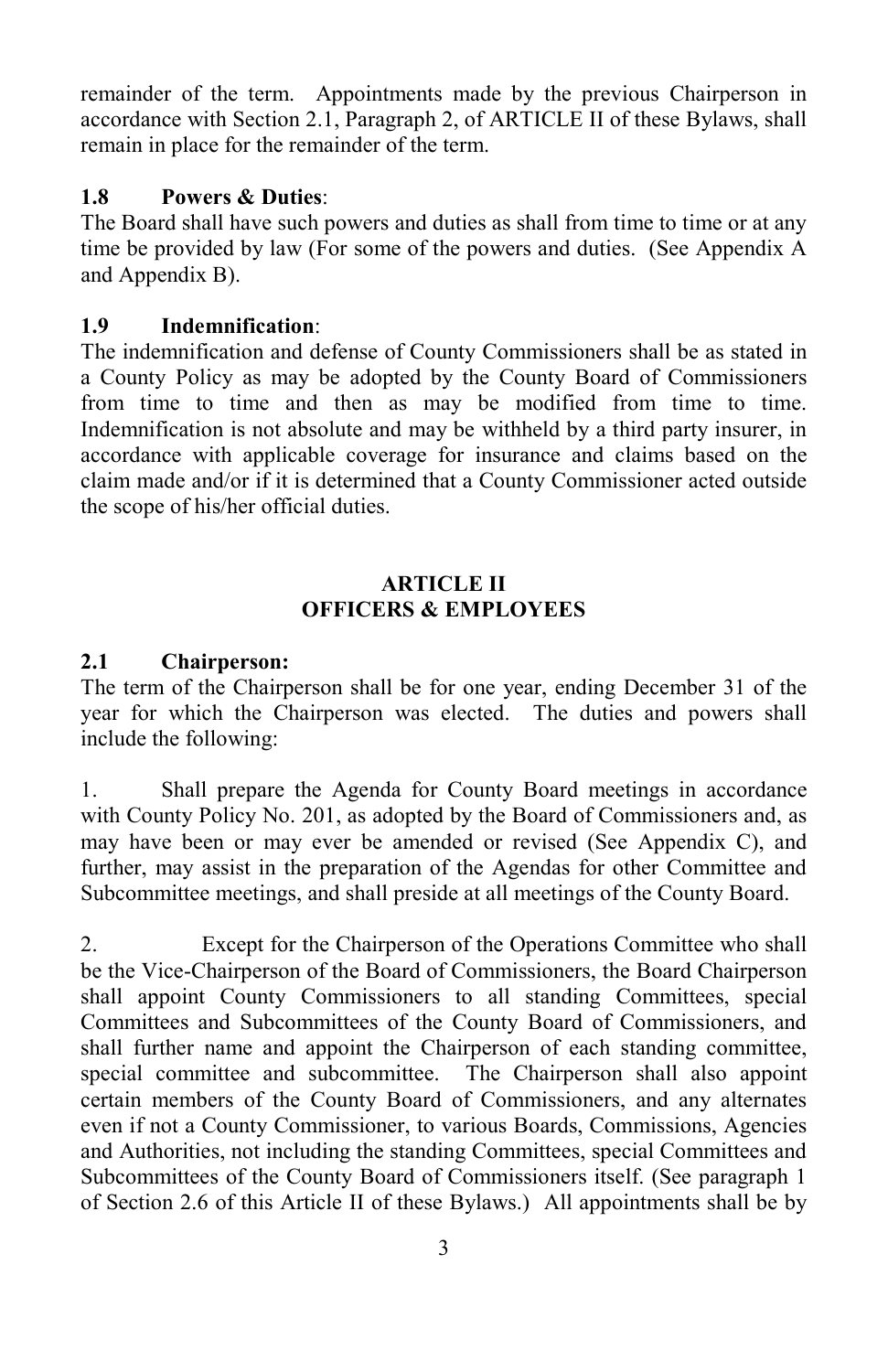the Chairperson alone, and no ratification by the County Board of Commissioners shall be required. All appointments of County Commissioners by the Chairperson shall be for one year, ending December 31 of the year for which the appointments were made, unless otherwise required by law.

3. May refer any communication to a standing Committee, special Committee or Subcommittee of the County Board of Commissioners, and may further refer any communication to the County Administrator/Chief Financial Officer or County Legal Advisor.

4. Shall appoint, with the confirmation of the Board, representatives for attendance at state and district conferences or service on state or district Committees.

5. May attend any meeting of any standing Committee, special Committee or Subcommittee and shall be allowed to participate in the discussions and deliberations of said standing Committee, special Committee or Subcommittee, but shall not be considered a voting member of said standing Committee, special Committee or Subcommittee unless a member of any aforementioned type of committee of which the Chairperson may appoint himself/herself to.

6. Shall affix the signature to all contracts, bonds and other documents requiring the signature of the Chairperson.

7. Shall be the ceremonial representative and spokesperson of the Board of Commissioners and shall perform such other duties as specified by law, the Board, or by custom.

8. Shall refer matters to a standing committee, special committee or subcommittee of the Board of Commissioners as deemed necessary and appropriate by the Chairperson. No vote of the Board of Commissioners shall be necessary before the Chairperson refers an item to a standing committee, special committee or subcommittee of the Board of Commissioners, but at any time, and notwithstanding what the Chairperson of the Board of Commissioners determines, the Board of Commissioners may refer matters to standing Committees, special Committees and/or Subcommittees of the Board of Commissioners by vote of a majority of the members present at any meeting where a quorum is present.

When the Chairperson determines a matter to be important for the Board of Commissioners to act directly without benefit of a standing committee, special committee or subcommittee recommendation, because of time constraints or the importance of the matter, the Chairperson may direct a matter directly to the Board of Commissioners for action. The Chairperson may take this action even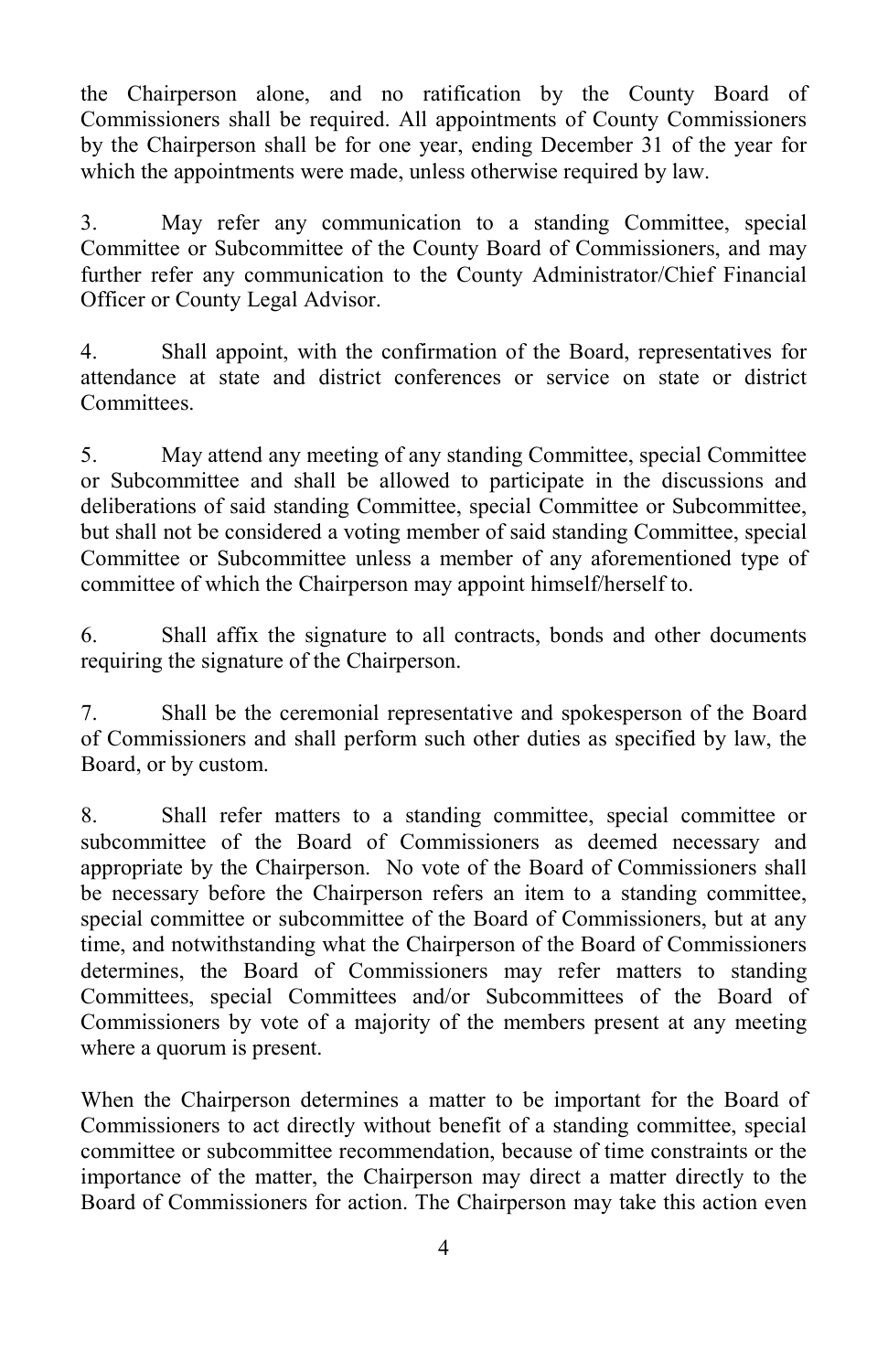though it normally would have been referred to a standing committee, special committee or subcommittee of the Board of Commissioners and the Chairperson may also take a matter previously referred to a standing committee, special committee or Subcommittee of the Board of Commissioners from that standing committee, special committee or subcommittee before the standing committee, special committee or subcommittee has made its recommendation and direct it to the Board of Commissioners for consideration and action.

### **2.2 Vice-Chairperson:**

The term of the Vice-Chairperson shall be for one year, ending on December 31 of the year for which the Vice-Chairperson was elected. The duties and powers shall include the following:

1. Shall prepare the Agenda for Operations Committee meetings in accordance with County Policy No. 201 as adopted by the Board of Commissioners , and as may be amended (See Appendix C), and further, may assist in the preparation of the Agenda for County Board meetings, and shall preside at all meetings of the Operations Committee.

2. Shall preside in the absence of the Chairperson.

3. Shall affix the signature to contracts, bonds or other documents requiring the signature of the Chairperson when the Chairperson is unable to do so because of illness or any other emergency, which, in the opinion of the Board, prevents the Chairperson from performing such functions of that office.

4. Shall perform such other duties as may be from time to time assigned by the Chairperson or by the Board.

5. Shall be Chairperson of the Operations Committee by virtue of position as Vice-Chairperson.

### **2.3 Clerk:**

The County Clerk, or in the absence of the County Clerk, the Chief Deputy, shall be the Clerk of the Board and shall perform such duties as required by law or as from time to time assigned by the Board. The Clerk may also appoint, with the consent of the Board, a Deputy Clerk to perform those duties as required by law or assigned by the Board. This Deputy Clerk shall also serve, with the consent of the Board as the Administrative Assistant for the Board. This Deputy Clerk/Administrative Assistant shall be responsible for the following duties and shall serve under the direction of the Board of Commissioners and the County Clerk: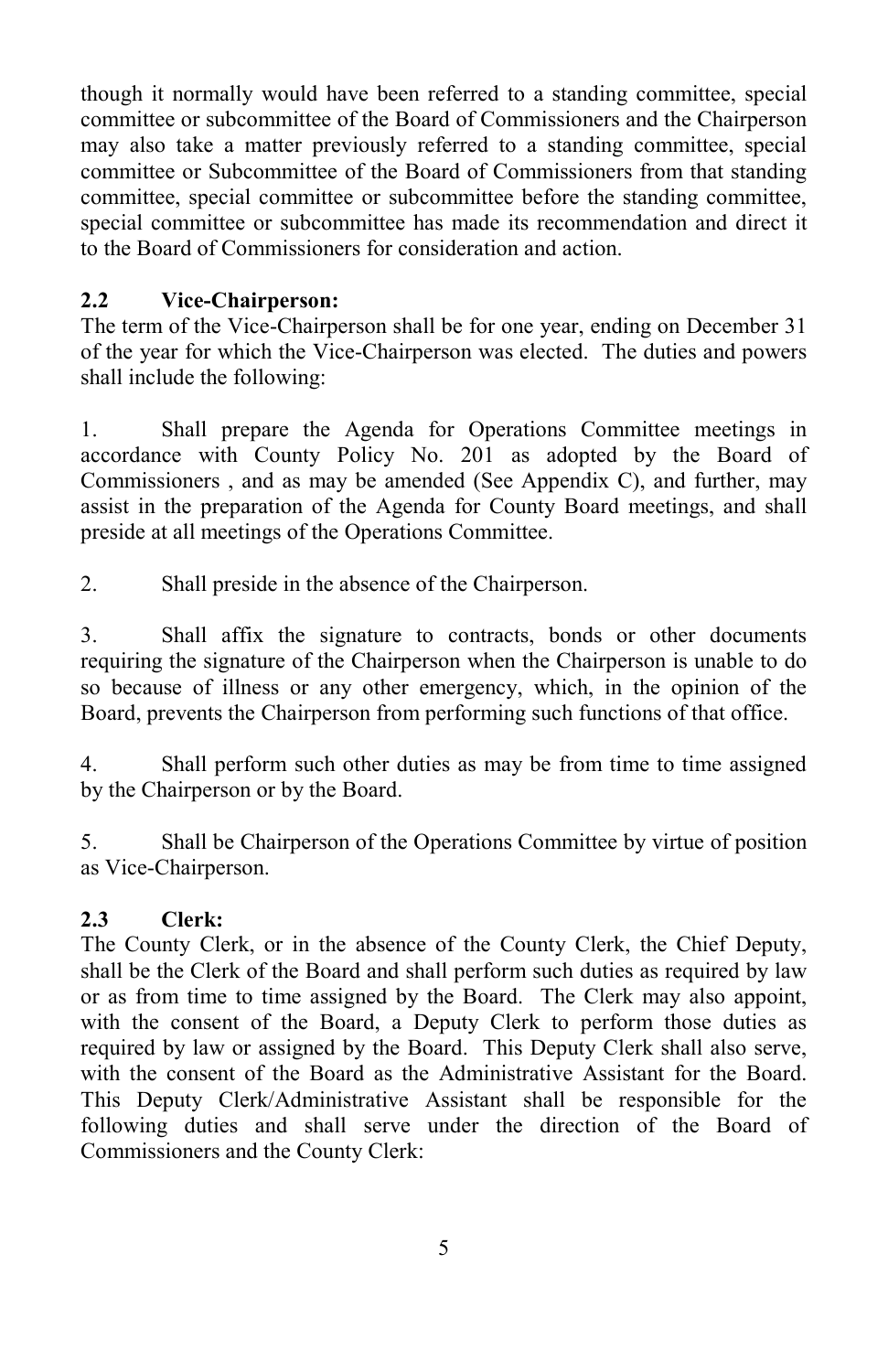1. The performance of secretarial services for the Chairperson and Board **Members** 

2. The recording of the minutes of the Board and Committee Meetings.

3. The filing and preservation of the records of the Board and its Committees and Subcommittees.

4. The performance of such other duties as may be from time to time assigned by the Chairperson or by the Board.

5. Serve as Administrative Assistant to the Administrator/CFO and Recording Secretary to various Boards and Commissions.

6. Shall be the designated person to provide notice of Public Meetings in compliance with the Open Meetings Act.

### **2.4 Appointment of Administrator/Chief Financial Officer; Position of County Purchasing Agent Included; Power to Retain and Supervise other Representatives, Agents and Employees**

The Board of Commissioners shall employ an Administrator/Chief Financial Officer for the County of Monroe pursuant to MCL 46.11(o). The position of Administrator/Chief Financial Officer shall include, among other duties, the duties of County Purchasing Agent under MCL 46.13a. The Administrator/Chief Financial Officer may, as the Board of Commissioners may directly or through its policies allow, retain and supervise such other representatives, agents and employees as may be deemed necessary by the Board to carry out any of its powers. (See Appendix D.) The Administrator/Chief Financial Officer shall have the authority and possess all the duties and responsibilities, as authorized in the Resolution Establishing the Office of County Administrator/Chief Financial Officer Position, adopted by the Board of Commissioners on January 14, 1997, as may have been or may ever be amended or revised and as recited in Appendix D attached hereto, or as the Board may otherwise provide from time to time. Nothing herein, or in the Resolution Establishing the Office of County Administrator/Chief Financial Officer Position (Appendix D) shall be construed to prohibit or interfere in any way with the authority of the Board of Commissioners to directly allow and appoint such other representatives, agents and employees as may be deemed necessary by the Board to carry out any of its powers and assist the Administrator/Chief Financial Officer, or to remove a representative, agent or employee allowed and retained by the Administrator/Chief Financial Officer.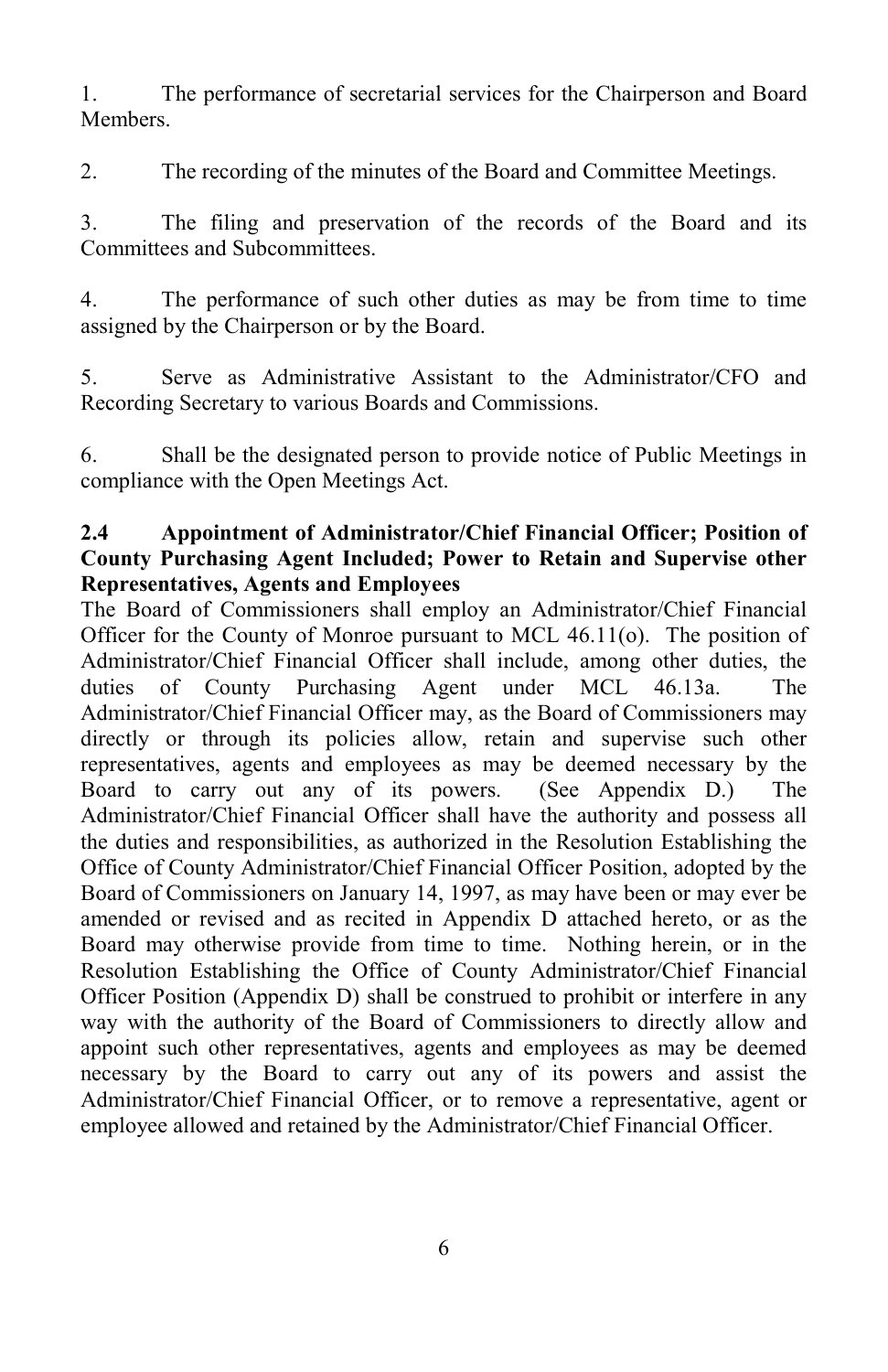### **2.5 Legal Advisor:**

The Board of Commissioners shall appoint an attorney or law firm to act as the general Legal Advisor for the Board of Commissioners to serve as its general legal counsel, and may appoint other attorneys or law firms from time to time as the Board deems necessary, to represent the County and the Board of Commissioners, and their officials, employees and appointees.

### **2.6 Appointments to Boards & Commissions:**

1. Except as otherwise stated below or elsewhere in these Bylaws, the County Board of Commissioners shall generally make all appointments to various Boards, Commissions, Agencies and Authorities, after nomination by the Chairperson of the County Board of Commissioners. Suggestions for appointments by the Board of Commissioners may be submitted to the County Board Chairperson by any other County Commissioner, and by the Board, Commission, Agency or Authority which needs the appointment.

The Deputy Clerk/Administrative Assistant for the County Board or the County Board Chairperson may bring to the attention of the chairperson or vice chairperson of the particular Board, Commission, Agency or Authority, and the other County Commissioners, of any vacancy or expiring term that has or will occur on that Board, Commission, Agency or Authority, of the need for an appointment, and that a recommendation or suggestion to the County Board Chairperson may be made. When appointments are made, or notification of the need for appointment is given to the Board, Commission, Agency or Authority, or to the County Commissioners, the criteria for appointment and the term involved, shall be considered. The Deputy Clerk/Administrative Assistant, or the County Board Chairperson, may also send notification to the appointee whose term is expiring to ascertain whether that current appointee wishes to be reappointed or not. Regardless of any suggestion or recommendation from the Board, Commission, Agency or Authority, or from the other County Commissioners, and regardless of whether the current appointee notifies the County Board Chairperson of his or her willingness or desire to be reappointed, the County Board Chairperson may nominate any qualified person that the County Board Chairperson wants, and the County Board of Commissioners may appoint any qualified person that it chooses.

Notwithstanding what is stated above, for an appointment to the County Board of Road Commissioners, if the County Board of Commissioners so determines, it may make the nomination(s) instead of the County Board Chairperson. Further, the County Board Chairperson may seek the nomination of the County Board in place of his or her nomination for any other appointment.

2. Appointments shall not necessarily be confined to incumbents only, in the case of an expiring term. All appointments made by the County Board of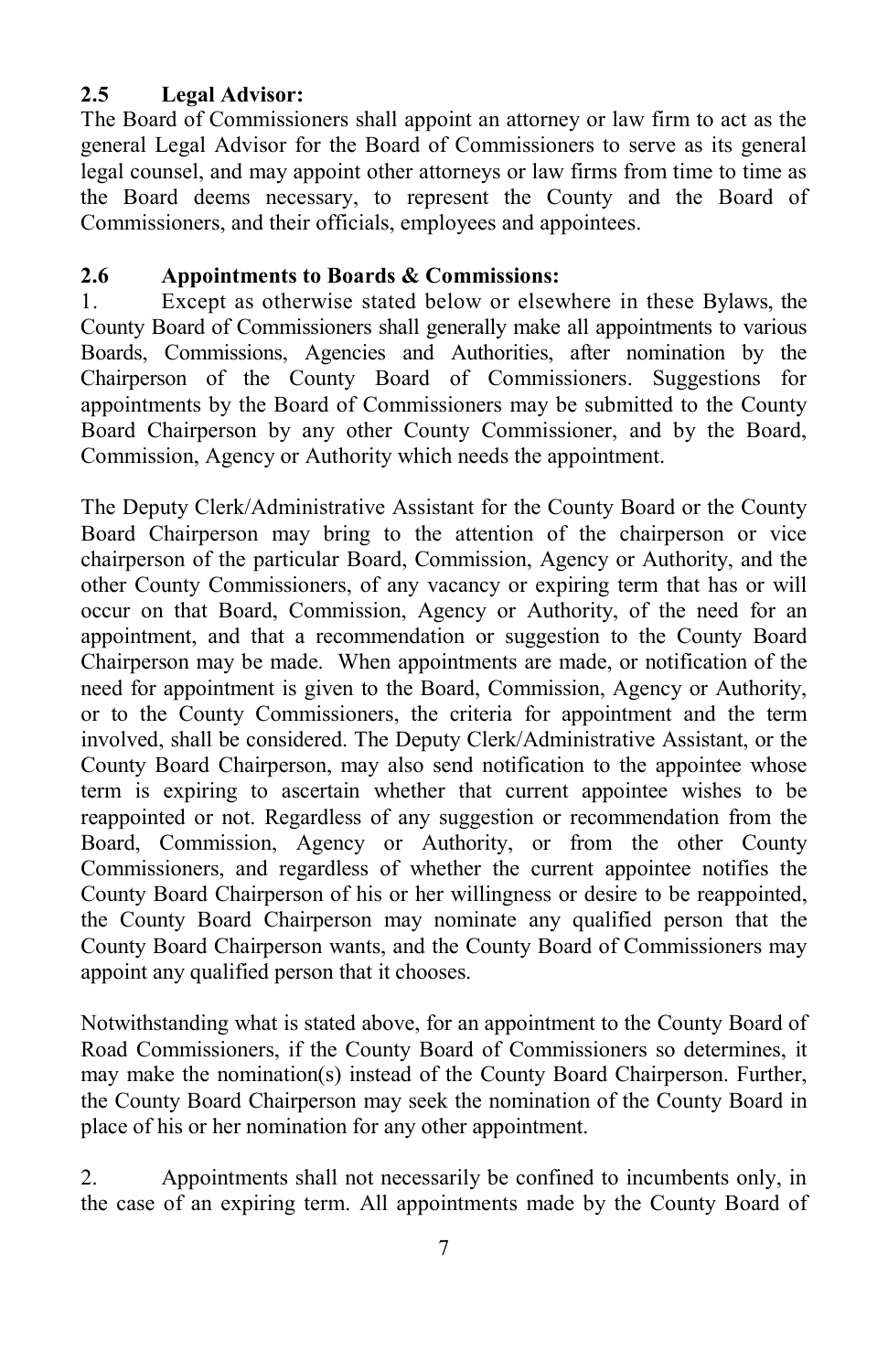Commissioners shall be made by the Board of Commissioners by a majority vote of the members of the Board of Commissioners elected and serving, unless otherwise provided by law.

3. Appointees to the various Boards, Commissions, Agencies and Authorities shall hold such position as long as that person meets the criteria for the appointment, and for the term of the appointment, and, pursuant to paragraph 8 of Section 2.6 of Article II, until a new appointment or reappointment is made, unless contrary to law. A County Commissioner who is appointed to any position on a Board, Commission, Agency or Authority, and any alternates even if not a County Commissioner shall hold such position for the term appointed, and pursuant to paragraph 8 of Section 2.6 of Article II, until an appointment or reappointment is made, unless contrary to law, but in all events, shall hold such position not longer than the duration of that County Commissioner's elected term. A vacancy of the appointment shall occur by death, resignation, or the ending of the term, or in certain cases, pursuant to paragraph 8 of Section 2.6 of Article II, until a new appointment or reappointment is made, and also in the case of a County Commissioner appointee, and any alternates even if not a County Commissioner at the end of the term of the County Commissioner for any reason.

4. No appointee shall be appointed, except for County Commissioners, to serve on more than two Boards, Commissions, Agencies or Authorities, except this restriction shall not apply to the Monroe County Municipal Building Authority and the County of Monroe Hospital Finance Authority and shall not apply to appointments made by an individual County Commissioner, in accordance with law or these Bylaws, or any other policy, rule or regulation, such as provided for in paragraph 6 of Section 2.6 of Article II. An appointee, other than a County Commissioner, and any alternates even if not a County Commissioner, who desires to serve on a different Board, Commission, Agency or Authority, may submit a letter of resignation from an existing Board, Commission, Agency or Authority, upon which the appointee is serving, subject to appointment to a new Board, Commission, Agency or Authority for which a new appointment is sought, in order to qualify for appointment to a new Board, Commission, Agency or Authority.

5. All appointments to Boards, Commissions, Agencies or Authorities, shall include only residents of the County of Monroe, or persons who are employed and work in Monroe County, and shall not include any person who has been convicted of a felony violation of Section 12a (1) of Public Act 370 of the Michigan Public Acts of 1941, MCL 38.412a, or who is ineligible for election or appointment pursuant to Article XI, Section 8, of the Constitution of the State of Michigan of 1963.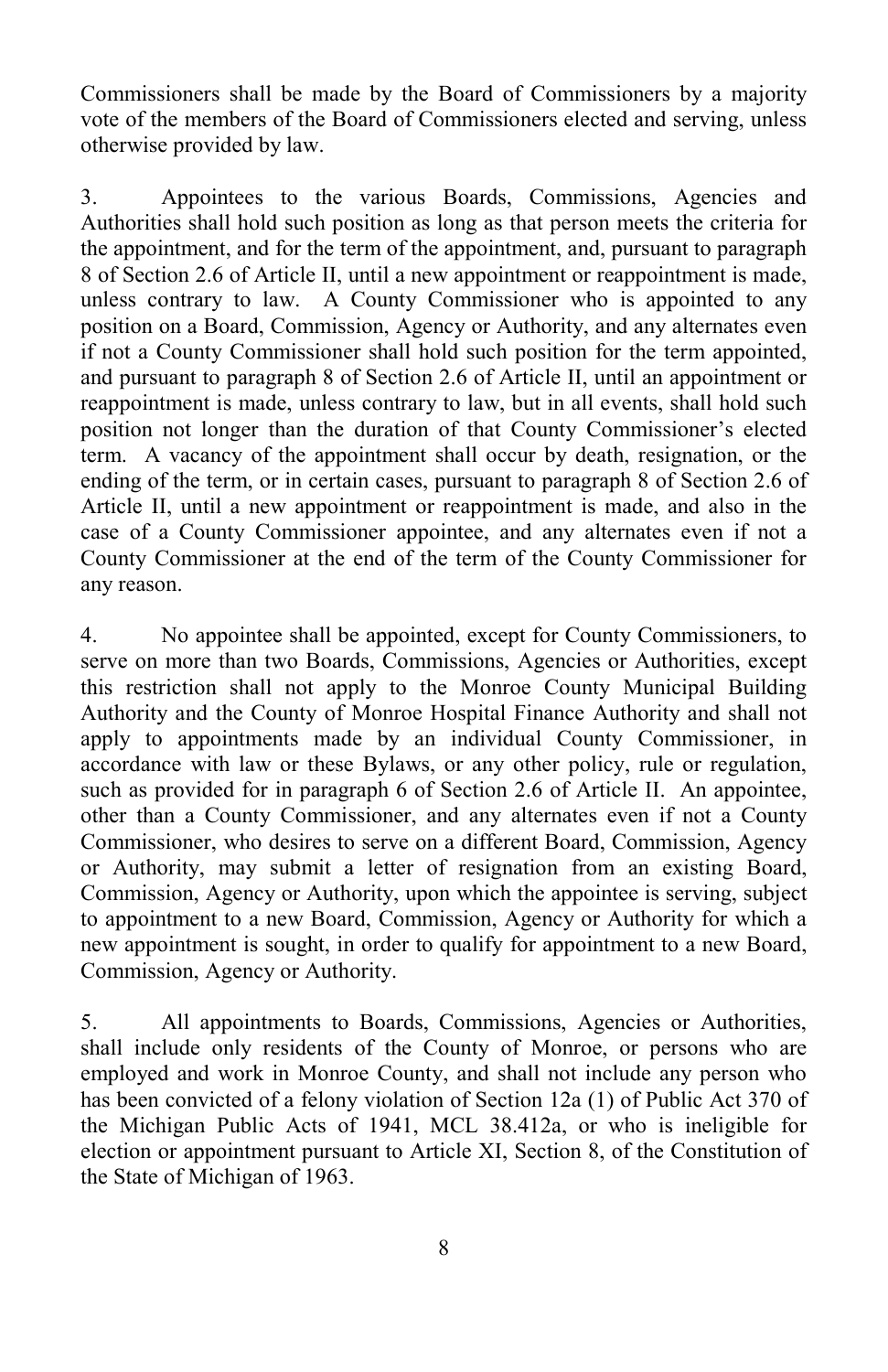6. In certain situations and circumstances, for certain Boards, Commissions, Agencies or Authorities, as provided for by law, or these Bylaws, or by other bylaws, or by other rules or regulations, an appointment to a Board, Commission, Agency or Authority may be made by an individual County Commissioner on his or her own, without approval of the Chairperson of the Board of Commissioners and without a vote of the Board of Commissioners. This includes but is not limited to the appointment of a member of the Commission on Aging or the Historical Commission, which includes one appointee for each County Commissioner District. For every appointment by an individual County Commissioner, the appointment shall be reduced to writing which shall indicate the name, address and telephone number, and e-mail address if available, of the appointee, and such writing shall be submitted to the County Board Chairperson, the County Administrator, and the particular Board, Commission, Agency or Authority to whom the appointment is made.

7. For appointments to the various Boards, Commissions, Agencies or Authorities, the County Board Chairperson may direct the Deputy Clerk/Administrative Assistant to make advertisement, and to set up interviews with the County Board of Commissioners. Neither advertisement nor interviews shall be required, but the County Board Chairperson and County Board of Commissioners may avail themselves of advertising and/or interviewing for filling vacancies or new terms for appointees. The County Board Chairperson and the County Board of Commissioners may advertise and/or interview in any manner deemed reasonable by the County Board Chairperson or the County Board of Commissioners.

8. Unless otherwise provided by law, if an appointee's term ends and a reappointment or new appointment is not made, that appointee's appointment shall automatically extend into the new term until a reappointment or new appointment is made. This shall also apply to appointees who are County Commissioners, and any alternates even if not a County Commissioner, except that in any and all cases, the appointment of a County Commissioner and any alternates even if not a County Commissioner, shall terminate when the Commissioner's elected term as a County Commissioner ends for any reason.

9. Unless otherwise provided by law or other bylaw or rule, Policy 202, Preparation and Distribution of Agendas for County Boards and Commissions shall apply to the meetings for the Boards, Commissions, Agencies, and Authorities for which the County Board of Commissioners makes one or more appointments. The agendas for said meeting shall be prepared by the Chairperson of the particular Board, Commission, Agency or Authority, and faxed, mailed, e-mailed or delivered to all members of the Board, Commission, Agency or Authority. After an agenda is posted, the agenda may only have additions if at least one-half of the members of the Board, Commission, Agency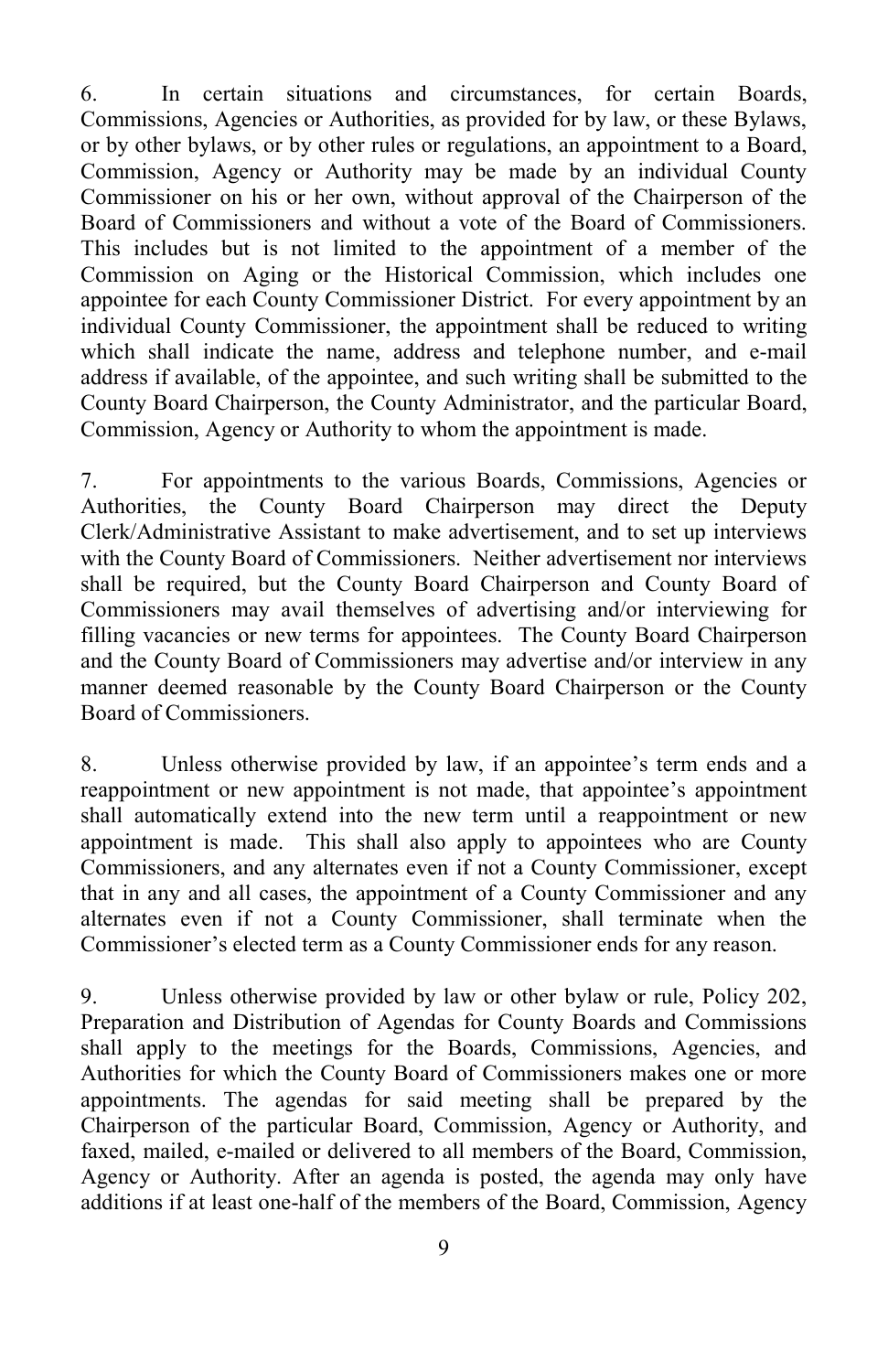or Authority agree to the addition before the meeting or vote for the addition at the meeting. The Chairperson of the Board Commission, Agency or Authority may delete items from the agenda at any time. If any member of a Board, Commission, Agency or Authority has more than three unexcused absences from a regular meeting in any one year's time, the member may be removed. If appointed by the County Board of Commissioners, the Board may vote to remove the member. If appointed by a single County Commissioner, the appointing County Commissioner shall have twenty days after being notified of the three (3) unexcused absences to remove the member. If the appointing County Commissioner does not remove the member, the County Board of Commissioners acting collectively may remove the member, for members who were appointed by other than the County Board of Commissioners or an individual County Commissioner, the appointing entity or individual, or if none, the Board, Commission, Agency or Authority, may remove the member.

#### **ARTICLE III BOARD OF COMMISSIONER MEETINGS**

#### **3.1 Regular Meetings:**

Except as otherwise required by law or these Bylaws, the Regular Meetings of the Board shall be held as follows:

1. The County Board of Commissioners shall meet regularly on the first and third Tuesday of each month at a time set by the Chairperson. The first Tuesday of January of each year that is not a designated County holiday, shall be set aside for the Organizational Meeting (see Section 3.4 below). At the option and call of the County Board Chairperson, the Board may meet on the second, fourth and/or fifth (if there is a fifth) Tuesday of any particular month at a time set by the Chairperson. The optional Tuesday County Board meetings to be held on the second, fourth and/or fifth Tuesday of any particular month, shall not be considered Special Meetings, but shall be considered optional Regular Meetings, at the call of the Chairperson. No Agenda Meeting shall be required for the optional Regular Meetings that are held on the second, fourth and/or fifth Tuesday of any particular month, but an Agenda Meeting may be called by the Chairperson at his or her option.

At the option and call of the Chairperson, for reasons having to do with holidays, non-availability of County Commissioners, lack of agenda items, or for any other reason, a Regular Meeting of the County Board of Commissioners may be cancelled and/or rescheduled to a different date and time, subject to proper notice being given to the County Commissioners, subject to compliance with the Open Meetings Act The time and/or day of any regular or rescheduled regular meeting may be changed by the Chairperson for good reason, upon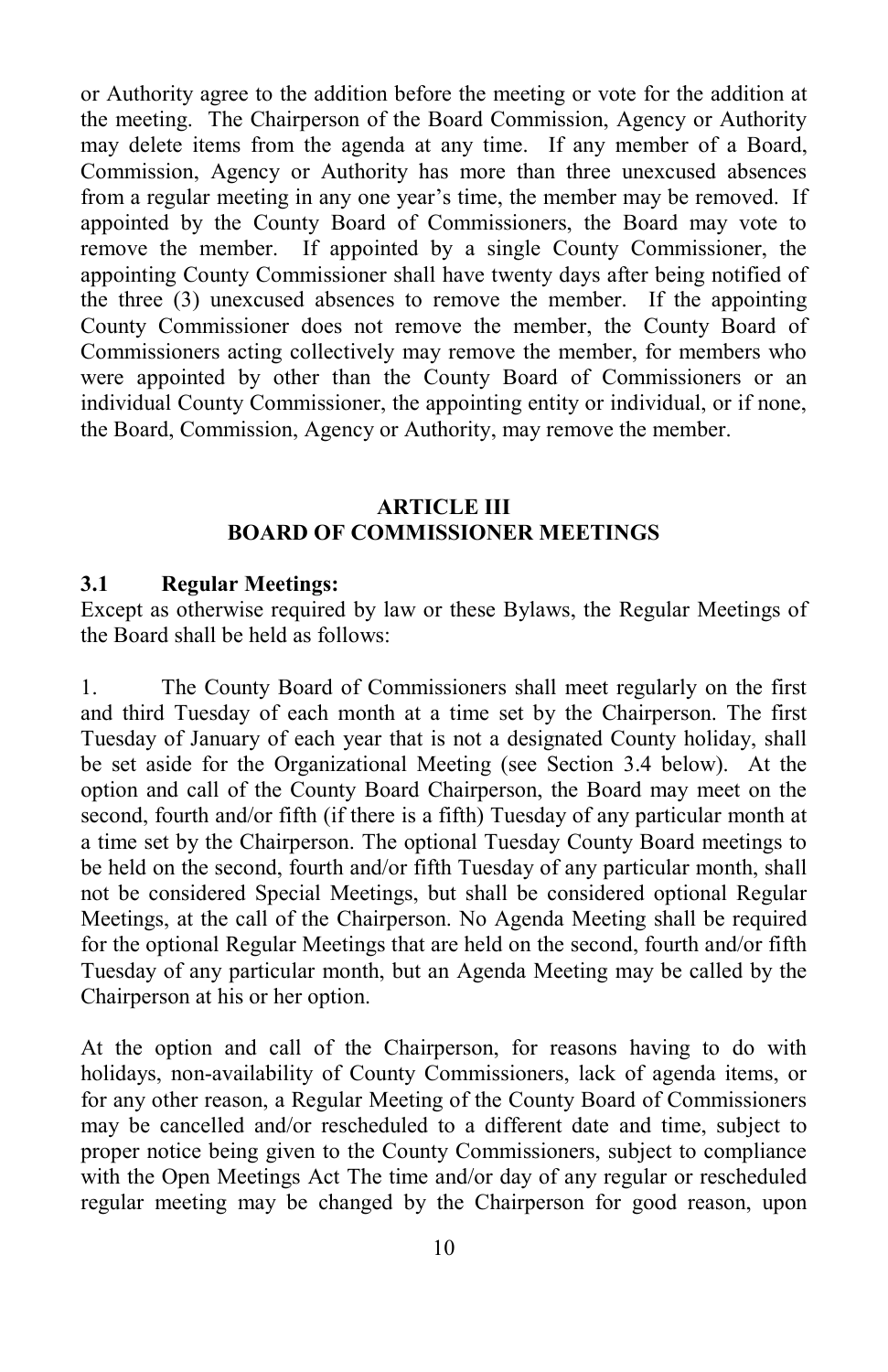lawful notice being given under the law, and notification being provide to the County Commissioners (See Appendix E).

Notwithstanding what is stated above, any Agenda Meeting may be cancelled by the County Board Chairperson.

For any meeting called on the second, fourth and/or fifth Tuesday of any particular month, or for any rescheduled meeting, the Deputy Clerk/Administrative Assistant, or Clerk, shall give notice to each of the County Commissioners of the meeting no later than eighteen (18) hours before the time of the meeting. The Deputy Clerk/Administrative Assistant, or Clerk, shall also take the necessary steps to provide statutory notice under the Open Meetings Act (See Appendix E).

2. All regular meetings of the County Board shall be held in the Board of Commissioners Chambers, 125 East Second Street, Monroe, Michigan, unless otherwise notified per the requirements of the Open Meetings Act (See Appendix E).

The County Board may, in its discretion, and from time to time, meet at other public locations within the County of Monroe, provided proper public notice is given, and compliance with the Open Meetings Act (See Appendix E), is followed.

3. All meetings of the Board of Commissioners shall be held in accordance with the Open Meetings Act (See Appendix E).

#### **3.2 Committee Meetings:**

All standing Committees, and special Committees and Subcommittees of the County Board, shall meet as a committee as provided in Article V (entitled "Committees of the Board"), as necessary, at the call of the Chairperson of the standing Committee, or special Committee or Subcommittee, or at the call of the Chairperson of the County Board. The Chairperson of the Board shall approve all matters scheduled for business on Committee agendas and/or determine if the matter shall be on the agenda of the Full Board. The Order of Business for standing Committees, and special Committees and Subcommittees of the County Board shall follow as closely as possible the Order of Business established in Section 3.5 of these Bylaws for regular meetings of the County Board of Commissioners. The agendas for said meetings shall be prepared by the Chairperson of the standing Committee, or special Committee, or Subcommittee, with the assistance of the County Administrator and/or Deputy Clerk/Administrative Assistant, or the Chairperson of the County Board of Commissioners, and faxed, mailed, e-mailed or delivered to all members of the standing Committee, or special Committee or Subcommittee no later than 5:30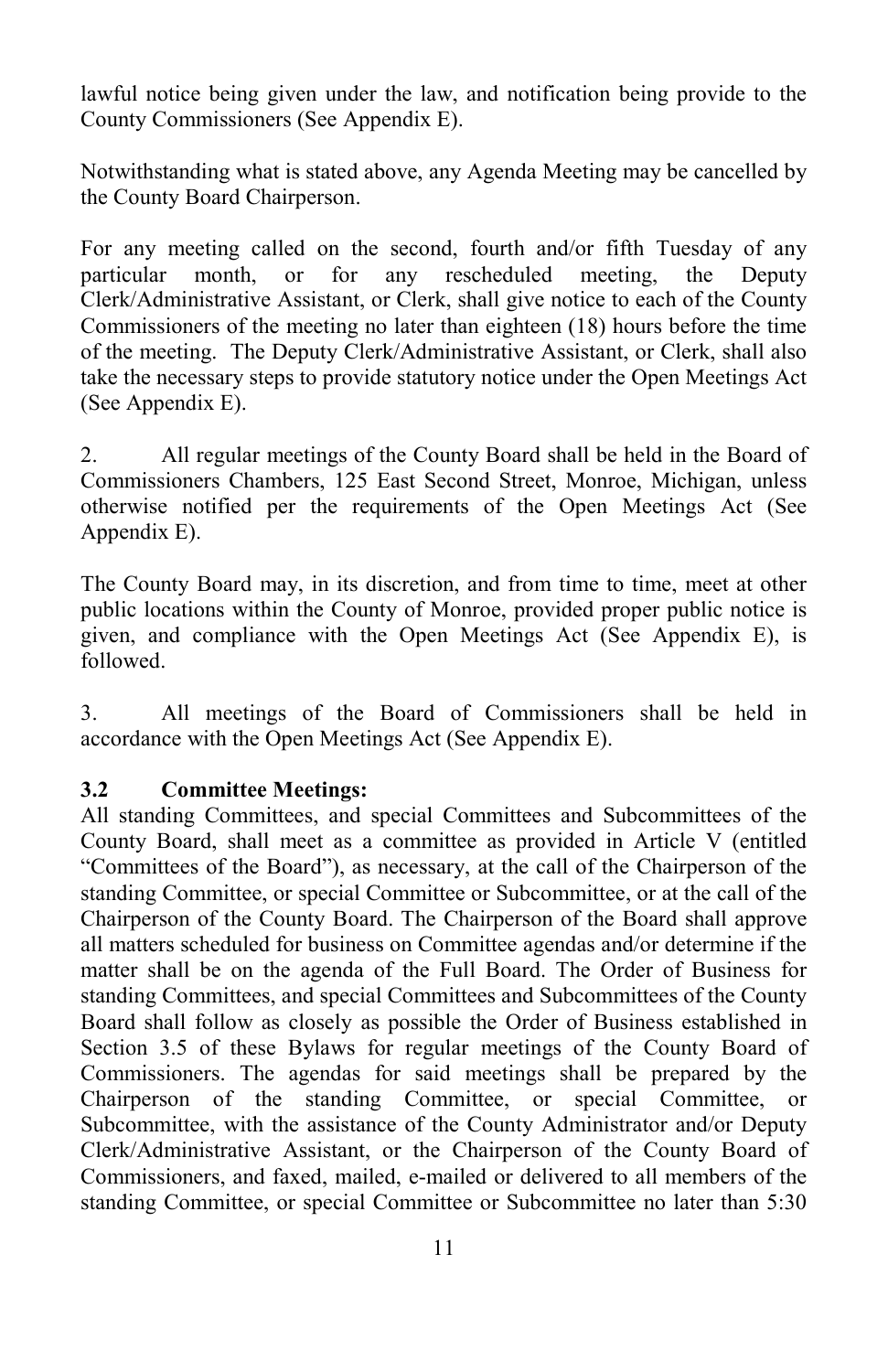p.m. on the fifth day preceding the meeting. After the agenda is posted, , the agenda may only have additions if at least one-half of the members of the standing Committee, or special Committee or Subcommittee agree to the addition before the meeting, or vote for the addition at the meeting. The Chairperson of the standing Committee, or special Committee or Subcommittee, or the Chairperson of the County Board of Commissioners, may delete items from the agenda at any time.

Committee recommendations shall be in accordance with Appendix F (Flow Chart).

#### **3.3 Special Meetings:**

A. Special Meetings of the County Board shall be held only:

1. In accordance with 1851 PA 156, MCL 46.10, or any successor or other state statute, when requested by at least one-third  $(1/3)$  of the elected and serving County Commissioners. The request shall be in writing, shall be addressed to the County Clerk through the Deputy Clerk/Administrative Assistant, and shall specify the time, date, place, and purpose of the meeting. Notice of the Special Meeting shall be provided to every County Commissioner in the manner required by these Bylaws or any other rules of the County Board of Commissioners, which shall be, in addition to all other notice requirements, by delivery of the notice of the meeting and the request for the meeting to the all of the County Commissioners personally, or by leaving said items at the residence of every County Commissioner, or by mailing a copy of said items to every County Commissioner's post office address by certified mail with return receipt requested, or by e-mailing said items to every County Commissioner. The notice shall be provided not later than five (5) calendar days before the time of the meeting. Public notice of the time, date, and place of the meeting, and other information as required by the Open Meetings Act, shall be given in the manner required by the Open Meetings Act. (See Appendix E.) The County Board Chairperson may schedule the Special Meeting at a time different than stated in the request for the meeting, but not later than the later of six (6) calendar days after receipt of the request for the meeting and three (3) calendar days after the requested date and time.

2. An emergency meeting of the County Board of Commissioners may be scheduled by the County Board Chairperson in the event of a severe and imminent threat to the health, safety, and welfare of the public, but only when two-thirds (2/3) of the County Commissioners serving on the Board of County Commissioners determine that a delay would be detrimental to the efforts to lessen or respond to that severe and imminent threat. The meeting shall be deemed a meeting in emergency session and shall not require public notice pursuant to the Open Meetings Act. (See Appendix E.)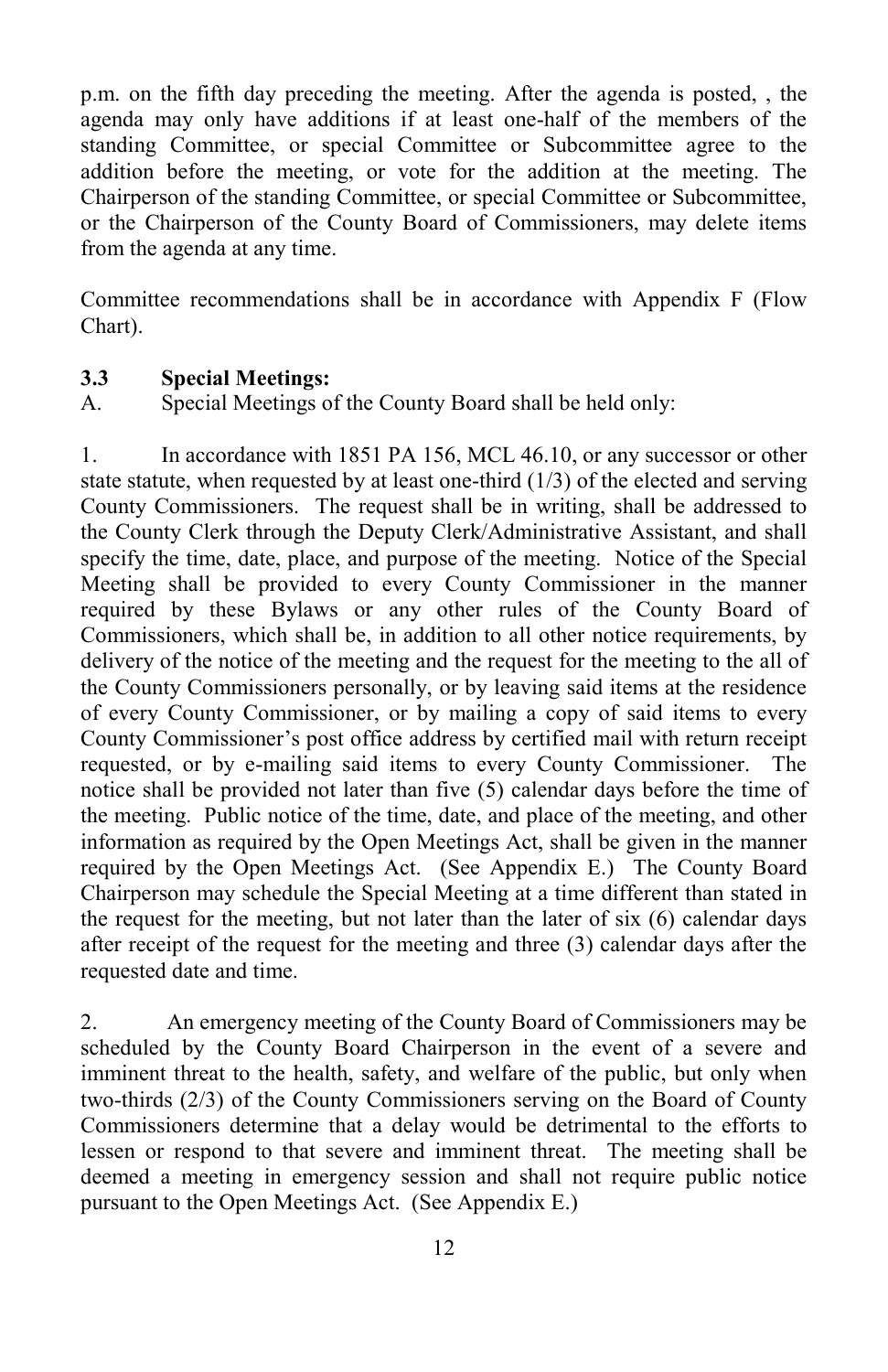### **3.4 Organizational Meeting:**

For its Organizational Meeting, the Board of Commissioners shall meet each year at 6:00 p.m., or at any other time, on the first Tuesday of January that is not a designated County holiday, or at another reasonable day and time fixed by the County Administrator, Deputy Clerk/Administrative Assistant, or County Clerk if the County Clerk chooses to act. Organizational Meetings shall be held in the Board Chambers, unless otherwise notified per the requirements of the Open Meetings Act, and shall be held in accordance with the Open Meetings Act. (See Agenda for Organizational Meetings in Section 3.5 below, and the election procedures in Section 4.22, paragraph 3.) The purpose of the Organizational Meeting shall be to elect a Chairperson and Vice-Chairperson, administer oaths if necessary and conduct any business before the Board. The Deputy Clerk/Administrative Assistant or the County Clerk if the County Clerk chooses to act, shall act as the moderator of the Organizational Meeting until such time as the Chairperson of the Board is elected, after which time, the Chairperson shall preside at said meeting. No Agenda Meeting shall be required for an Organizational Meeting. The County Administrator or in his absence the Deputy Clerk/Administrative Assistant shall be responsible for preparing the agenda for the organizational meeting.

### **3.5 Order of Business for Meetings:**

The order of business shall be as follows:

- 1. Call to Order
- 2. Roll Call
- 3. Pledge of Allegiance
- 4. Opening Prayer
- 5. Approval of Agenda
- 6. Approval of Minutes
- 7. Public Comment\*
- 8. Resolutions, Special Tributes & Presentations
- 9. Finance Matters
- 10. Consent Agenda
- 11. Communications
- 12. Public Hearings
- 13. Old Business
- 14. New Business
- 15. Public Comment\*
- 16. Announcements/Information
- 17. Members Time
- 18. Adjournment

\* See ARTICLE IV, Section 4.23 regarding citizen participation.)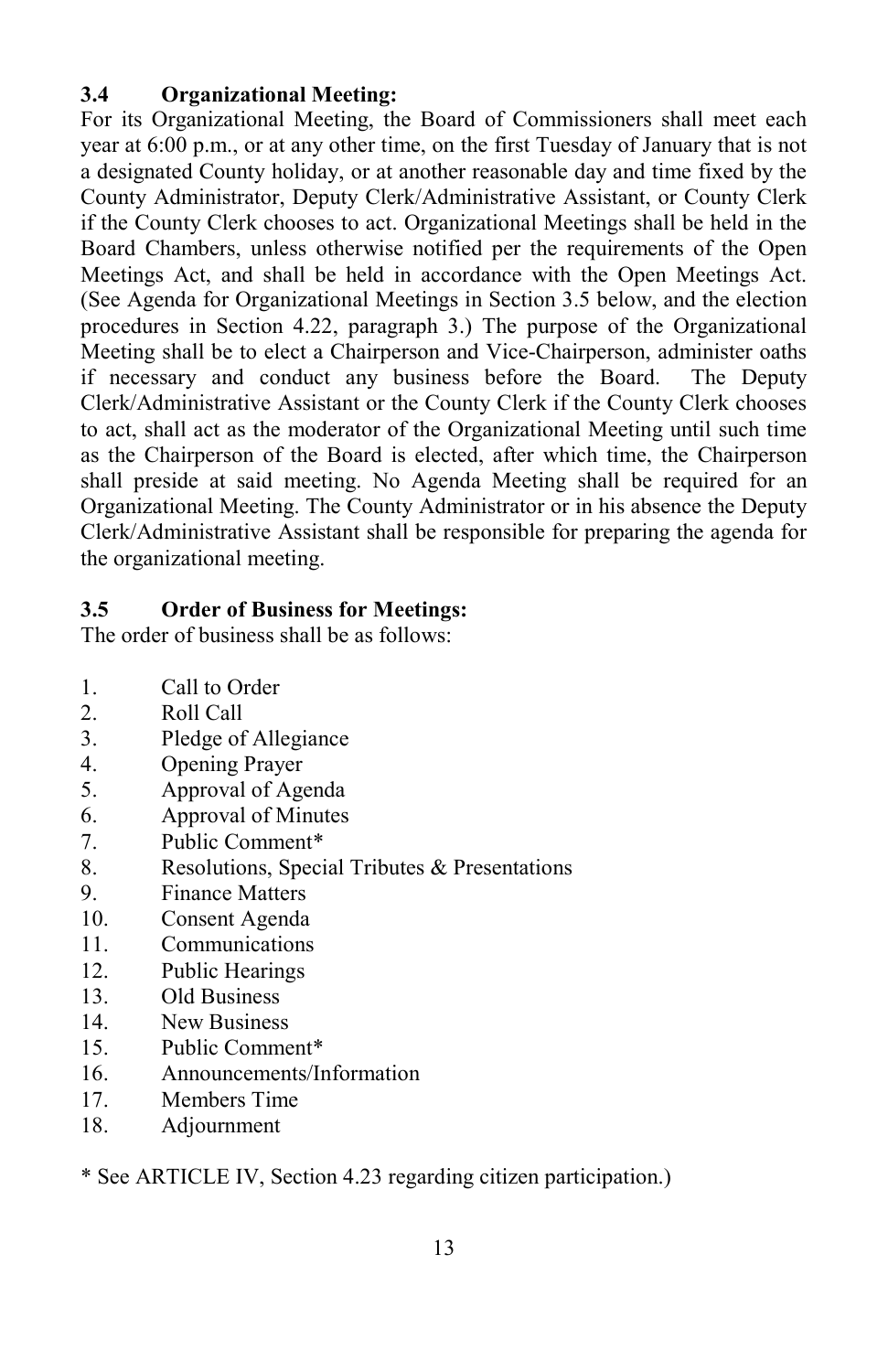The order of business for Organizational Meetings shall be as follows:

- 1. Call to Order (By the County Clerk or Deputy Clerk/Administrative Assistant)
- 2. Roll Call
- 3. Pledge of Allegiance
- 4. Opening Prayer
- 5. Election of Chairperson and Vice-Chairperson A. Election of Chairperson (The Chairperson shall preside after being elected.)
	- B. Election of Vice-Chairperson
- 6. Approval of Agenda
- 7. Approval of Minutes (if necessary)
- 8. New Business
	- A. Payment of Claims and Non-Claims (if Necessary)
	- B. Establish Date to Submit Proposed Changes to the Bylaws
	- C. Other Business Properly Placed on Agenda
- 9. Public Comment
- 10. Announcements/Information
- 11. Members Time
- 12. Adjournment

The order of business for Special Meetings or Emergency Meetings shall be as follows:

- 1. Call to Order
- 2. Roll Call
- 3. Pledge of Allegiance
- 4. Opening Prayer
- 5. Approval of Agenda
- 6. Approval of Minutes (if Necessary)
- 7. Special or Emergency Business
- 8. Public Comment
- 9. Announcements/Information
- 10. Members Time
- 11. Adjournment

### **3.6 Quorum:**

A majority of the members shall constitute a quorum for the transaction of the ordinary business of the County.

# **3.7 Public Meetings: (See Appendix E)**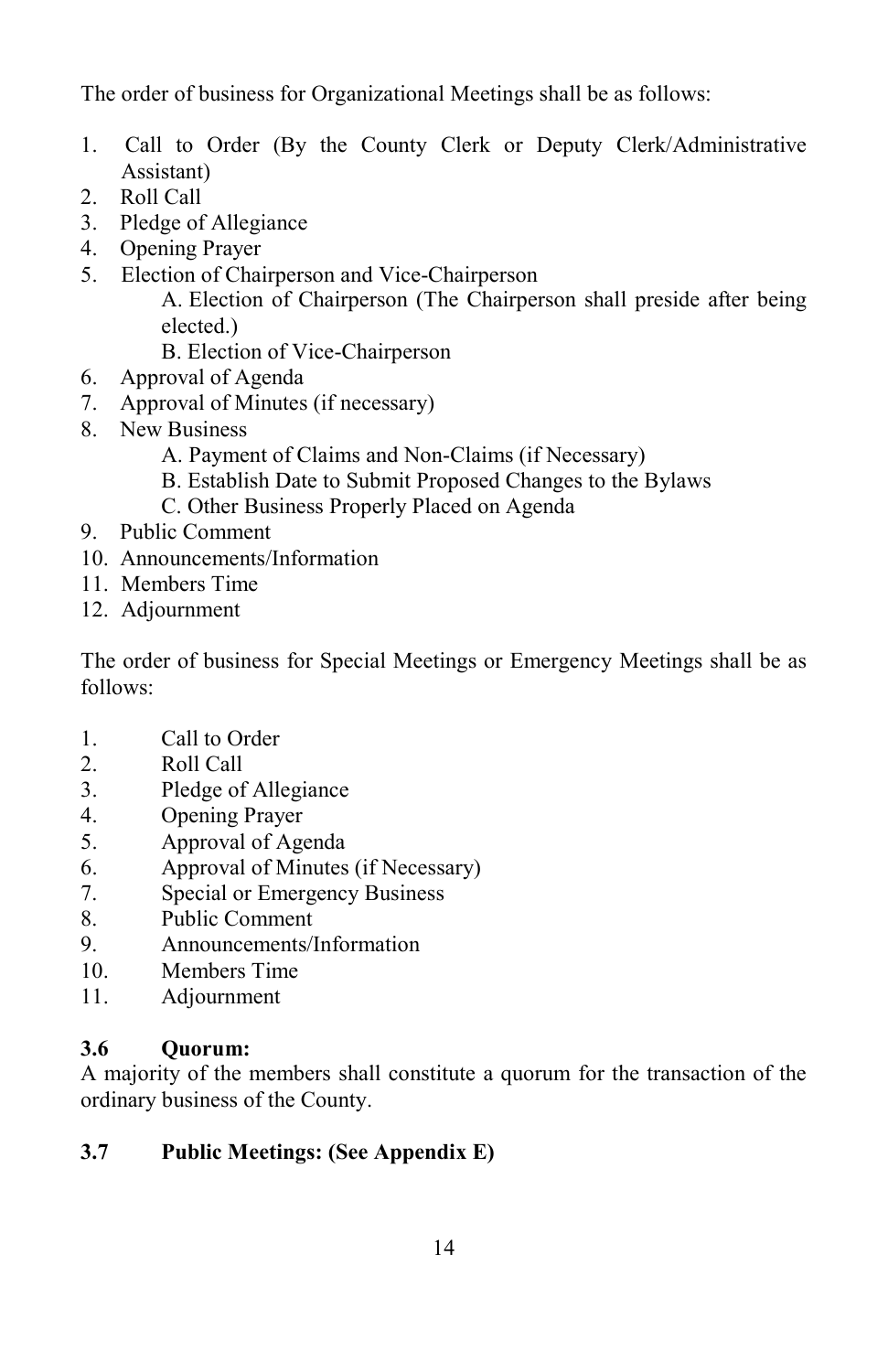### **3.8 Report of Proceedings:**

The Board shall cause to be made after each Regular Meeting and/or Special Meeting a written report of the proceedings of the Board at said meeting (meeting minutes), and shall make the proposed meeting minutes available for public inspection and copying without charge within eight (8) business days after the meeting to which the minutes refer, and shall make the approved meeting minutes available for public inspection within five (5) business days after the meeting at which the minutes are approved.\* Upon request, the County Clerk shall mail copies of the meeting minutes without charge. Once annually, when the Board advertises its regular meeting schedule for the year, said advertisement shall include a statement that the Board's written meeting minutes will be available in conformance with the above stated time parameters from the office of the County Clerk.

\*MCL 15.269(3) - Section 9(3) Open Meetings Act.

# **3.9 Board Orders, Record:**

Every order, resolution and determination of the Board shall be recorded in the records of the Board and signed by the Chairperson and County Clerk.

### **ARTICLE IV RULES OF GENERAL CONDUCT & PROCEDURE**

# A. CONDUCT

# **4.1 General Conduct:**

A member shall not use profane, intemperate or discourteous language or conduct. If a member arrives late at a meeting, the time of arrival shall be noted by the Clerk or Deputy Clerk/Administrative Assistant. If a member leaves a meeting before adjournment, the time of departure shall be noted by the Clerk or Deputy Clerk/Administrative Assistant.

### **4.2 Conflict of Interest:**

No member shall directly or indirectly be a party to any contract between himself and the County of Monroe or recommend or encourage any contract between the County of Monroe and a relative or the employment of a relative. The provision herein shall be in addition to Policy 204 Conflicts of Interest and any conflict of interest provision now or hereafter established by law.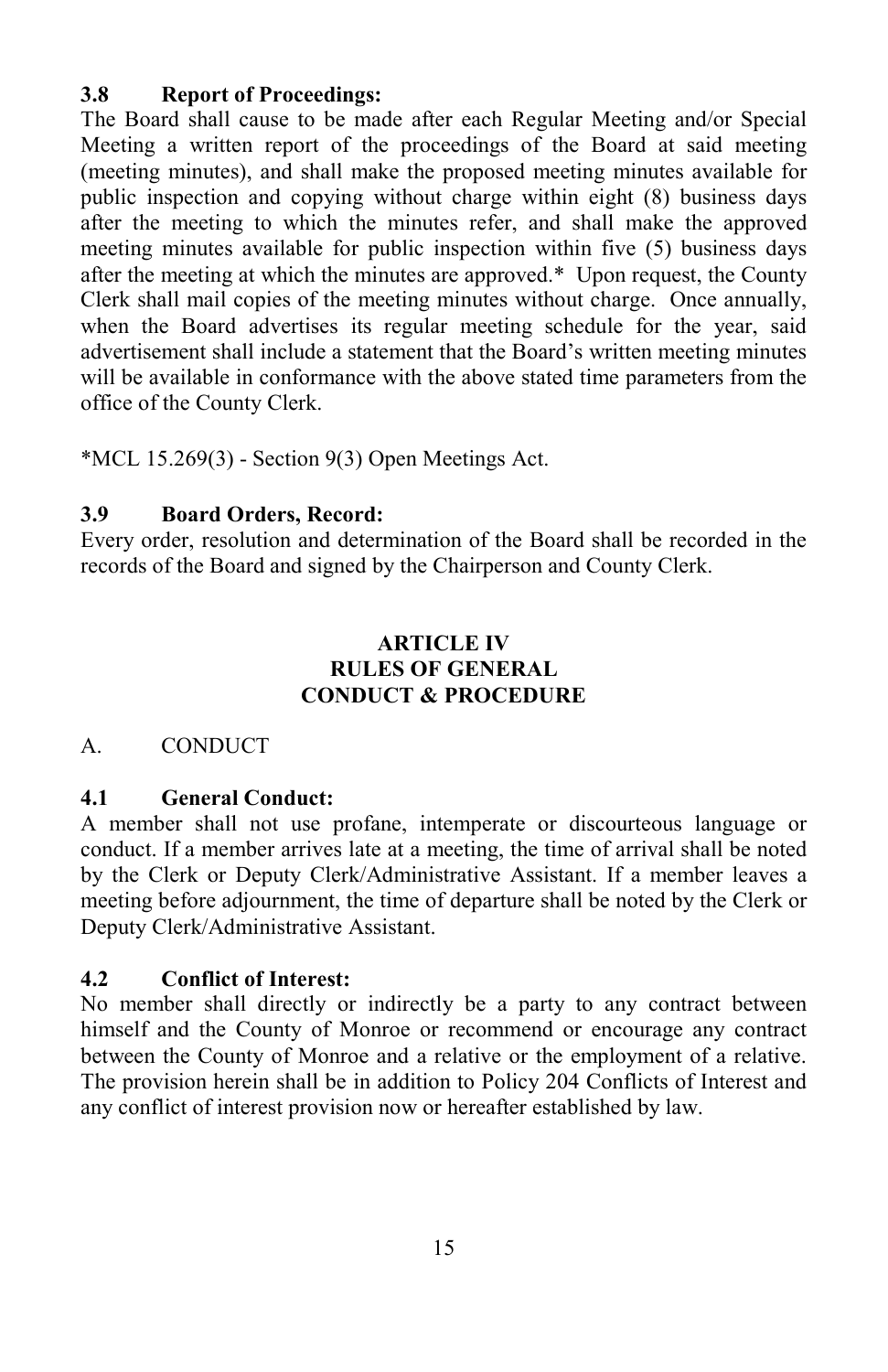### **4.3 False Statements:**

No member shall make any false statements for the purpose of receiving compensation or reimbursement for expenditures or influencing pending action by the board.

# **4.4 Violation of the Rules of Conduct:**

No penalty shall be assessed against any member for the violation of the rules of conduct except on the filing of written charges and a hearing before the entire Board. No member shall be found guilty except on a two-thirds (2/3) vote of the entire Board and the punishment may include censure or such other penalty as may be permitted by law.

# B. GENERAL PROCEDURE

### **4.21 Agenda:**

1. All Regular Board of Commissioners agendas shall be prepared in accordance with County Policy No. 201 as adopted by the Board of Commissioners , or as may be amended (See Appendix C.)

2. If an item has been submitted for review and recommendation by a standing Committee, or special Committee or Subcommittee of the County Board, and action has been taken by that standing Committee, or special Committee or Subcommittee, that item shall be placed on the agenda of a meeting of the County Board of Commissioners, for either the next Regular Meeting or for the next Regular Meeting after that, scheduled for the County Board of Commissioners. If an item has been submitted for review and recommendation by a standing Committee, or special Committee or Subcommittee, and no action has been taken by that Committee or Subcommittee within forty-five (45) days after its submission, the Chairperson for the County Board of Commissioners shall place that item on the Agenda for the next regular County Board of Commissioners meeting for either the next Regular Meeting or for the next Regular Meeting after that, scheduled for the County Board of Commissioners. In such case, the County Board of Commissioners may take action without having a review and recommendation by the standing Committee, or special Committee or Subcommittee.

3. There is hereby established a Consent Agenda, whereby non-claims and committee reports are placed. Any member of the Board may request any consent agenda item to be removed for discussion and brought before the Board for separate action and vote. Otherwise, all consent agenda items after voted on by motion and roll call, shall be considered adopted as if read and acted upon individually.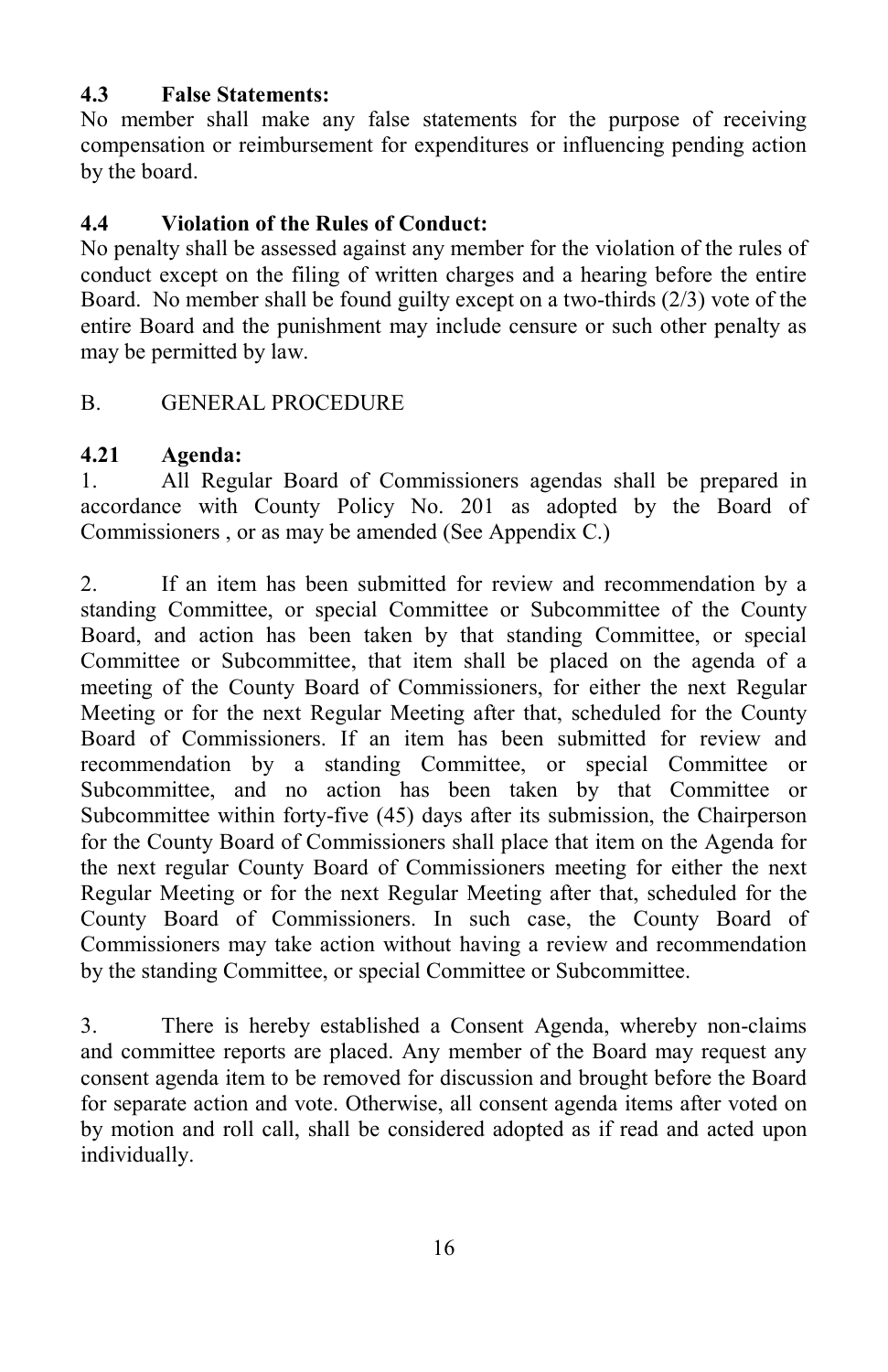### **4.22 Voting:**

The voting procedure shall be as follows:

1. No votes shall be taken by secret ballot.

2. Except as otherwise provided by statute or rule, all questions shall be determined by the vote of the majority of the members of the County Board present, except upon final passage or adoption of any measure or resolution, or the allowance of any claim against the County, in which case the majority of all members of the County Board elected and serving shall be necessary. (Section 3 of Act 156 of P.A. 1851, as amended, (MCL 46.3) See Appendix B.) County Board members who abstain on a vote shall be counted as a present member, for purposes of determining a quorum and for purposes of determining whether a necessary affirmative vote on a motion passes or fails. In other words, an abstaining member shall be counted as a vote not in favor of a motion or other action taken by the County Board.

3. Notwithstanding what is stated above, for electing a County Board Chairperson and Vice-Chairperson at the Organizational Meeting, or at any other meeting of the County Board of Commissioners in the event there is a vacancy in the office of Chairperson or Vice-Chairperson, the following shall be the procedure, unless the County Board by a majority vote of the quorum present determines to follow a different procedure:

a. The County Clerk or Deputy Clerk/Administrative Assistant will call for nominations to be made by any County Commissioner.

b. The County Clerk or Deputy Clerk/Administrative Assistant will close the nominations after all of the County Commissioners have had an opportunity to present their nominations.

c. If only one County Commissioner is nominated for Chairperson or Vice-Chairperson, the County Clerk or Deputy Clerk/Administrative Assistant will call for a motion to declare that person to be elected, and if a majority of the County Board members elected and serving are in favor of the motion, that one person nominated shall become the Chairperson or Vice-Chairperson.

d. If more than one Commissioner is nominated for Chairperson or Vice-Chairperson, the County Clerk or Deputy Clerk/Administrative Assistant will call the roll of all of the County Commissioners, in any order that the County Clerk or Deputy Clerk/Administrative Assistant determines, where each County Commissioner shall, by a public voice vote, declare his or her preference for the Chairperson or Vice-Chairperson, and if one of the nominees receives five (5) affirmative roll call votes, that person shall immediately be declared the Chairperson or Vice-Chairperson by the County Clerk or Deputy Clerk/Administrative Assistant, and no further motion or vote shall be necessary.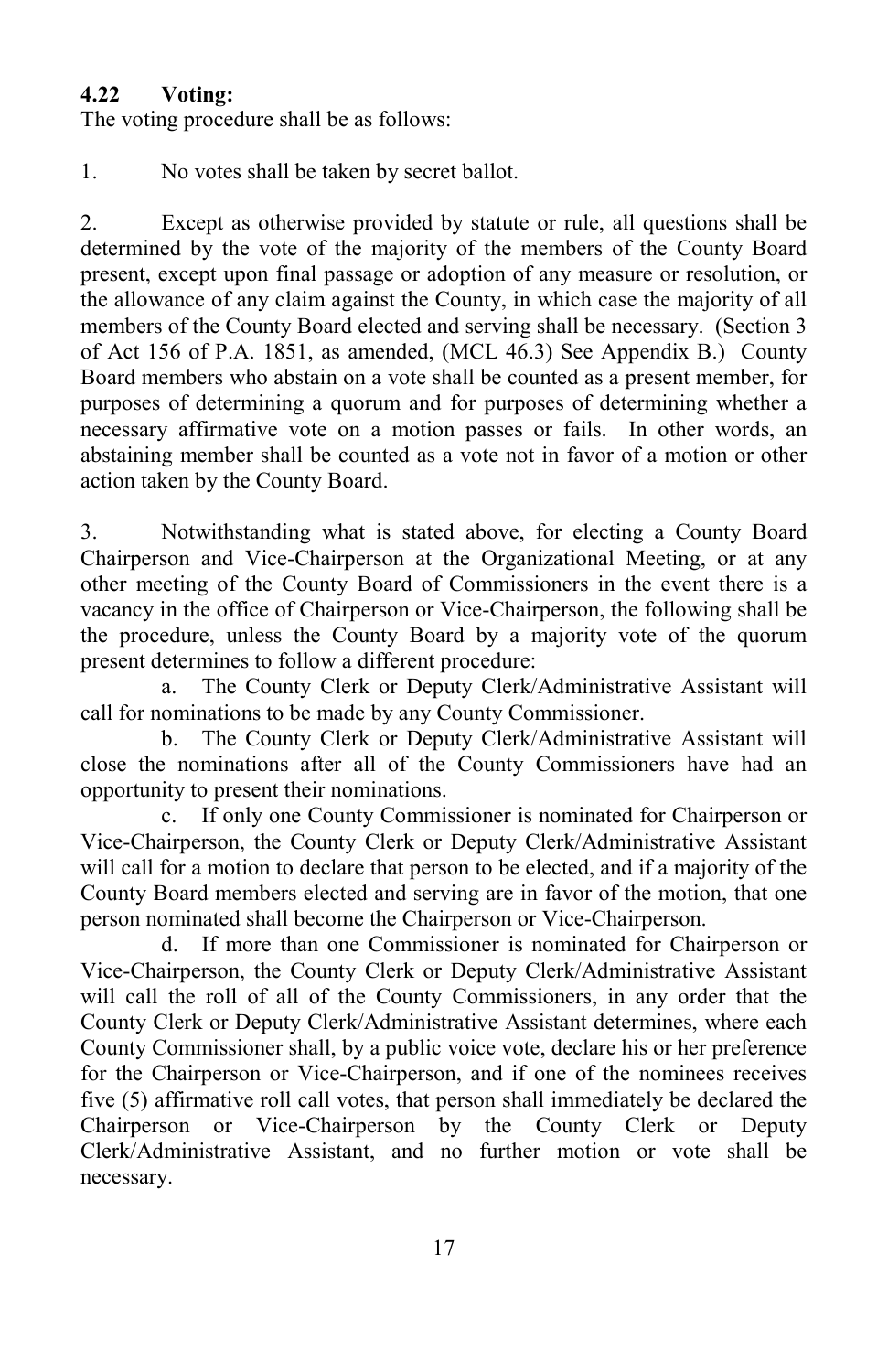e. If there are three or more nominees and the first roll call vote does not produce one nominee getting at least five (5) affirmative roll call votes, the County Clerk or Deputy Clerk/Administrative Assistant will call for a second roll call vote for the top two vote getters only, and the one of those two who receives five (5) affirmative roll call votes shall immediately be declared the Chairperson or Vice-Chairperson by the County Clerk or Deputy Clerk/Administrative Assistant. If, because of tied votes, there are more than two nominees who are the top two vote getters, then all of said nominees who were the top two vote getters shall continue to be nominees, and all of those nominees that do not qualify as being the top two vote getters shall be eliminated. Roll call votes shall be continued until one nominee receives at least five (5) affirmative roll call votes.

f. At the option of the elected Chairperson, after the election of the Chairperson, the Chairperson may take over duties as the moderator of the Organizational Meeting, and handle all further items on the Agenda, including the election of the Vice-Chairperson.

4. A motion for reconsideration can only be made by a member of the County Board who voted with the prevailing side of the motion being reconsidered, and can only be made at the meeting at which the motion being reconsidered was made, and requires passage by a simple majority of the quorum of the County Board present at the meeting.

5. A two-thirds (2/3) vote of the members of the County Board of Commissioners elected and serving shall be required:

a. To suspend the rules of order of business at any meeting, or to add any matter to or to delete any matter from an agenda, or to approve an agenda with any matter added to or deleted from an agenda, which is different from the previously prepared and distributed agenda of any regular, rescheduled regular or adjourned regular meeting, or to take up any matter, whether action is to be taken or not by the County Board of Commissioners, on matters that are not on the agenda at any meeting. Notwithstanding the above, if the Chairperson of the County Board of Commissioners deletes any agenda item from the previously prepared and distributed agenda of any regular, rescheduled regular or adjourned regular meeting, and no County Commissioner objects, that action may be taken without the two-thirds (2/3) vote of the members of the County Board of Commissioners elected and serving. Also notwithstanding the above, at any time the Chairperson of the County Board of Commissioners may move any agenda item to another location on the agenda without any vote of the members of the County Board of Commissioners electing and serving.

6. A roll call vote shall be taken on the adoption of any ordinance, the adoption or amendment of the budget or the appropriation or disbursement of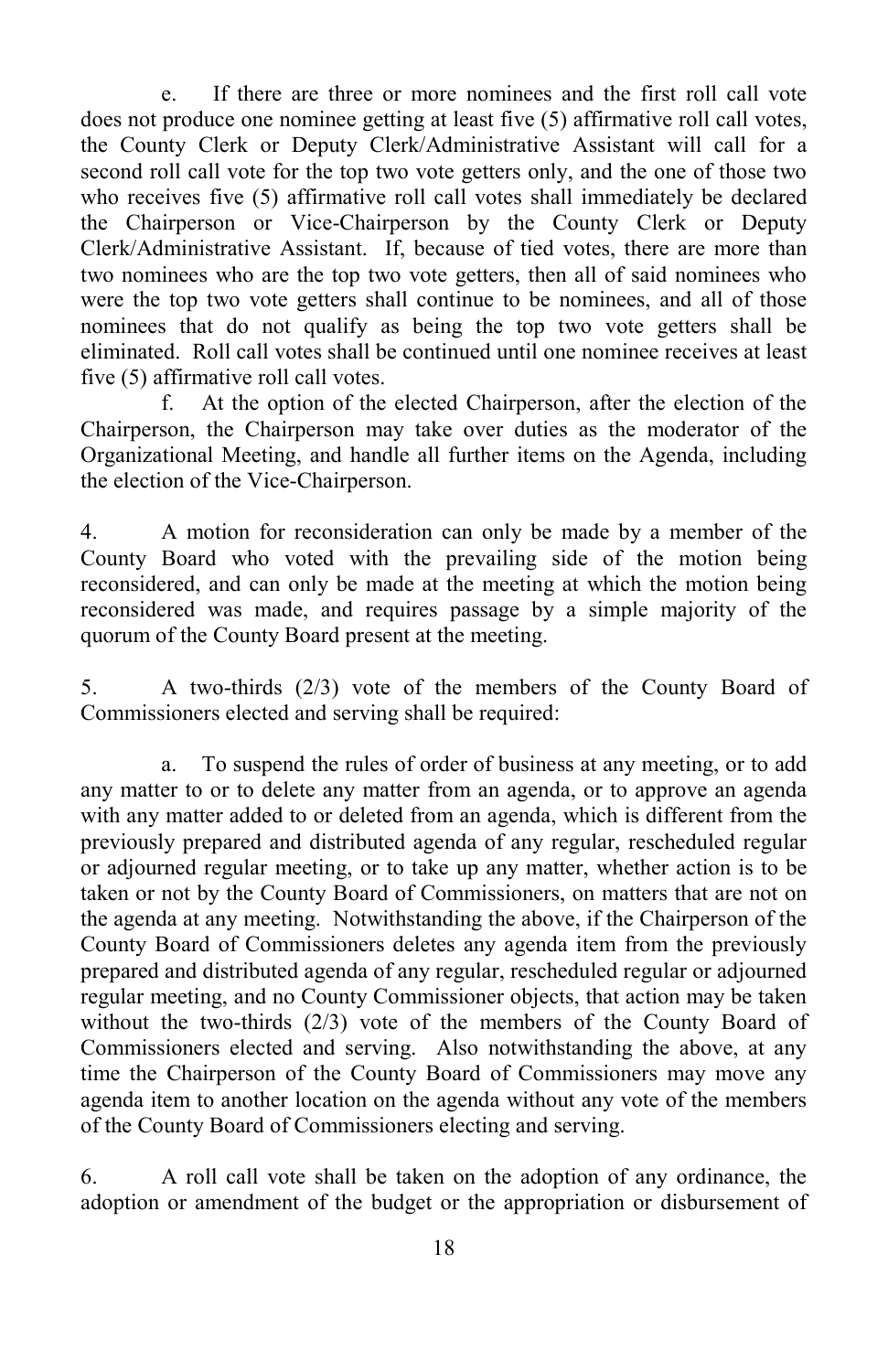funds in excess of one-thousand dollars (\$1,000), during an electronic or virtually conducted meeting, or at the request of any member. The call of the roll shall not be interrupted. A member at the completion of the call may give a brief statement for the record without argument or repetition, of reasons for voting "Aye", "Nay" or for "Abstaining". Any member may request, through the Chairperson, that the member attempting to abstain state a reason/explanation for the abstention.

7. Board and Committee meetings may be adjourned by simple declaration by the Chairperson at the conclusion of all business before the Board or Committee being concluded.

8. Minutes of Meetings by the County Board may be approved without reading them in public at the meeting where the Minutes are to be approved.

# **4.23 Citizen Participation:**

Citizen participation shall be permitted at those times reserved for public comment in ARTICLE III, Section 3.5 of these Bylaws & Rules of Procedure (Order of Business for Regular Meeting). Media presentations during regular Board meetings, special Board meetings, and/or committee meetings of any kind or nature whatsoever are prohibited during public comment time. In lieu of media presentations, citizens may deliver written material to the Board of Commissioners during public comment by providing twelve (12) sets of such written material to the Deputy Clerk.

At the direction of the County Board Chairperson, or at the invitation of a County Commissioner, but if at the invitation of a County Commissioner, then only through and with the approval of the County Board Chairperson and under conditions imposed by the County Board Chairperson, a citizen may speak on any Agenda item prior to the County Board of Commissioners taking a vote thereon.

### **4.24 General Conduct:**

No member or other person shall speak until duly recognized by the Chairperson and shall immediately cease speaking if ruled out of order.

# **4.25 Codification:**

All approved official actions, regulations, policies and ordinances shall be codified by the County Clerk in such forms as may be required for their proper use.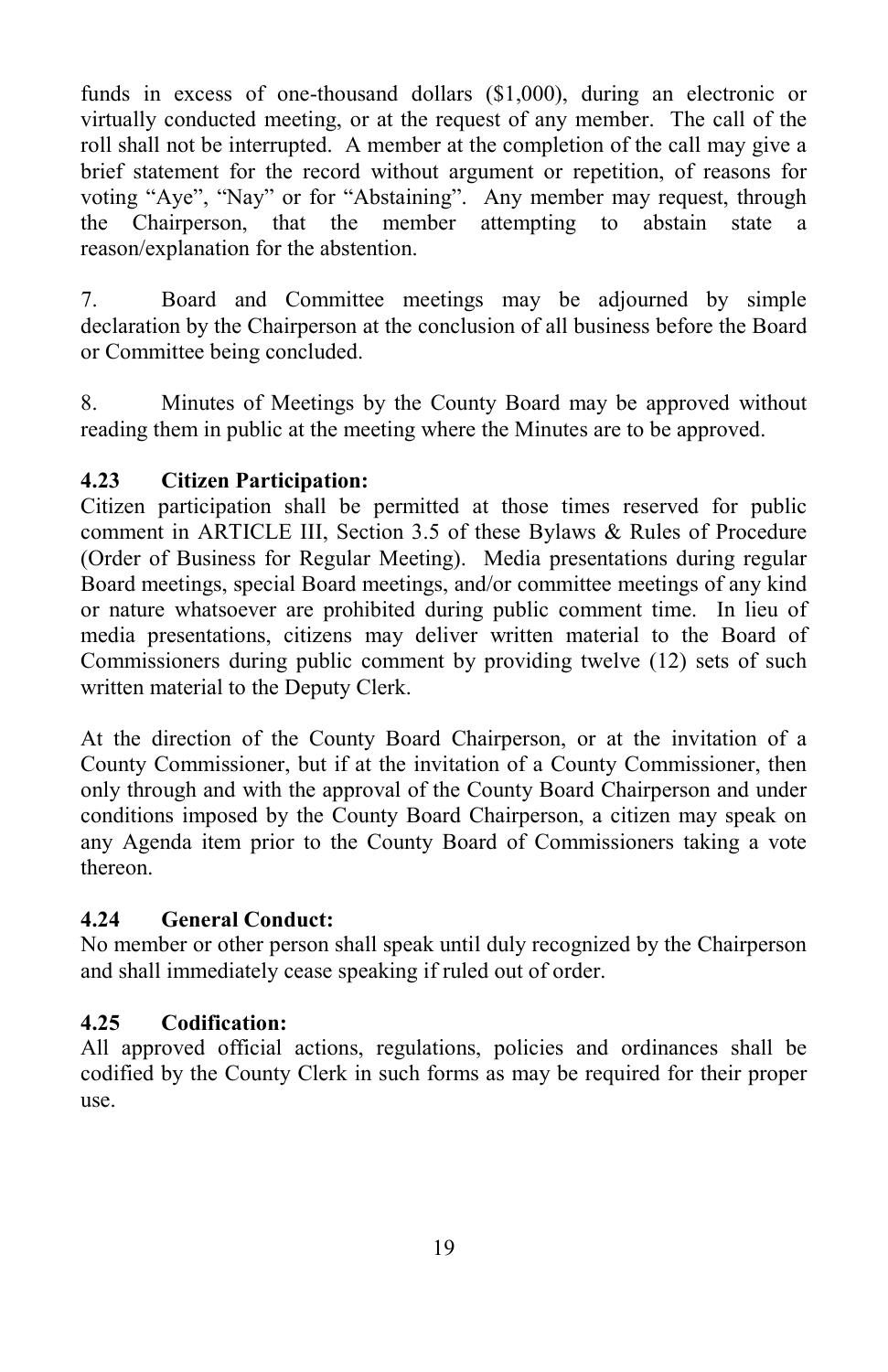### **4.26 Rules of Order:**

Robert's Rules of Order, Latest Edition of the Scott, Foresman and Company shall govern the Board and its Committees on all of their deliberations except as modified by statute or rule.

#### **ARTICLE V COMMITTEES OF THE BOARD**

### A. ORGANIZATION

### **5.1 Purpose & Functions:**

It is the purpose of each Committee to develop for the Board information, alternatives and recommendations as well as to carry on a continuing evaluation of the performance of activities within the Committee's area of responsibility.

### **5.2 Standing Committees:**

1. Operations Committee:

Membership:

The Operations Committee shall consist of the Vice-Chairman of the County Board of Commissioners, who shall be the Chairman of the Operations Committee, and four (4) other County Commissioners appointed by the Chairperson of the County Board of Commissioners.

Areas of Responsibility:

A. The Operations Committee's responsibilities shall include all Personnel Services and Human Resources matters, which shall include, but not be limited to the following:

- a. Human Resources Position upgrades, new position requests, organizational changes/restructurings job study evaluations for all offices and departments of the County and Courts.
- b. Any other matter referred to the Committee by the Chairperson of the Board of Commissioners.

No final decision shall be made by this Committee except as approved by the Board of Commissioners.

2. Physical Resources Committee: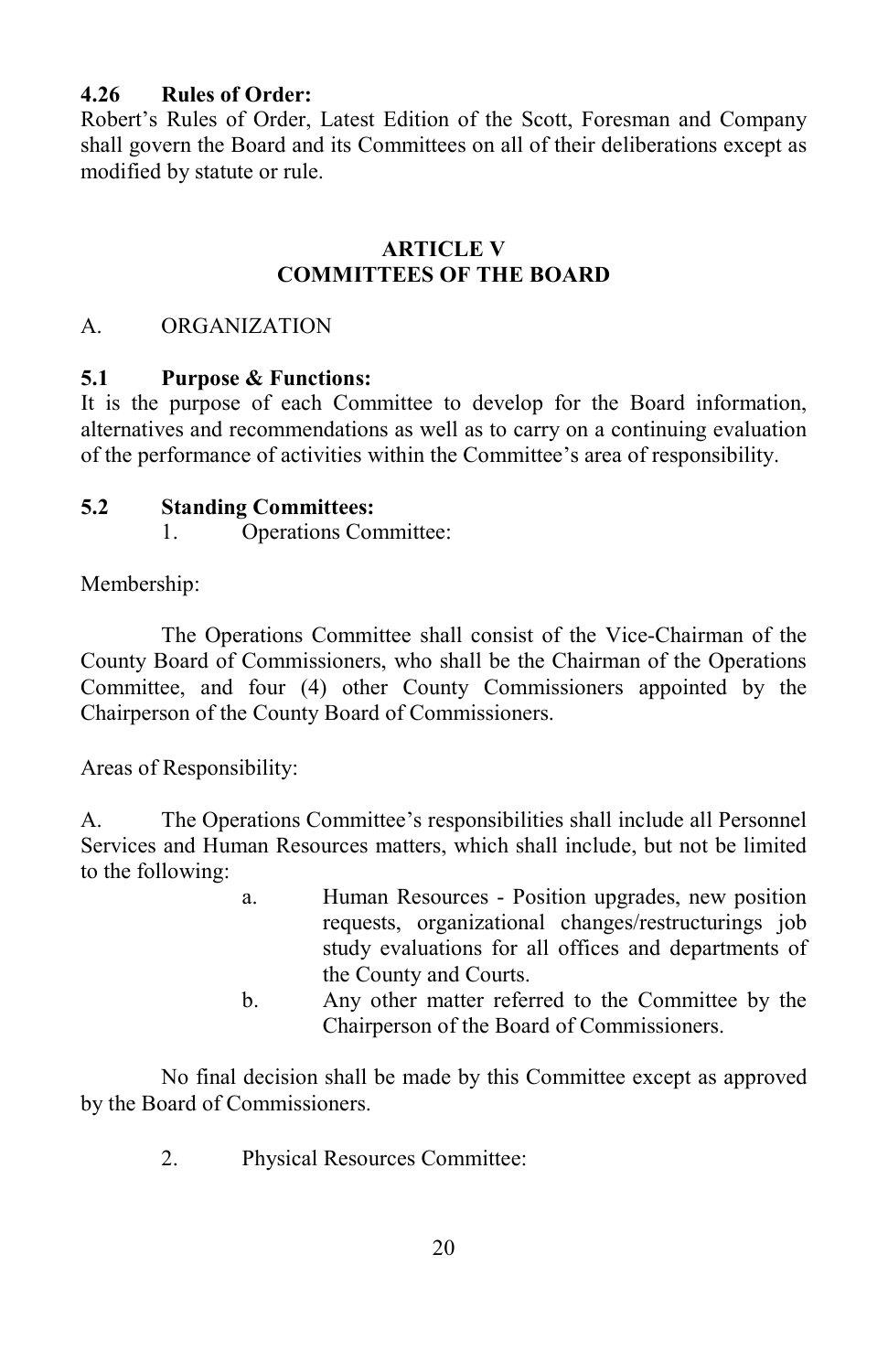Membership:

The Physical Resources Committee shall consist of a Chairperson and three (3) members appointed by the Chairperson of the County Board of Commissioners.

Areas of Responsibility:

The Physical Resources Committee's responsibilities shall include, but not be limited to the following:

a. Facility Management.

No final decision shall be made by this Committee except as approved by the Board of Commissioners.

3. Financial Matters.

All financial matters shall be acted on by the County Board of Commissioners as action items on the Board's agenda.

B. COMMITTEE PROCEDURE

#### **5.21 Minutes:**

Minutes shall be prepared for all meetings and shall be filed in a minute book or electronically maintained for each Committee.

#### **5.22 Time, Place, Agenda Matters & Attendance of Meetings:**

The following shall be the meeting procedure for each Committee:

1. Meet at the discretion of the Chairperson of those Committees or as directed by the Chairperson of the County Board on any day of the week. Meetings shall be scheduled subject to proper notice and the making of an agenda as provided for in Section 3.2 of these Bylaws, and the Deputy Clerk/Administrative Clerk shall also have any other required action and give any other required notice, according to law.

2. The Chairperson of any Committee may appoint any Commissioner, including the Board Chairperson, as a temporary member of the Committee to fill any vacancy or to obtain a quorum.

3. All Committee Chairpersons shall furnish the Deputy Clerk/Administrative Assistant and Board Chairperson an agenda of the meeting of the standing committee prior to holding the meeting. The agenda and agenda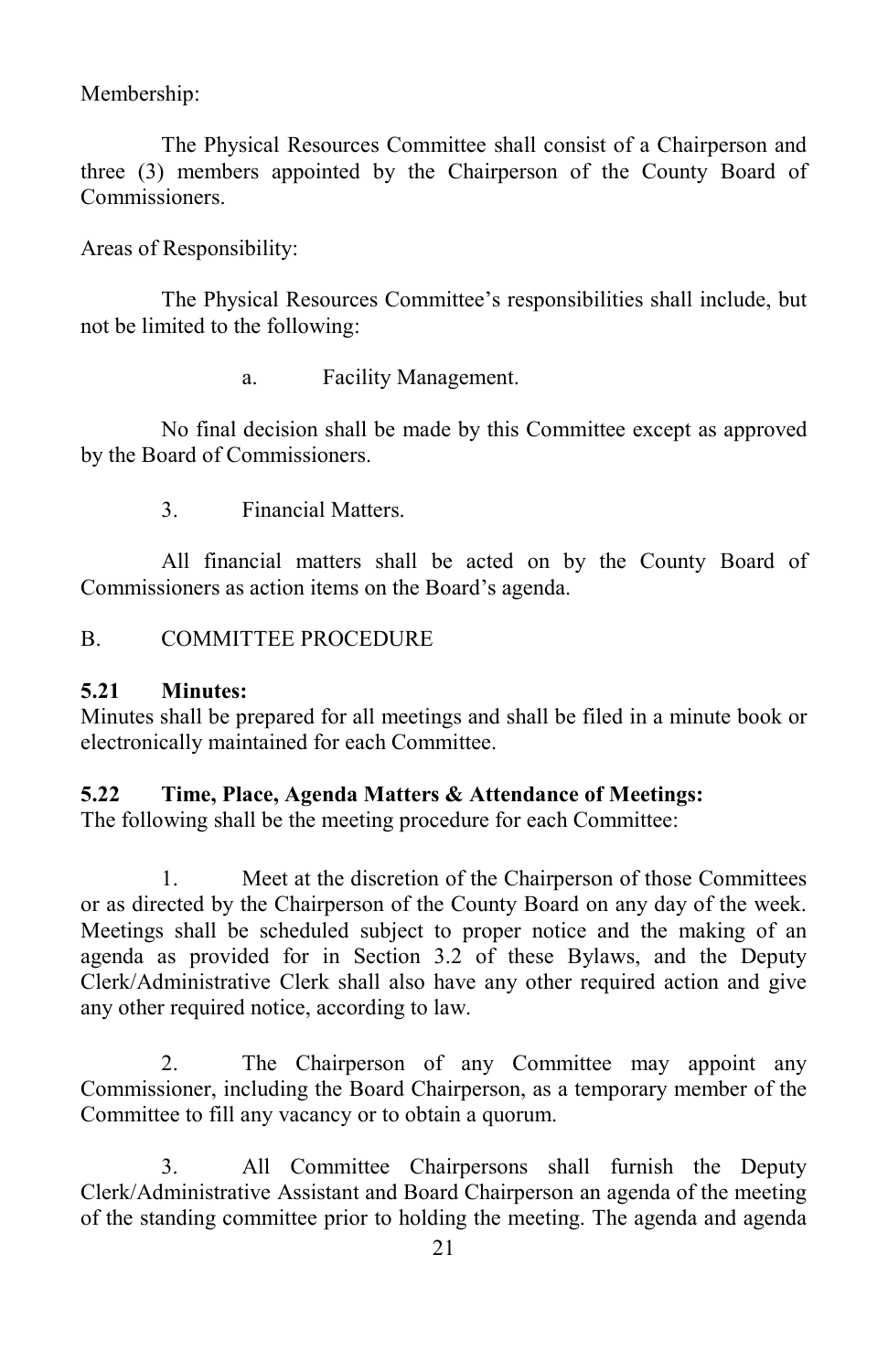supporting materials (agenda packet) will be provided to each member of the Committee and at the same time to the other members of the Board who are not Committee members.

4. All Committees shall meet in the Board Chambers unless it is not available or unless a business purpose of the meeting requires it to be held elsewhere.

5. Each Committee Chairperson shall schedule all meetings, special and regular, through the Deputy Clerk/Administrative Assistant, who shall post any schedule, take any required action and give any required notice, according to law and according to paragraph 1 above, of this Section 5.22. The Chairperson of the County Board may likewise schedule a Committee meeting, special or regular.

6. Any Board member may attend any Committee meeting, but shall not vote nor unreasonably interfere with the conduct of the Committee business.

7. The Deputy Clerk/Administrative Assistant shall keep a record of members in attendance at all assigned regular Committee meetings.

8. If the Chairperson of the Committee is not present for any Committee meeting, the members present of the Committee shall vote a temporary Chairperson for that meeting who shall then preside over that meeting. Until a temporary Chairperson is elected, the Deputy Clerk/Administrative Assistant shall preside over the meeting.

9. A quorum for holding a Committee meeting shall be three (3) members of the Committee. If there is less than a quorum present for the Committee meeting, the members present may take action to cancel the meeting and/or reschedule the meeting to a new time and date. Notwithstanding the cancellation and/or rescheduling of a Committee meeting due to lack of a quorum, the members present may receive reports and/or presentations scheduled to be presented at the Committee meeting, but may not take any action thereon.

10. A Chairperson of any standing Committee, may make motions and second motions at a Committee meeting.

11. A vote or action on any matter before a Committee shall require a simple majority of the quorum present. If a vote on any matter before a Committee shall be a tie vote i.e. two to two or one to one, that matter shall nonetheless proceed to the County Board with a notation that the vote was a tie,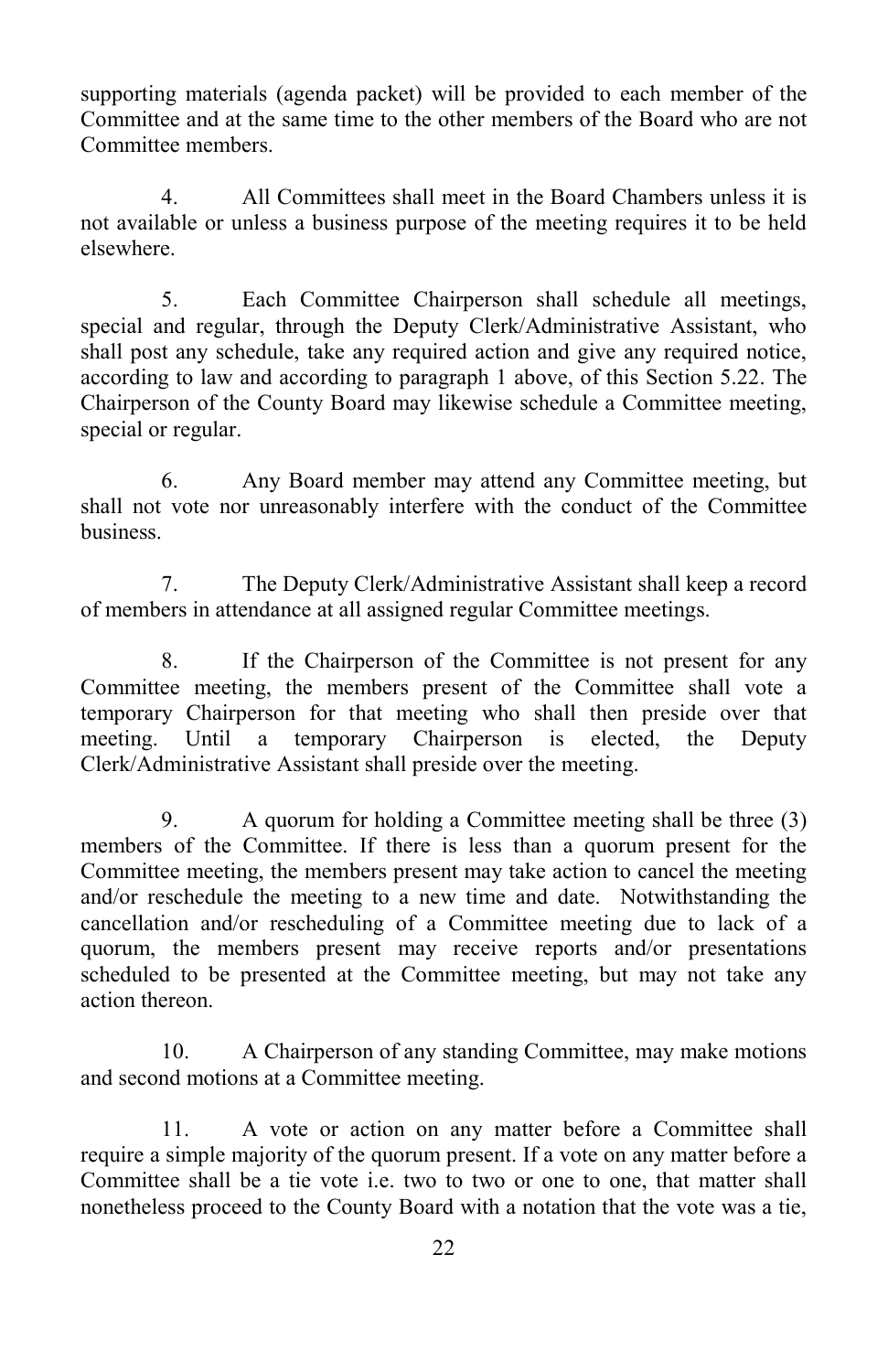thus no recommendation having been officially made, one way or the other. The Committee shall provide in its recommendations that include additional costs an accompanying recommendation on funding to pay for the additional cost related to its recommendations. Committees may only make recommendations to the Board of Commissioners and no action is deemed approved until acted upon by the Full Board.

12. Committee meetings shall be considered public meetings under the Open Meetings Act, (See Appendix E), unless otherwise stated or constituted.

#### **5.23 Committee Reports:**

Each Committee shall report its recommendation as an item under the Regular Board Meeting Consent Agenda. In the absence of a written Committee report due to a Committee meeting immediately preceding a Board Meeting, the Chairperson of the Committee may provide a verbal report and the Board may then act on the report and/or recommendation provided.

#### **5.24 Special Committees or Sub-Committees:**

The Board Chairperson or the County Board may, from time to time, authorize the establishment of a special (non-standing) Committee or Subcommittee. At least one County Board member shall be a member of the special Committee or Subcommittee. The Chairperson of the Board shall state the purpose, duration and number of members of the special Committee or Subcommittee, and appoint the members of the special Committee or Subcommittee, and appoint a Chairperson of the special Committee or Subcommittee. If the Chairperson of the County Board fails, after being given a reasonable opportunity, to state the purpose, number of members or the duration of the special Committee or Subcommittee, or fails, after being given a reasonable opportunity, to appoint the members or Chairperson of the special Committee or Subcommittee, the County Board may take that action. Any compensation to be paid to non-County Board members shall be determined by the County Board. The Chairperson of the County Board shall not have the authority to determine compensation. The procedure for the special Committee or Subcommittee shall be as stated in Section 5.22 for the Standing Committees, except a quorum shall be one-half (1/2) the number of special Committee or Subcommittee members. The Board Chairperson may also appoint a County Board member or less than a quorum of County Commissioner to attend meetings or negotiations or perform other tasks of importance to the Board, and to report to the Board. The appointed County Commissioner or Commissioners may not deliberate towards rendering a decision on behalf of the County Board or cause any decision or policy to be made or taken on behalf of the County Board and such attendance by the County Commissioner or Commissioners shall not constitute a special Committee or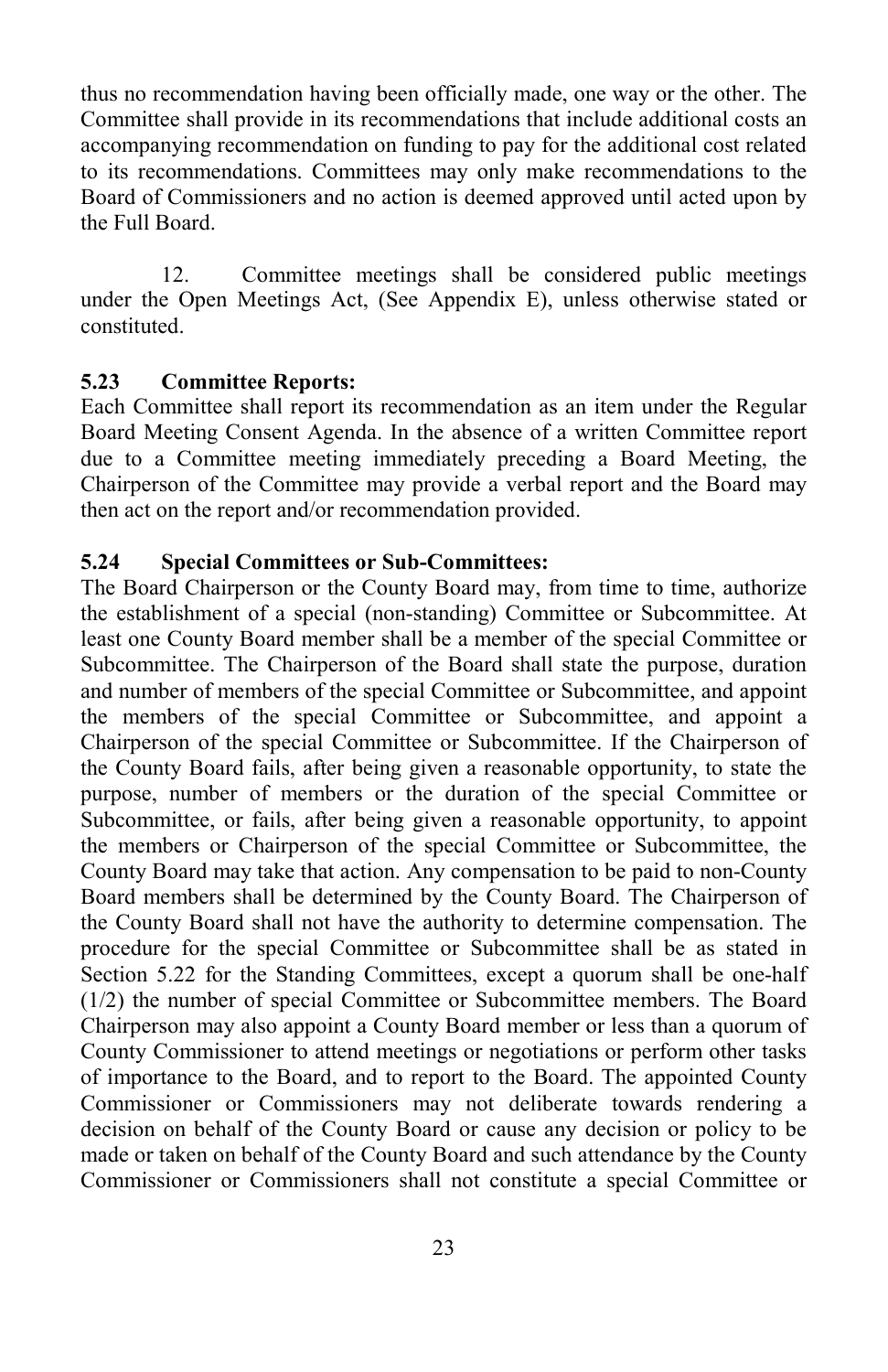Subcommittee and shall not be a meeting under the Open Meetings Act (See Appendix E).

#### **ARTICLE VI AMENDMENT**

These Bylaws and Rules of Procedure may be amended or repealed at any time by the affirmative vote of two-thirds (2/3) of the members of the County Board of Commissioners who are elected and serving. The Bylaws and Rules of Procedure may not be waived or suspended, except as may otherwise be provided in these Bylaws or as specifically allowed by law.

The County Board reserves the right to not obligate the County to any comments made by an individual Commissioner without approval of the Board.

#### **ARTICLE VII ORDER OF SUCCESSION**

Whenever the County Board Chairperson is designated to act, and the County Board Chairperson is absent or otherwise unavailable, another Commissioner may act in place of the County Board Chairperson, according to the following succession. In consecutive order, the County Board Vice-Chairperson shall act for the County Board Chairperson, and in his or her absence or other unavailability, the Chairperson of the Physical Resources Committee shall act for the County Board Chairperson, and if both of those are absent or otherwise unavailable at any meeting of the Board of Commissioners, by a majority vote of the quorum present, the County Commissioners at the meeting may vote to appoint a temporary Chairperson for that particular meeting. The Deputy Clerk/Administrative Assistant shall preside at the meeting until a temporary Chairperson is elected.

If there would ever be a conflict with the County Board Chairperson acting for the County Board Vice-Chairperson, such as where legal papers need to be executed by both the County Board Chairperson and the County Board Vice-Chairperson, the County Board Chairperson shall not act for the County Board Vice-Chairperson, and the remaining succession of those acting for the County Board Vice-Chairperson shall apply. In the event where a vote of both the County Board Chairperson and the County Board Vice-Chairperson is required, or for any other act where both the County Board Chairperson and County Board Vice-Chairperson were required to act, the County Board Chairperson shall not act for the County Board Vice-Chairperson, and the remaining succession of those acting for the County Board Vice-Chairperson shall apply.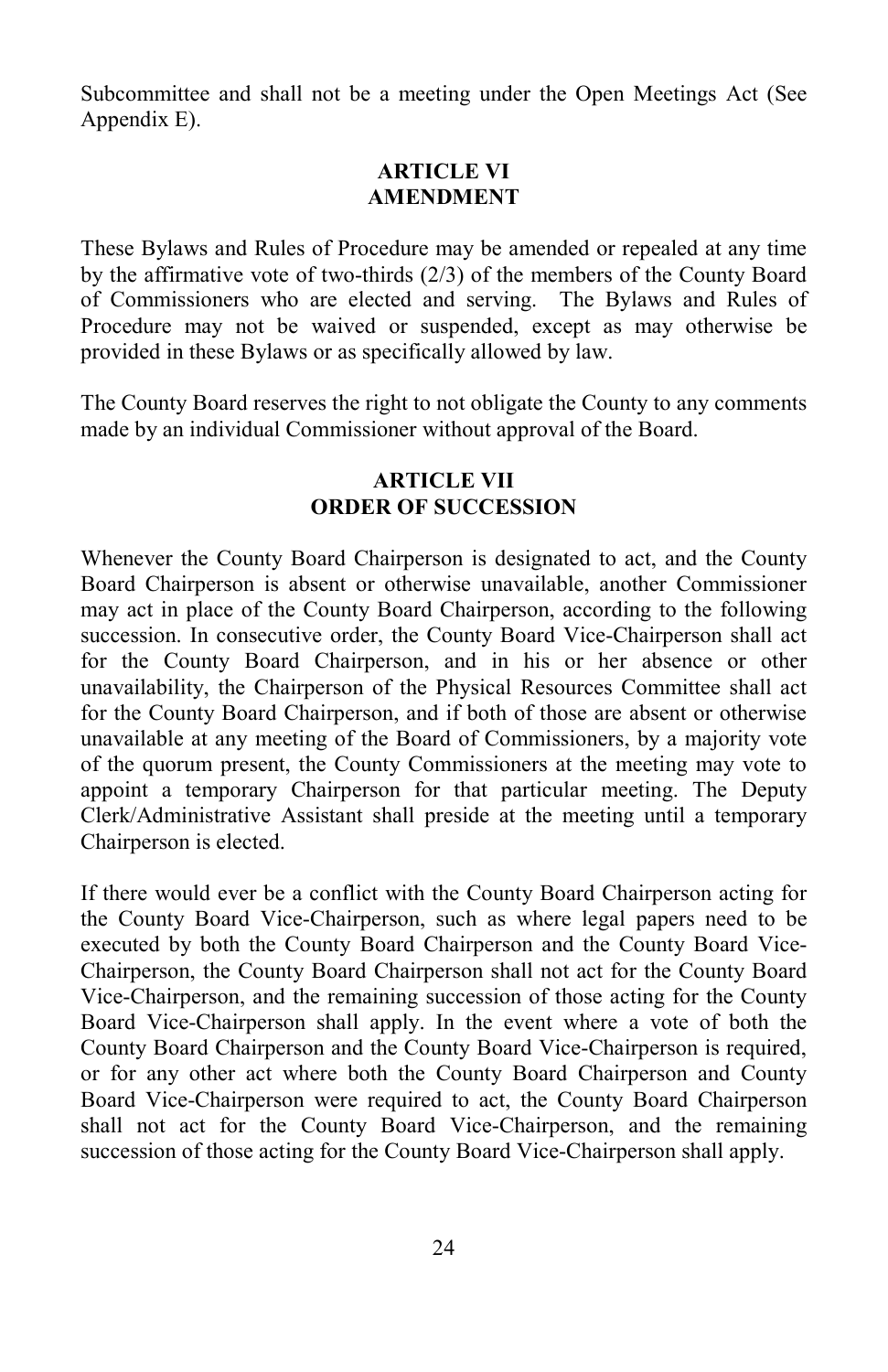In the event the Chairperson is unavailable to represent the County at any ceremonial function, the Chairperson shall designate either the Vice-Chairperson or the Commissioner of the particular district in which the ceremonial function is scheduled to appear and act for and on behalf of the County. In the event that particular Commissioner is unavailable, then the Chairperson may appoint another Commissioner.

#### **APPENDIX A**

#### **RESPONSIBILITIES AND DUTIES OF MEMBERS OF THE MONROE COUNTY BOARD OF COMMISSIONERS**

The Monroe County Board of Commissioners consists of nine members with statutorily defined terms of office. The responsibilities and duties are collective and not individual in nature; therefore, the members only have authority to act collectively although the Board may delegate, on a temporary basis, some of its authority to a member.

The principal duty of the Board of Commissioners is to establish policies that govern the activities of the county government and the procedures of its employees. The Board establishes its policies by majority actions of the members in properly called meetings.

A major responsibility of the Board of County Commissioners is to assess and evaluate proposals made by the County Administrator/Chief Financial Officer, who is the Chief Administrative Officer and Chief Financial Officer of the County, to examine records and to consider communications from state and local officials, as well as from citizens and organizations in the County.

The Board of Commissioners is responsible for the maintenance of the fiscal integrity of Monroe County. It exercises this responsibility by establishing policies and prescribing procedures relating to budgeting, accounting, purchasing, employment and compensation. The Board evaluates compliance with its policies and adopted procedures through such instruments as annual audits, periodic budget reports and reports by the County Administrator.

The Board of Commissioners appoints the County Administrator to be the Chief Operating Officer and Chief Financial Officer of the County and holds that appointee accountable for administrative compliance with the County Board of Commissioner's policies, state laws and the fiscal integrity of the County. To hold the County Administrator accountable for administrative performance and compliance, members of the County Board of Commissioners access the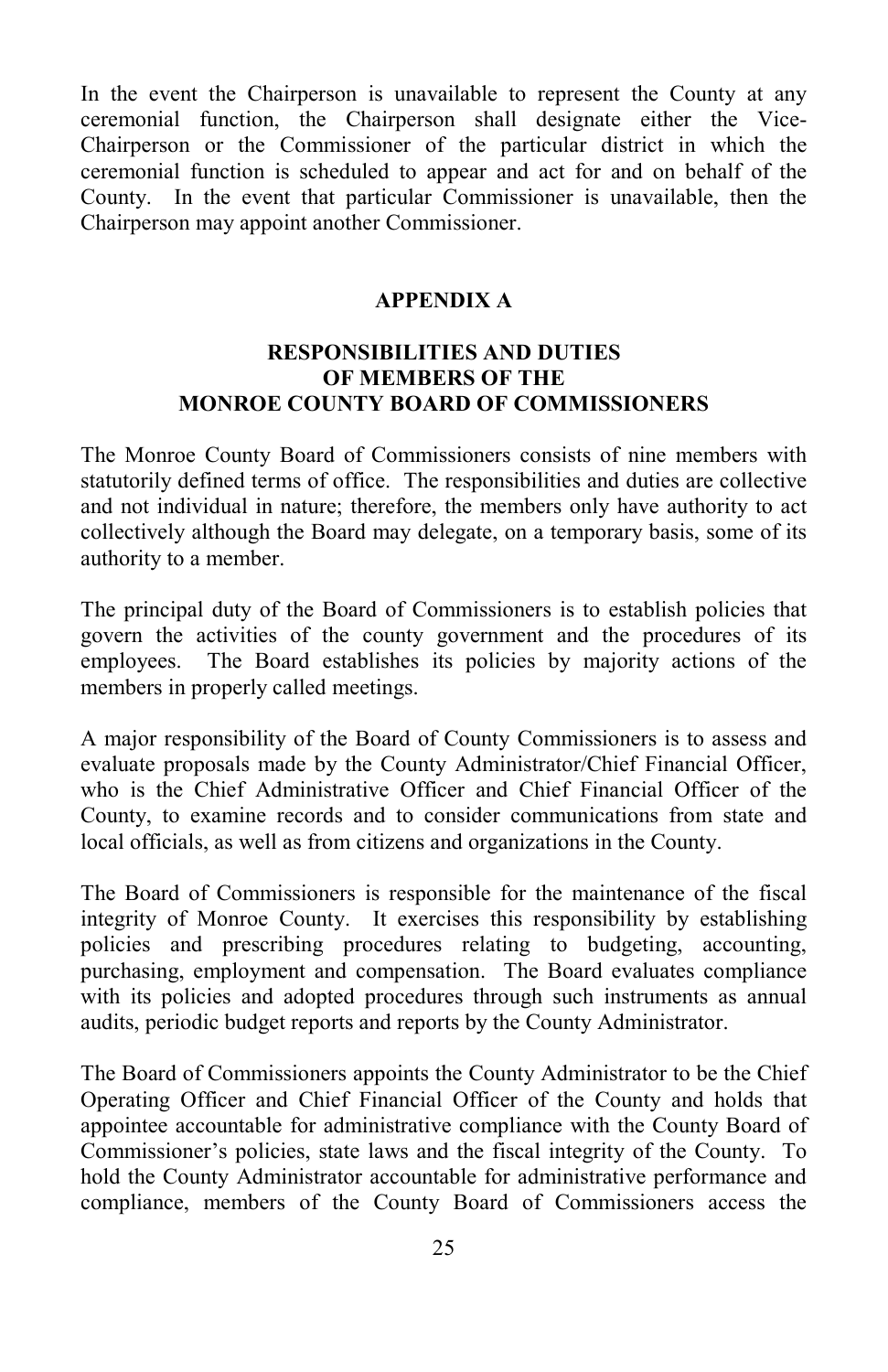County's department heads and employees only through the County Administrator. The line of authority and accountability extends from the County Board of Commissioners through the Chairperson to the County Administrator and thence to department heads and to individual employees. Individual County Commissioners may contact department heads on a casual basis to discuss various issues.

1. The members will avoid making individual commitments on behalf of the county without the formal approval through a motion or resolution and a vote on the matter approving the action of the Board.

2. The Board of Commissioners and individual members advance the public standing of county government by demanding that the chairperson and the county administrator hold all employees accountable for complying with all of the Board's policies and by holding themselves, collectively and individually to that same standard.

#### **APPENDIX B**

#### **COUNTY BOARDS OF COMMISSIONERS (EXCERPT) Act 156 of 1851**

**46.3 County board of commissioners; quorum; voting; electrical roll call system; electing chairperson and vice-chairperson; powers and duties of chairperson; signing documents; eligibility of member for other office.**

Sec. 3. (1) A majority of the members of the county board of commissioners of a county constitutes a quorum for the transaction of the ordinary business of the county.

(2) The county board of commissioners of a county shall act by the votes of a majority of the members present. However, the final passage or adoption of a measure or resolution or the allowance of a claim against the county shall be determined by a majority of the members elected and serving. The county board of commissioners may require in its bylaws that the votes of 2/3 of the members present or a majority of the members elected and serving, whichever is greater, are required on final passage or adoption of a nonagenda item. The voting requirements of this subsection do not apply if section 11 or any other provision of law imposes a higher voting requirement.

(3) To take the yeas and nays on a question to be voted upon by the county board of commissioners of a county, an electrical roll call system may be used.

(4) The county board of commissioners of a county shall elect 1 member as chairperson and 1 member as vice-chairperson. The chairperson shall be elected each odd numbered year for a 2-year term, unless the county board of commissioners provides by resolution that the chairperson shall be elected annually for a 1-year term. The vice-chairperson shall be elected annually for a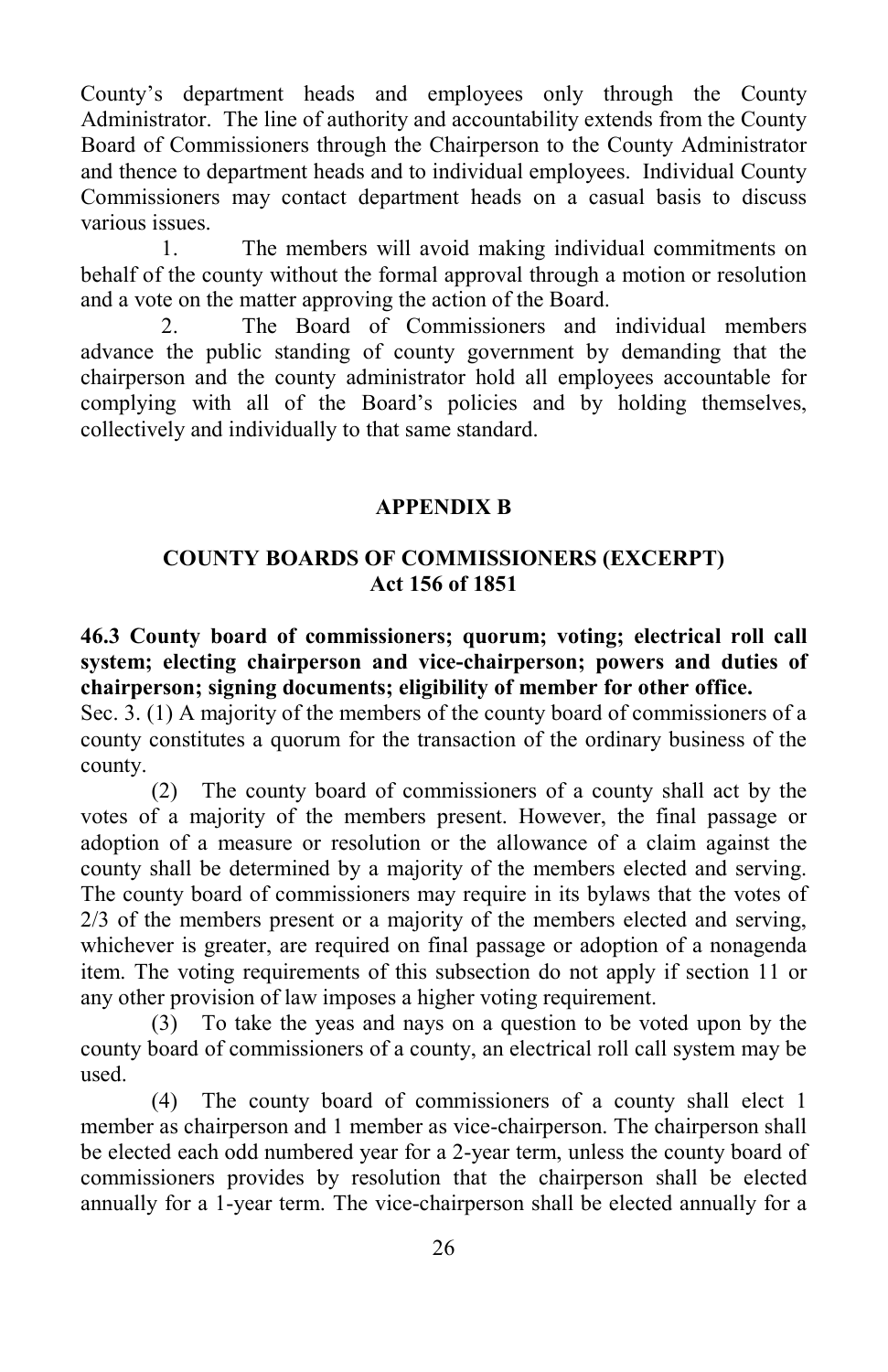1-year term. The election of a chairperson or vice-chairperson shall take place at the first meeting of the county board of commissioners in a year in which a chairperson or vice-chairperson, respectively, is to be elected. The term of a chairperson or vice-chairperson shall begin upon his or her election. A resolution providing for a 1-year term for the chairperson does not shorten the term of office of a sitting chairperson elected for a 2-year term.

(5) The chairperson shall preside at a meeting of the board, but if the chairperson is absent from a meeting, the vice-chairperson shall preside. A chairperson may administer an oath to a person concerning a matter submitted to the county board of commissioners or connected with the discharge of its duties, may issue subpoenas for witnesses, and may compel the attendance of a witness in the same manner as a court of law. The county board of commissioners may designate 1 member to affix his or her signature to contracts, bonds, and other documents requiring the signature of the chairperson, if the chairperson is unable to so do because of illness or other exigency which, in the opinion of the board, prevents the chairperson from performing the functions of the office.

(6) A member of the county board of commissioners of a county, while a member of the board, is not eligible for election to any other county office or position, the election of which is within the jurisdiction of the county board of commissioners.

### **COUNTY BOARDS OF COMMISSIONERS (EXCERPT) Act 156 of 1851**

#### **46.11 Powers of county board of commissioners**.

Sec. 11. A county board of commissioners, at a lawfully held meeting, may do 1 or more of the following:

(a) Purchase or lease for a term not to exceed 20 years, real estate necessary for the site of a courthouse, jail, clerk's office, or other county building in that county.

(b) Determine the site of, remove, or designate a new site for a county building. The exercise of the authority granted by this subdivision is subject to any requirement of law that the building be located at the county seat.

(c) Authorize the sale or lease of real estate belonging to the county, and prescribe the manner in which a conveyance of the real estate is to be executed.

(d) Erect the necessary buildings for jails, clerks' offices, and other county buildings, and prescribe the time and manner of erecting them.

(e) Borrow or raise by tax upon the county those funds authorized by law. The exercise of the authority granted by this subdivision is subject to any voting requirement provided by the law authorizing the borrowing or tax if different from the voting requirement under section 3.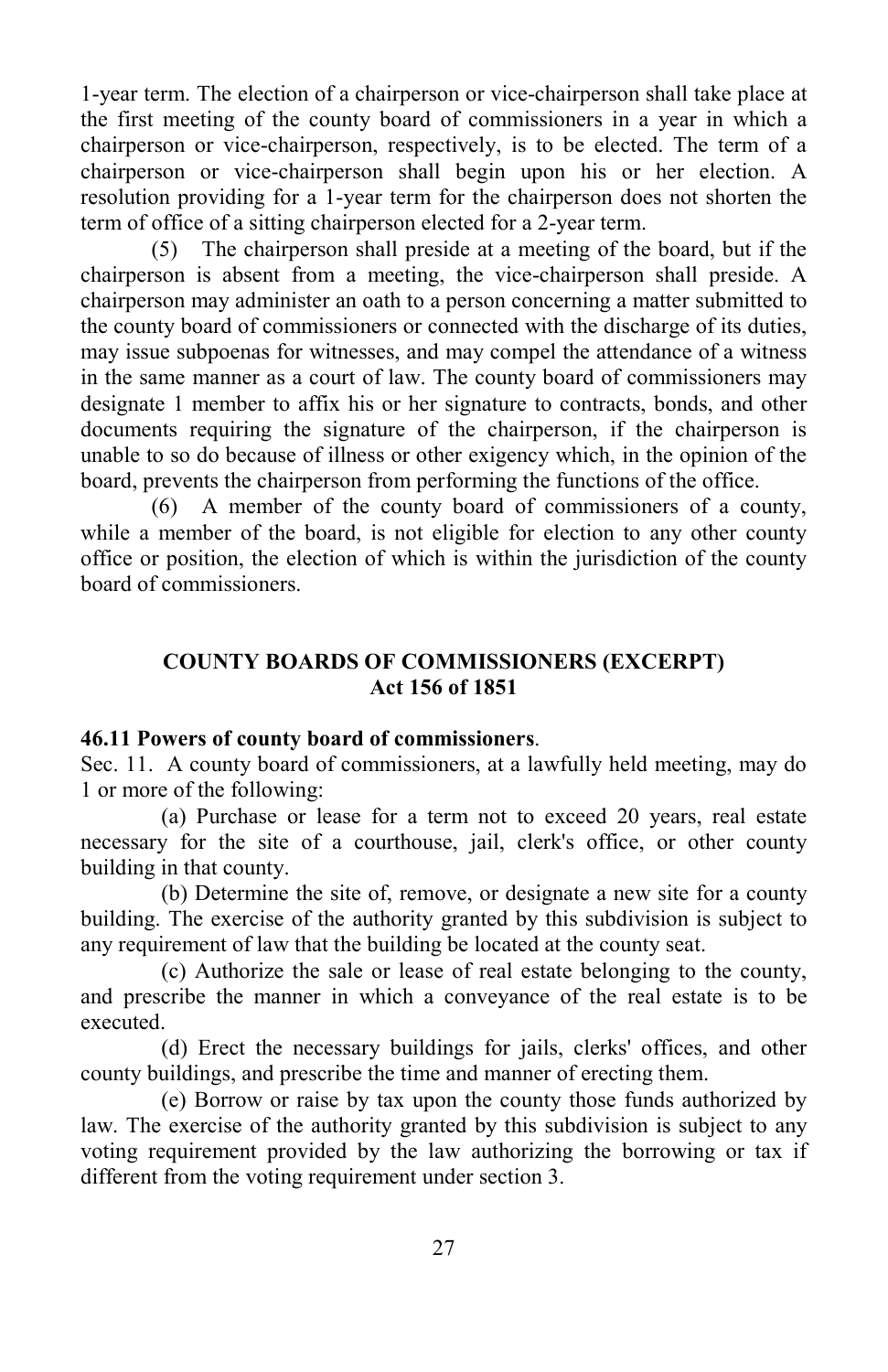(f) Provide for the repayment of a loan made by the board, by tax upon the county. The loan must be repaid within 15 years after the date of the loan, except that a loan to erect a county building for a public function must be repaid within 30 years after the date of the loan.

(g) Prescribe and fix the salaries and compensation of employees of the county if not fixed by law and, except in a county having a board of county auditors, adjust claims against the county. The sum allowed in the adjustment of a claim is subject to appeal as provided by law.

(h) Direct and provide for the raising of money necessary to defray the current expenses and charges of the county and the necessary charges incident to or arising from the execution of the board's lawful authority, subject to the limitations prescribed in this act. The county board of commissioners may borrow in a year, in anticipation of the levy or collection of taxes for the year, a sum of money, not exceeding 50% of the tax to be levied or collected for the general fund of the county, necessary to defray current expenses of the county. The money borrowed must be repaid from the tax when levied and collected.

(i) Authorize the making of a new tax roll.

(j) By majority vote of the members of the county board of commissioners elected and serving, pass ordinances that relate to county affairs and do not contravene the general laws of this state or interfere with the local affairs of a township, city, or village within the limits of the county, and pursuant to section 10b provide suitable sanctions for the violation of those ordinances. The board may change the limits of a city, village, or school district within the county as provided by law. If there is not a general law governing the subject, or if a change cannot be made pursuant to a general law, the board may change the limits of the village upon petition of at least 10% of the resident taxpayers. An ordinance or act of incorporation provided in this subdivision takes effect when notice of the adoption is published in a newspaper of general circulation in the county. The clerk of the county board of commissioners shall engross each ordinance or act, and it shall be signed by the chairperson of the county board of commissioners and certified by the clerk of the county board of commissioners. If, within 50 days after the county board of commissioners adopts an ordinance or act, a petition signed by not less than 20% of the electors residing in the district to be affected by the ordinance or act is filed with the county clerk asking that the ordinance or act be submitted to electors of the district to be affected by the ordinance or act for approval or rejection, then the ordinance or act does not take effect until it is approved by a majority of the electors of the district affected voting on that issue at a regular or special election called for that purpose. The county board of commissioners shall provide the manner of submitting the ordinance or act to the electors for their approval and of determining the result of the election.

(k) Require a county officer whose salary or compensation is paid by the county to make a report under oath to the county board of commissioners on any subject connected with the duties of that office and require the officer to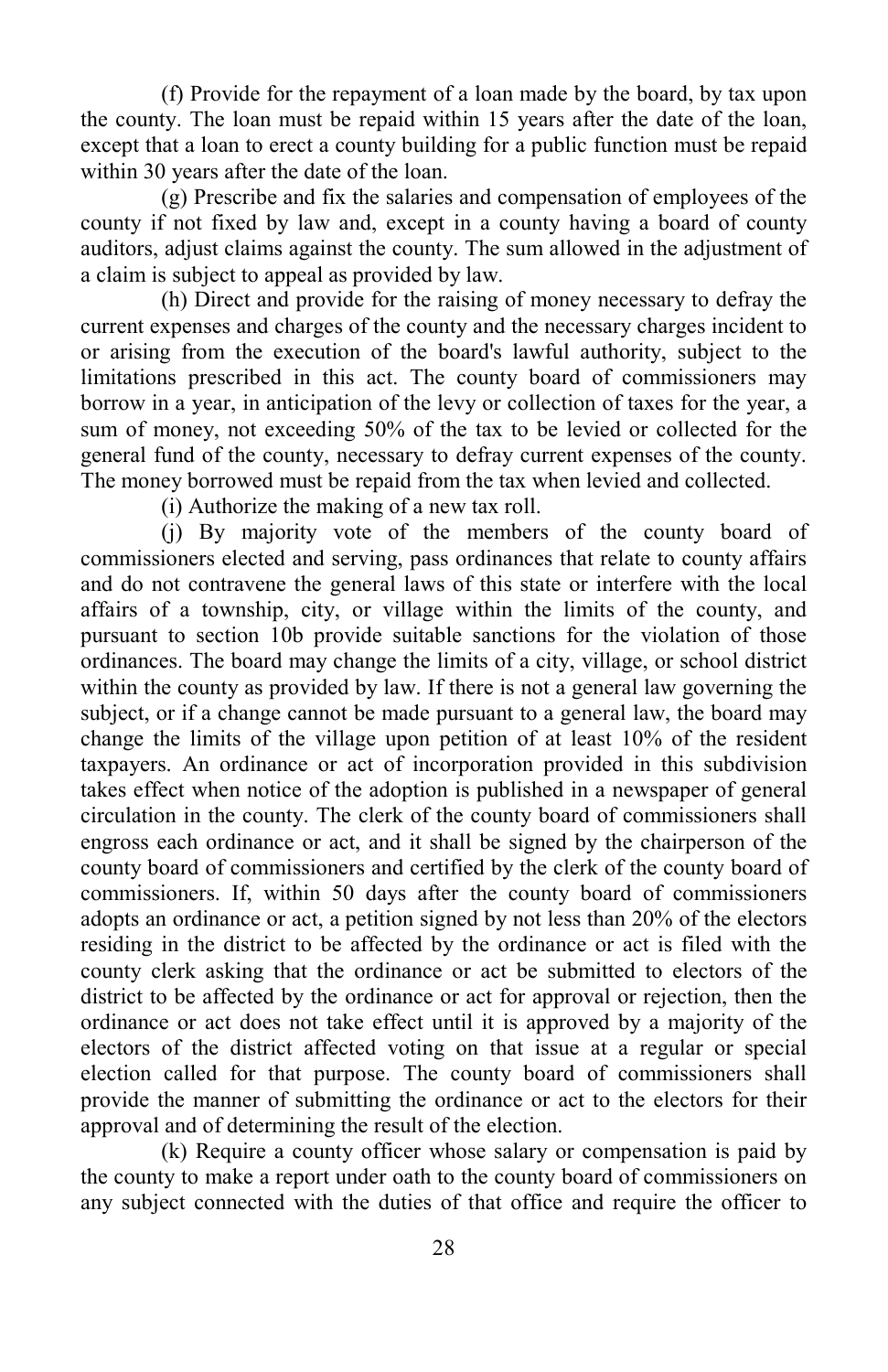give a bond reasonable or necessary for the faithful performance of the duties of the office. An officer who neglects or refuses either to make a report or give a bond within a reasonable time after being required to do so may be removed from office by the board by a vote of 2/3 of the members elected or appointed, and the office declared vacant. The board may fill the vacancy for the unexpired portion of the term for which the officer was elected or appointed. If an election occurs before the expiration of the unexpired term, and if the office is elective, the vacancy must be filled at that election. The board shall give reasonable notice of the election to fill the vacancy.

(l) Represent the county and have the care and management of the property and business of the county if other provisions are not made.

(m) Establish rules and regulations in reference to the management of the interest and business concerns of the county as the board considers necessary and proper in all matters not especially provided for in this act or under the laws of this state. The county board of commissioners shall not audit or allow a claim, including a bill or charge, against the county unless the claim has been filed with the county clerk of the county before the fourth day of a regular meeting of the board, or before the second day of an adjourned or other meeting, the claim is contracted by the board during the session of the board or the claim is for mileage and per diem of the members of the board. The county clerk shall keep a book of all claims in the order in which the claims are presented, giving the name of each claimant and the amount and date of presentation of each claim. The book, after the time prescribed for the presentation of claims, must be delivered to the chairperson for the use of the board. At the October session, the board, by a vote of 2/3 of the members, may receive and allow accounts that have wholly accrued during the session.

(n) Subject to subdivision (o), remove an officer or agent appointed by the board if, in the board's opinion, the officer or agent is incompetent to execute properly the duties of the office or if, on charges and evidence, the board is satisfied that the officer or agent is guilty of official misconduct, or habitual or willful neglect of duty, and if the misconduct or neglect is a sufficient cause for removal. However, an officer or agent shall not be removed for that misconduct or neglect unless charges of misconduct or neglect are presented to the county board of commissioners or the chairperson of the county board of commissioners, notice of the hearing, with a copy of the charges, is delivered to the officer or agent, and a full opportunity is given the officer or agent to be heard, either in person or by counsel.

(o) If the county has an appointed county manager or other appointed chief administrative officer or a county controller, the county board of commissioners may enter into an employment contract with that officer. The term of the employment contract may extend beyond the terms of the members of the county board of commissioners. The term of the employment contract must be 3 years or less, unless the employment contract is entered into on or after August 1 of an even-numbered year, in which case the term of the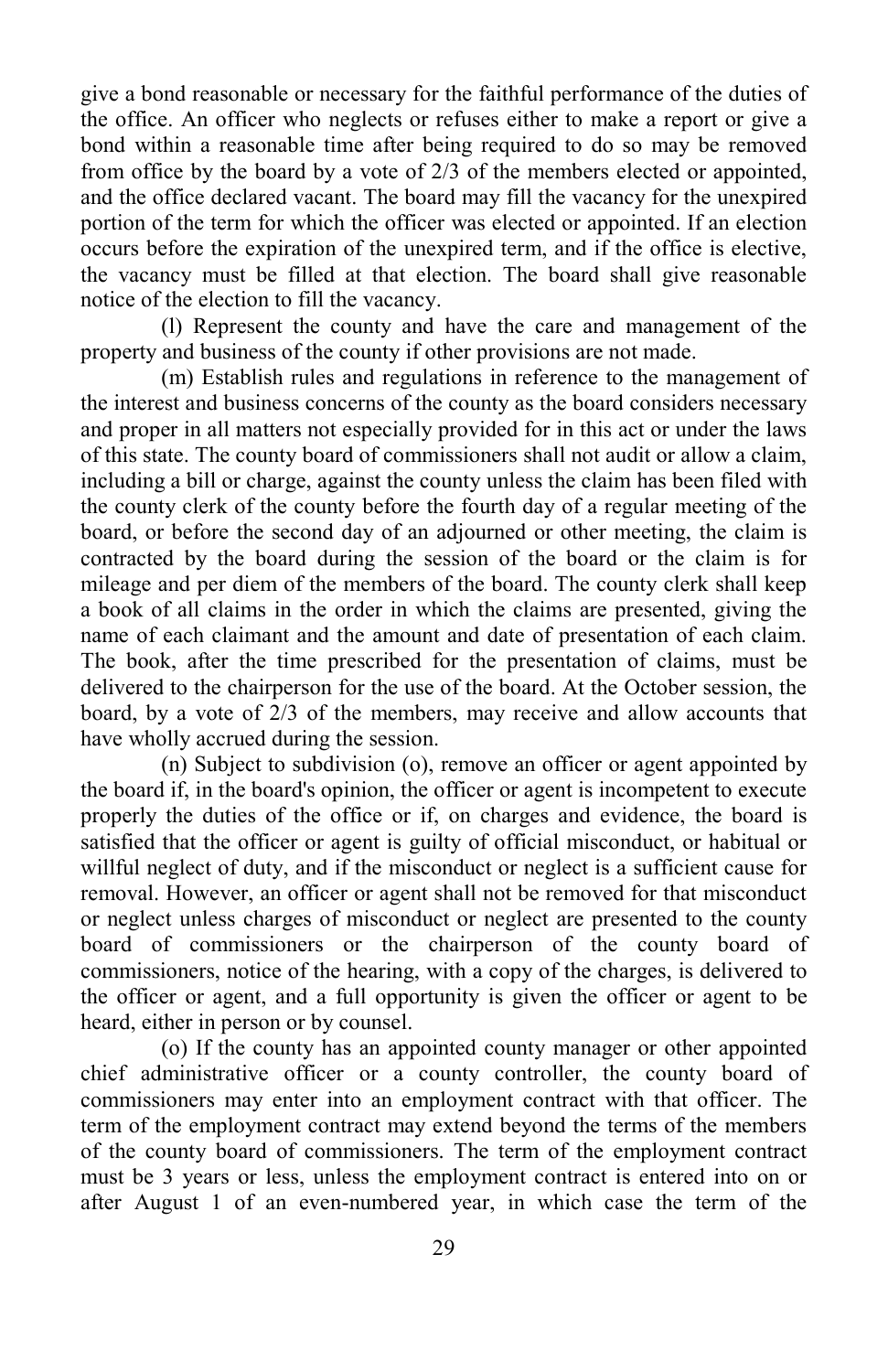employment contract must be 1 year or less. However, in a county organized under 1966 PA 293, MCL 45.501 to 45.521, with an appointed chief administrative officer, an employment contract with the appointed chief administrative officer must be for the term provided by section 11a of 1966 PA 293, MCL 45.511a. An employment contract under this subdivision must be in writing and must specify the compensation to be paid to the officer, any procedure for changing the compensation, any fringe benefits, and any other conditions of employment. If the officer serves at the pleasure of the county board of commissioners, the contract must so state and may provide for severance pay or other benefits in the event the employment of the officer is terminated at the pleasure of the county board of commissioners.

(p) Establish rules consistent with the open meetings act, 1976 PA 267, MCL 15.261 to 15.275, for the manner of proceeding before the board.

(q) Acquire by exchange land needed for county purposes, including the purchase of land to be used in exchange for other land of approximate equal value owned by the federal government and needed for county purposes.

(r) Grant or loan money to a nonprofit corporation organized for the purpose of providing loans for private sector economic development initiatives. A grant or loan under this subdivision must not be derived from ad valorem taxes except for ad valorem taxes approved by a vote of the people for economic development. The county shall establish an application process for proposals to receive a grant or loan under this subdivision. The awarding of a grant or loan under this subdivision must be made at a public hearing of the county board of commissioners. The grant or loan contract must require a report to the county board of commissioners regarding the activities of the recipient and the degree to which the recipient has met the stated public purpose of the funding.

(s) By majority vote of the members of the county board of commissioners elected and serving in a county with an appointed board of county road commissioners, pass a resolution that transfers the powers, duties, and functions that are otherwise provided by law for the appointed board of county road commissioners of that county to the county board of commissioners. The resolution is subject to the requirement in section 6(9) of chapter IV of 1909 PA 283, MCL 224.6. The appointed board of county road commissioners of that county is dissolved on the date specified in the resolution adopted under this subdivision, and the county board of commissioners is authorized to receive and expend funds as allowed under 1951 PA 51, MCL 247.651 to 247.675. If the powers, duties, and functions of the board of county road commissioners of a county are transferred to the county board of commissioners of that county under this subdivision and the powers and duties of the office of county drain commissioner of that county had previously been transferred to the board of county road commissioners as provided in section 21(3) of the drain code of 1956, 1956 PA 40, MCL 280.21, then the county board of commissioners of that county shall reestablish, by resolution, the office of county drain commissioner as an elected office. The resolution reestablishing the office of county drain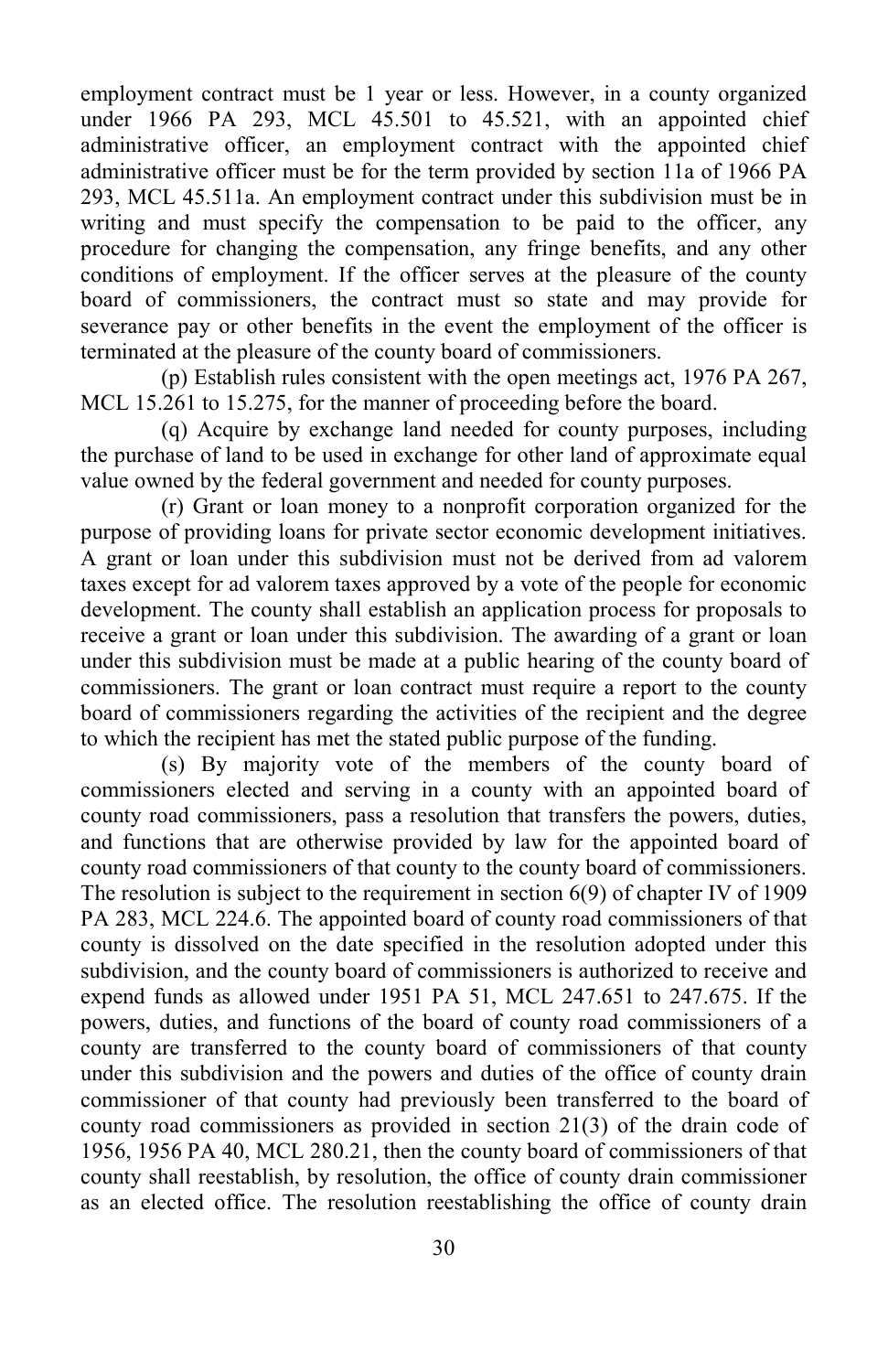commissioner must provide for the appointment of an acting county drain commissioner for that county who shall hold office until the next general election at which a county drain commissioner will be elected as provided in chapter X of the Michigan election law, 1954 PA 116, MCL 168.191 to 168.211.

(t) By majority vote of the members of the county board of commissioners elected and serving in a county with an elected board of county road commissioners, pass a resolution to submit to the qualified and registered electors of the county at the next regular election to be held in the county the question of transferring the powers, duties, and functions of the elected board of county road commissioners of that county to the county board of commissioners. The resolution is subject to the requirement in section 6(9) of chapter IV of 1909 PA 283, MCL 224.6. If a majority of the qualified and registered electors of the county voting on the question vote in favor of transferring the powers, duties, and functions of the elected board of county road commissioners of that county to the county board of commissioners, the elected board of county road commissioners of that county is dissolved and the county board of commissioners is authorized to receive and expend funds as allowed under 1951 PA 51, MCL 247.651 to 247.675. If the powers, duties, and functions of the board of county road commissioners of a county are transferred to the county board of commissioners of that county under this subdivision and the powers and duties of the office of county drain commissioner of that county had previously been transferred to the board of county road commissioners as provided in section 21(3) of the drain code of 1956, 1956 PA 40, MCL 280.21, then the county board of commissioners of that county shall reestablish, by resolution, the office of county drain commissioner as an elected office. The resolution reestablishing the office of county drain commissioner must provide for the appointment of an acting county drain commissioner for that county who shall hold office until the next general election at which a county drain commissioner will be elected as provided in chapter X of the Michigan election law, 1954 PA 116, MCL 168.191 to 168.211.

(u) If, after a board of county road commissioners is dissolved as provided in subdivision (s) or (t), the county board of commissioners for a county determines that a board of county road commissioners would provide a cost savings to the county residents and would better meet the needs of the county residents, the county board of commissioners for that county may do either of the following:

(*i*) By majority vote of the members of the county board of commissioners, adopt a county road system with a board of county road commissioners as provided in chapter IV of 1909 PA 283, MCL 224.1 to 224.32.

(*ii*) By majority vote of the members of the county board of commissioners, submit the question of adopting a county road system with a board of county road commissioners to a vote of the electors of the county as provided in chapter IV of 1909 PA 283, MCL 224.1 to 224.32.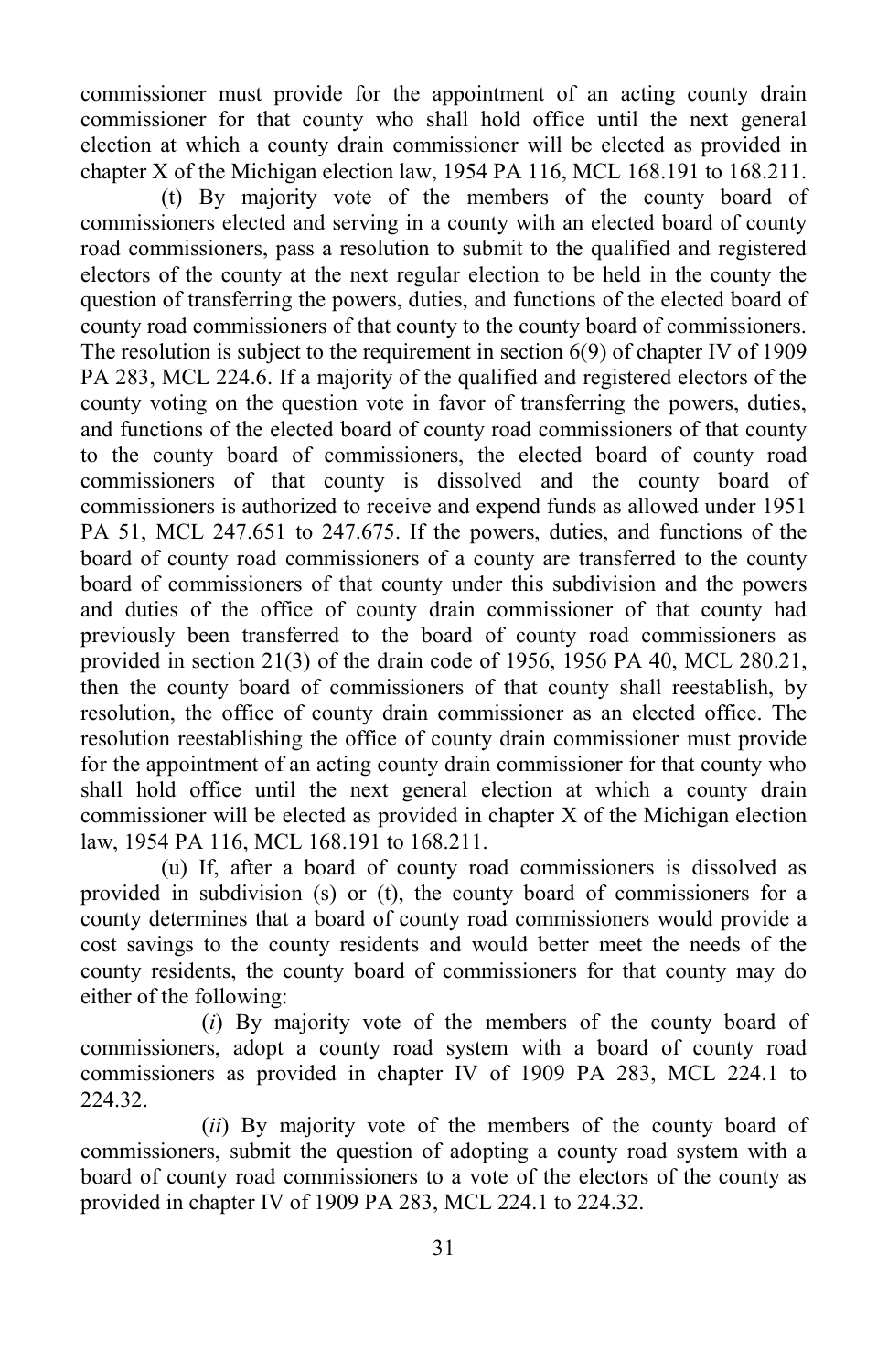(v) Loan money to a township within the county for the purpose of funding a road construction project or providing matching funds for a joint project between the county and the township. A loan granted under this subdivision must not exceed a term of 10 years.

#### **APPENDIX C**

#### **PREPARATION OF REGULAR BOARD AGENDAS**

1. Purpose: The purpose of this policy is to provide for the preparation of regular Board Agendas and Committee agendas.

2. Statement of Policy:

2.1 All regular Board of Commissioners meeting agendas for its Regular Meetings, after being approved by the Chairperson of the County Board of Commissioners, shall be prepared by the Deputy Clerk/Administrative Assistant no later than 5:00 p.m. on the Friday preceding the Regular Meeting of the County Board. The agendas for all County Board Regular Meetings shall be faxed, mailed, e-mailed or delivered to all County Commissioners, no later than 5:30 p.m. on the Friday preceding the Regular Meeting of the County Board. Any items being considered for placement on the Regular Meeting agenda must be presented by 12:00 p.m. on Thursday preceding the Agenda Meeting, or if there is no Agenda Meeting, by 12:00 p.m. on the Thursday preceding the Regular Meeting of the County Board, to address the items to be placed on the agendas, except for those items being placed on the agenda by the Chairperson of the County Board of Commissioners for a Regular Meeting of the County Board. The Chairperson of the County Board may add items to the agenda for a Regular Meeting of the County Board up until the time that the agenda is faxed, mailed, e-mailed or delivered to all of the County Commissioners. The Chairperson of the County Board or the County Administrator, or the Deputy Clerk/Administrative Assistant (or County Clerk), may submit supplemental materials relating to an existing agenda item at any time leading up to the beginning of the Regular Meeting of the County Board.

2.2 All County Board of Commissioners meeting agendas for Regular Meetings will be prepared by, or at the direction of the Chairperson of the County Board of Commissioners. Although not absolutely required for every agenda for a Regular Meeting of the County Board, the Chairperson shall seek the input of the Vice-Chairperson of the County Board of Commissioners, the Administrator/Chief Financial Officer, the Deputy Clerk/Administrative Assistant, and the general Legal Advisor. For a Regular Meeting of the County Board, the normal procedure will be to have an agenda meeting with the Chairperson and any of the following who are able to attend: Vice-Chairperson,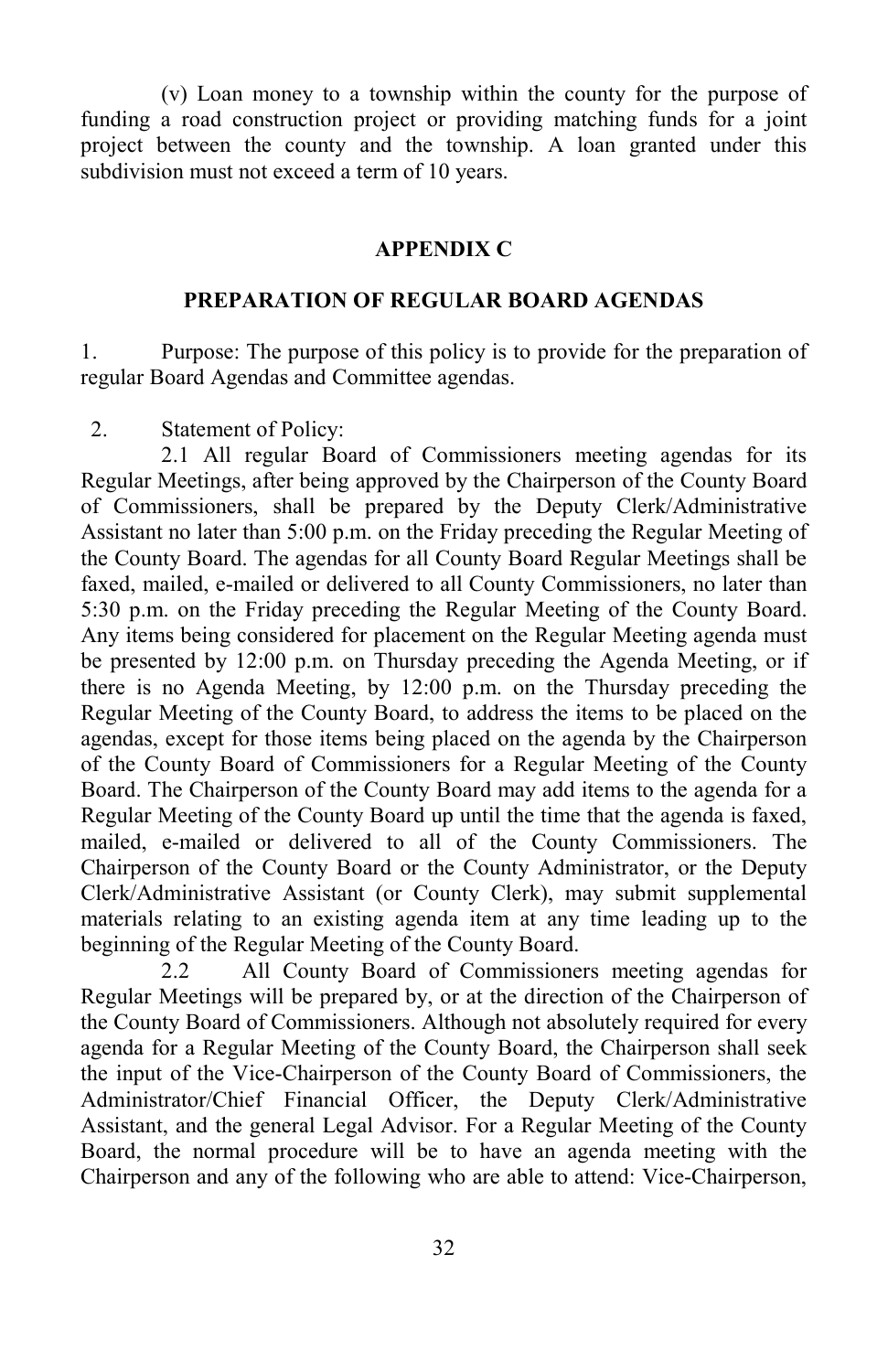County Administrator/Chief Financial Officer, Deputy Clerk/Administrative Assistant, and the general Legal Advisor.

2.3 The purpose of the Agenda Meeting shall be to help review and identity items to be placed on the agenda of a Regular Meeting of the County Board of Commissioners, and to ensure that appropriate and sufficient information and supporting documents are included in the agenda packet upon which the County Board may reasonably act at the Regular Meeting. Any Agenda Meeting will be held at 5:00 p.m. on the Thursday before the regular County Board of Commissioners meeting, or when otherwise scheduled by the Chairperson of the County Board of Commissioners, or in his or her absence, the Vice-Chairperson or Administrator/Chief Financial Officer. The Chairperson of the County Board of Commissioners may, but is not required to have an Agenda Meeting for a special meeting and/or a rescheduled Regular Meeting of the County Board. The Chairperson of the County Board of Commissioners may, if special circumstances exist as determined by the Chairperson, prepare, or cause to be prepared an agenda for a Regular Meeting of the County Board of Commissioners, without having an Agenda Meeting, in which event, the Chairperson of the County Board of Commissioners shall work with the County Administrator/Chief Financial Officer and/or the Deputy Clerk/Administrative Assistant to have the agenda(s) prepared and delivered as required in this Section 2.2. Other members of the County Board of Commissioners and administrative staff and elected officials, may participate and provide input into the Agenda Meetings. Supplemental information may be provided to the County Commissioners by the Chairperson of the County Board, or the County Administrator/Chief Financial Officer, or the Deputy Clerk/Administrative Assistant, up to the actual meeting.

#### **APPENDIX D**

### **RESOLUTION ESTABLISHING THE OFFICE OF COUNTY ADMINISTRATOR/CHIEF FINANCIAL OFFICER POSITION**

WHEREAS, in 1992, Monroe County established the office of County Administrator/Auditor pursuant to the MCL 46.11 and MCL 46.13 (a); and

WHEREAS, the County had functioned under the Administrator/Auditor form of Government until April 1996, when, through action of the Board of Commissioners, the position of Administrator was abolished and in August 1996, the electorate of Monroe County voted to eliminate the Board of Auditors; and

NOW, THEREFORE, IT IS HEREBY RESOLVED, that the following terms as used herein shall have the following definitions: A. "County" refers to Monroe County.

33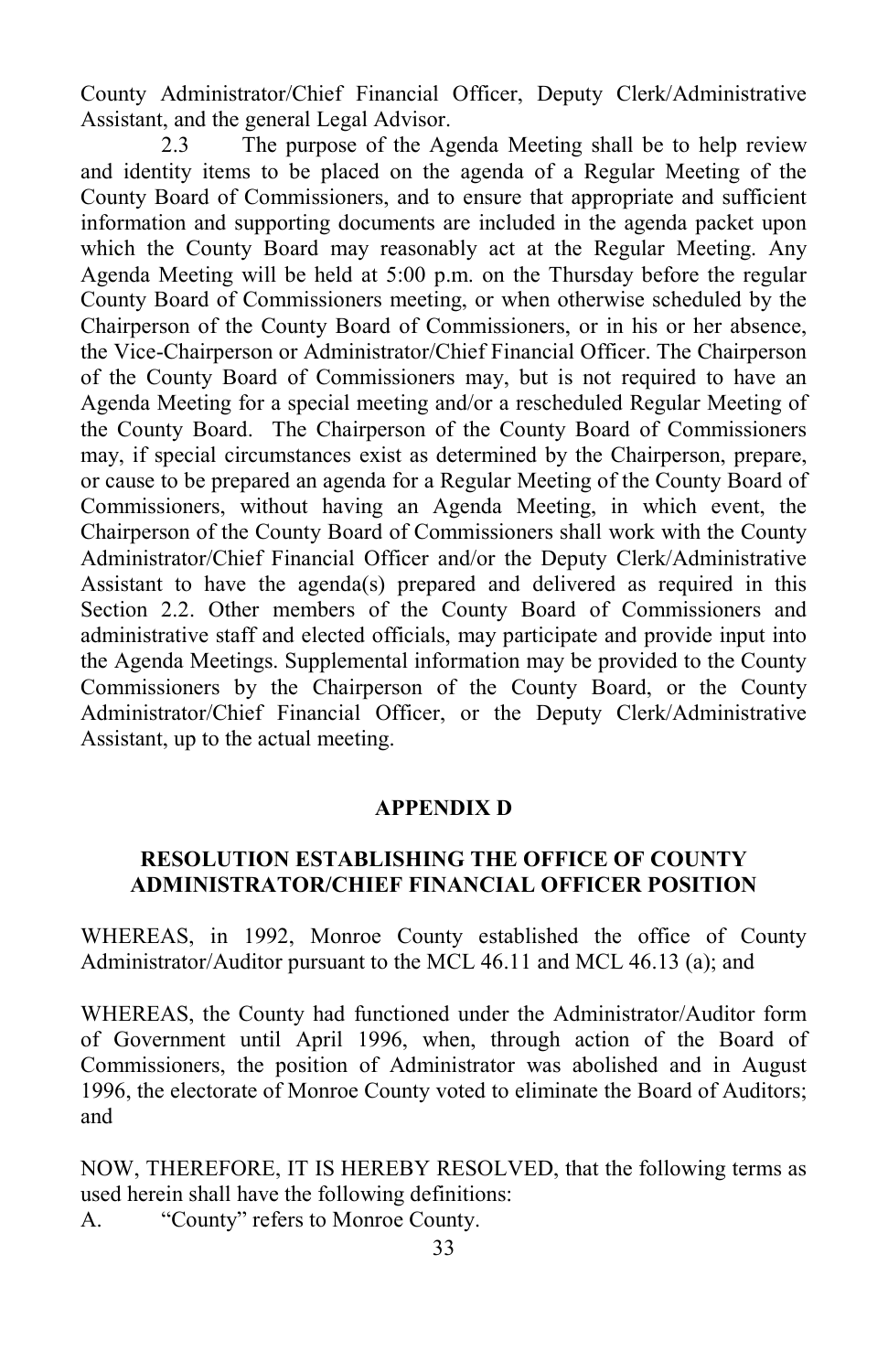B. "Board" refers to the Monroe County Board of Commissioners.

C. "Administrator" means the Monroe County Administrator/Chief Financial Officer appointed pursuant to MCL 46.11 and MCL 46.123 (a).

D. "County Services" shall include the functions and programs and every office, department, agency or operation financed, in whole or in part, by the County including County courts, as well as every employee, agent and officer working therein.

E. "Budget" shall include the County's general appropriations act, including all funds, activities and accounts therein.

BE IT FURTHER RESOLVED, that the position of County Administrator/Chief Financial Officer as authorized and emplaced pursuant to MCL 46.11 and MCL 46.13 (a) shall hereafter be known as Administrator pursuant to the power vested in the Board of Commissioners as derived from Michigan Constitution 1963 Article 7, Section 1 and laws promulgated, including but not limited to Chapter 46 of the Michigan Compiled Laws, more specifically MCL 46.11 (p) (q) and (s) and MCL 46.13 (a) and that the following duties and responsibilities are assigned to the office of said Administrator:

A. Provide administrative and management leadership and direction in governing the County and its several departments and agencies to the extent permitted by law and the policies of the Board.

B. Establish goals and objectives of all departments, which shall be under the administrative, and management leadership and direction of the Administrator. These goals and objectives shall be established with the cooperation of said departments.

C. While under the general direction of and reporting directly to the Board, the Administrator shall have charge of and be responsible for, in accordance with law and the policies of the Board, management responsibility for the County.

1. Financial management services, including the following:

a. Define and establish a budget development and review process, prepare budget recommendation for consideration by the Board; administer and oversee the execution of the budget; report regularly to the Board the status of actual revenues and expenditures compared to those projected in the budget; inform the Board promptly concerning any fiscal deficit or anticipated deficit from the budget and anticipated deficit.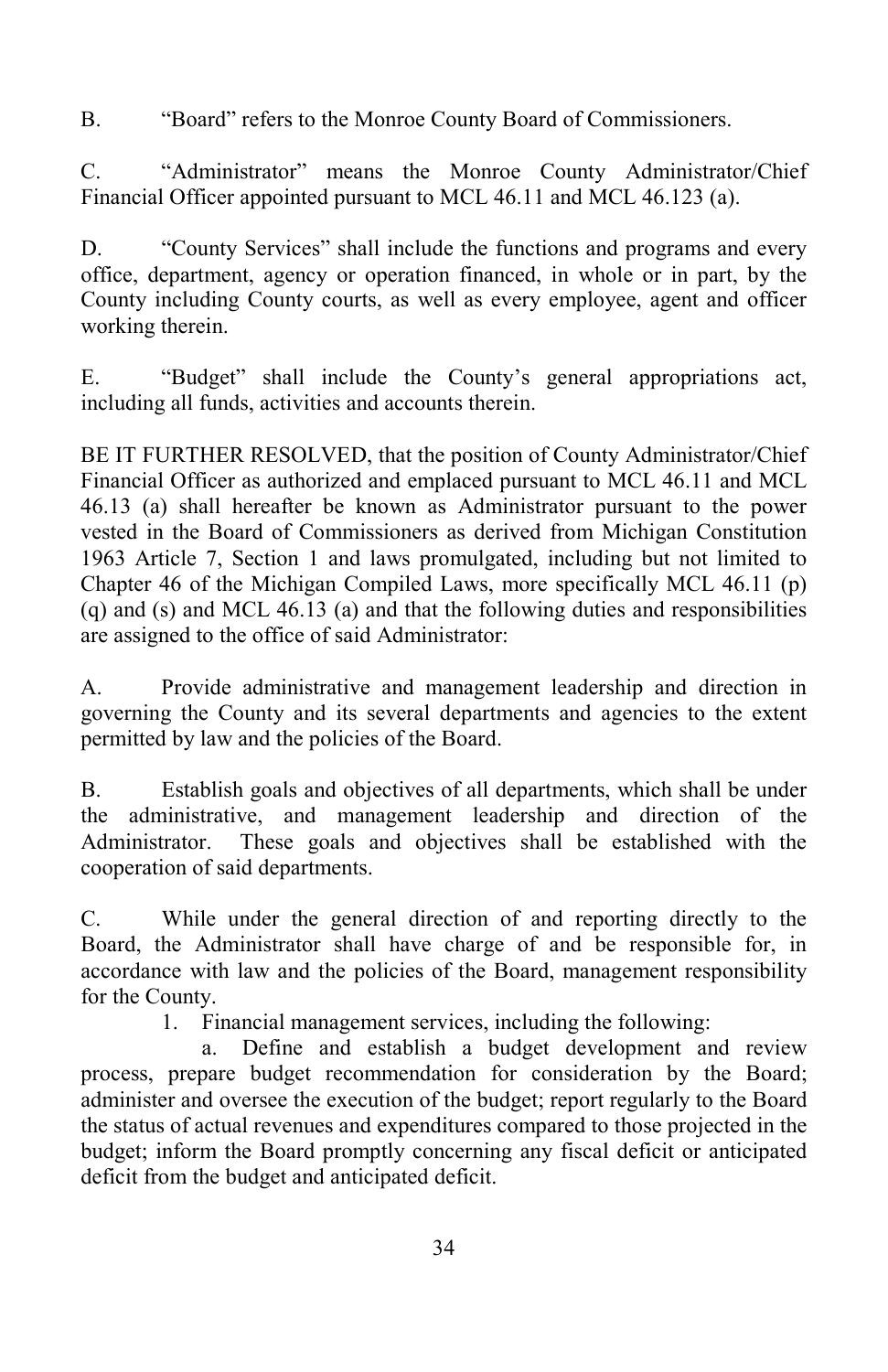b. Operate as Chief Financial Officer of the County and supervise the accounting operations for all County services; install and assure that a system of accounting is properly kept for each County service; keep a general ledger of control accounts in which are recorded the assets and liabilities of the County.

c. Examine regularly the accounts for all County services and report the findings to the Board at least quarterly.

d. Oversee the preparation of payroll and related reports, withholdings and filings for all County services; review and recommend approval of all orders for disbursing County funds.

e. Assist County elected and appointed officers, employees and agents in providing to the Administrator such information and records regarding County matters in their charge as Board policies, state law and County Administrator may require regarding financial matters of the County.

f. Analyze, investigate and recommend to the Board such fiscal plans and programs that will serve the financial programs and interests of the County.

2. Personnel Management services including the following:

a. Recommend to the Board policies that will improve the performance of its employees, officers and agents in the delivery to the public of required or discretionary services.

b. Administer County policies regarding examining and testing candidates for County employment, classification and reclassification of positions in County government, employee compensation and staff benefit plans, employee development, training, transfer and promotion and other Board policies.

c. Conduct on behalf of the County the collective bargaining processes in which the County may be involved, recommend to the Board such contractual agreements that are in the best interest of the County and administer all labor contracts that have been approved by the Board.

3. Procure supplies, including the following:

a. Recommend policies governing the acquisition and use of all materials, supplies, services, equipment and improvements that are required or desired for County services and to administer such policies upon approval by the Board.

b. Assist the Board in entering into contracts for the purchase of goods and services, ensuring compliance with said contracts and arranging appropriate payment therefore.

4. Building and Facilities Operation and Management Services, including the following:

a. Recommend policies regarding the use, assignment, operation and maintenance of all County buildings and facilities including, but not limited to, repairs to the County Jail and to administer such policies.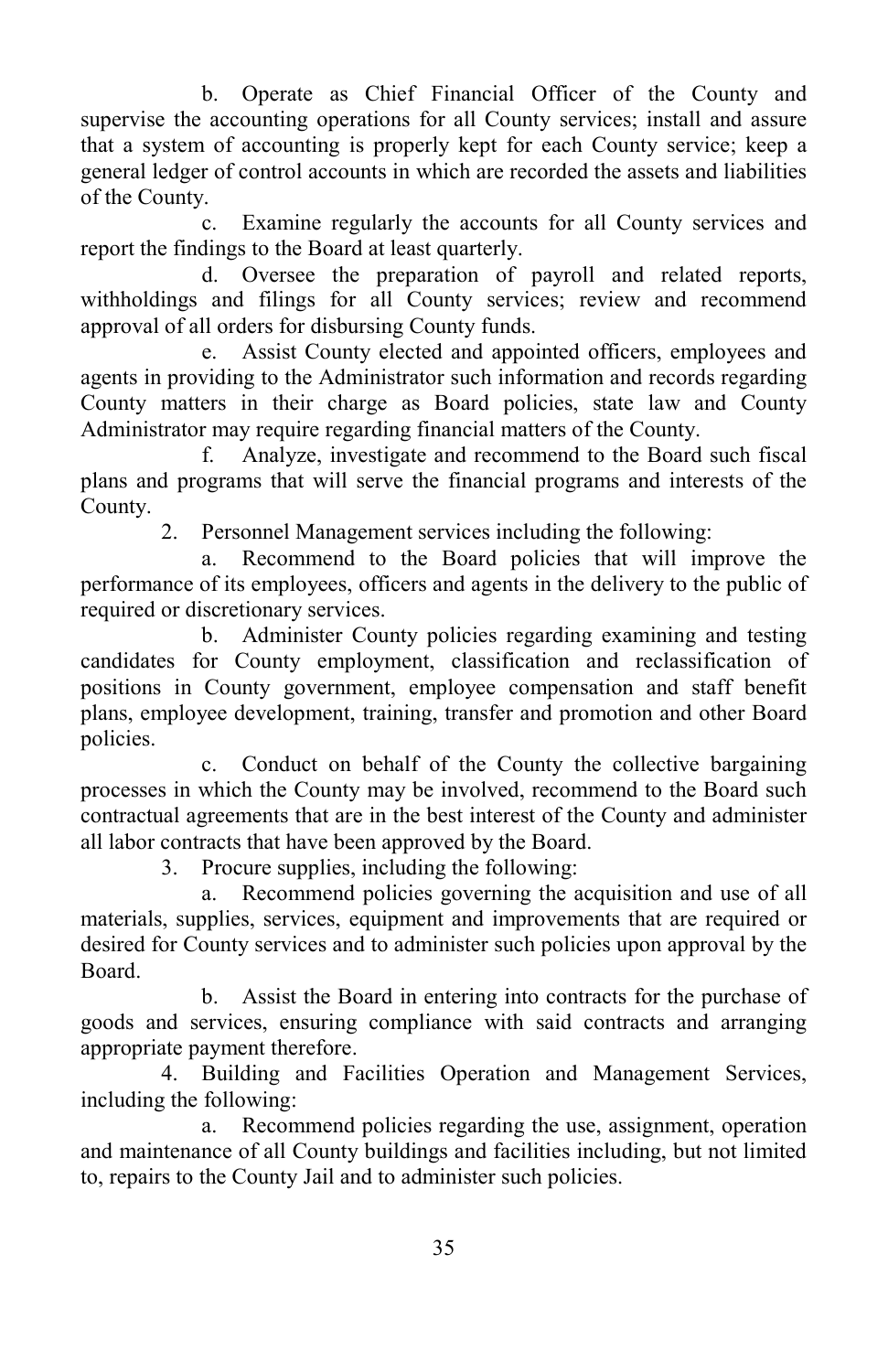b. Take such actions, consistent with state law and Board policy, to care for and preserve such buildings and facilities in good condition and in a manner that supports the safe and efficient operation of County programs and report, periodically, to the Board regarding the condition of County property, buildings and facilities and the need to repair, replace or dispose of such property, buildings and facilities, or to construct new facilities.

5. Internal Information Services, including the following:

a. Recommend policies regarding plans for acquisition, deployment, installation and use of electronic data and data processing and communications equipment and systems.

b. Assist County departments, agencies and employees in effectively using such systems as described above and assist County departments, agencies and employees in planning and defining said systems by providing training programs for individuals using said systems.

6. Planning Management services, including conducting studies and developing plans on matters and issues of interest to the County and its agencies and make recommendations to the Board for its consideration and action. Studies and plans described above shall include, but not be limited to, the areas of Solid Waste, Comprehensive Planning Recreation and health.

7. Policy Coordination Services including the following:

a. Assist the Board and County agencies in developing County policies that are comprehensive, coherent, internally consistent and organized to be readily accessible to the officers, employees, clients and residents of the County.

b. Prepare, submit and file as necessary all reports and financial applications required by state law or County policies.

c. Assist in providing information to the members of the Board, County officers and employees about changing requirements in state law brought about by actions of the state legislature and courts; advise the Board and County officers regarding proposed litigation or pending litigation that may have fiscal or programmatic impacts on the County.

d. Direct and oversee the administration of such other departments, activities or individuals as the Board may assign to the charge of the Administrator. The Administrator shall have the authority to hire, reassign or dismiss employees in a manner consistent with the County policy, state law or court decisions. As the Chief Administrative Officer and procurement officer, enter into purchase contracts, orders, and other agreements for services, supplies, equipment and other commitments required of the County and its operating units.

e. Assist the departments and units and agencies of the County in carrying out their respective responsibilities and serving the residents of the County in an effective and efficient manner. Assist interdepartmental and/or intercounty agencies in coordinating similar programs and recommend to the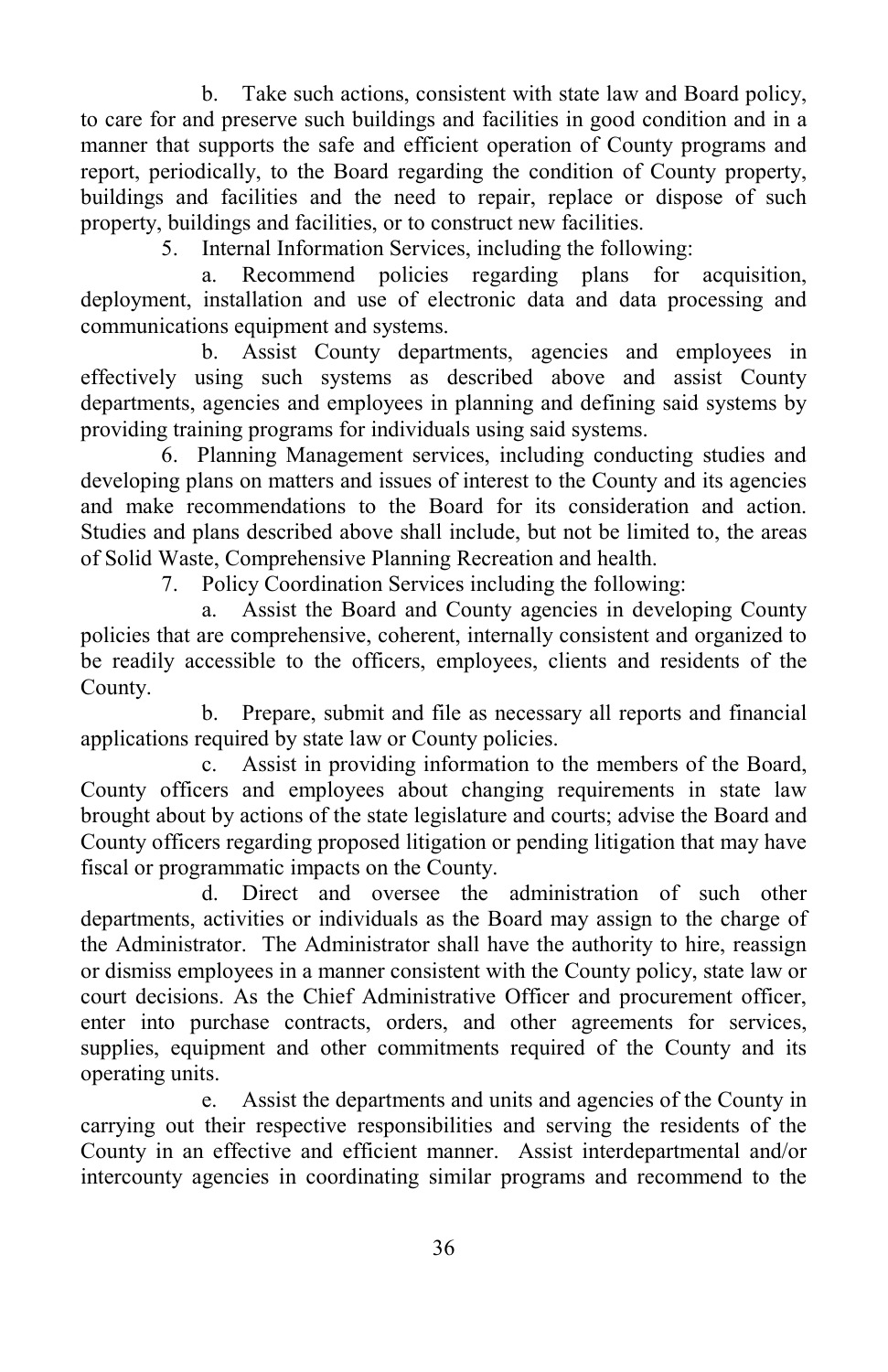Board such changes in said agencies as will promote greater efficiency and cost effectiveness in the delivery of County services.

f. Attend all regularly scheduled Board meetings and Special meetings, unless previously excused.

g. Assist the Board in such other manner as the Board may direct or require

BE IT FURTHER RESOLVED, that the provisions of this Resolution are severable. If any paragraph, section subdivision, sentence, clause or phrase of this Resolution is determined to be invalid for any reason, said determination shall not affect the remaining portions of this Resolution.

BE IT FURTHER RESOLVED that the County of Monroe reserves the right to modify the terms of this Resolution as provided by law at any time.

#### **APPENDIX E**

#### **OPEN MEETINGS ACT Act 267 of 1976**

AN ACT to require certain meetings of certain public bodies to be open to the public; to require notice and the keeping of minutes of meetings; to provide for enforcement; to provide for invalidation of governmental decisions under certain circumstances; to provide penalties; and to repeal certain acts and parts of acts.

The People of the State of Michigan enact:

#### **15.261 Short title; effect of act on certain charter provisions, ordinances, or resolutions**.

Sec. 1. (1) This act shall be known and may be cited as the "Open Meetings Act".

(2) This act shall supersede all local charter provisions, ordinances, or resolutions which relate to requirements for meetings of local public bodies to be open to the public.

(3) After the effective date of this act, nothing in this act shall prohibit a public body from adopting an ordinance, resolution, rule, or charter provision which would require a greater degree of openness relative to meetings of public bodies than the standards provided for in this act.

### **15.262 Definitions**.

Sec. 2. As used in this act: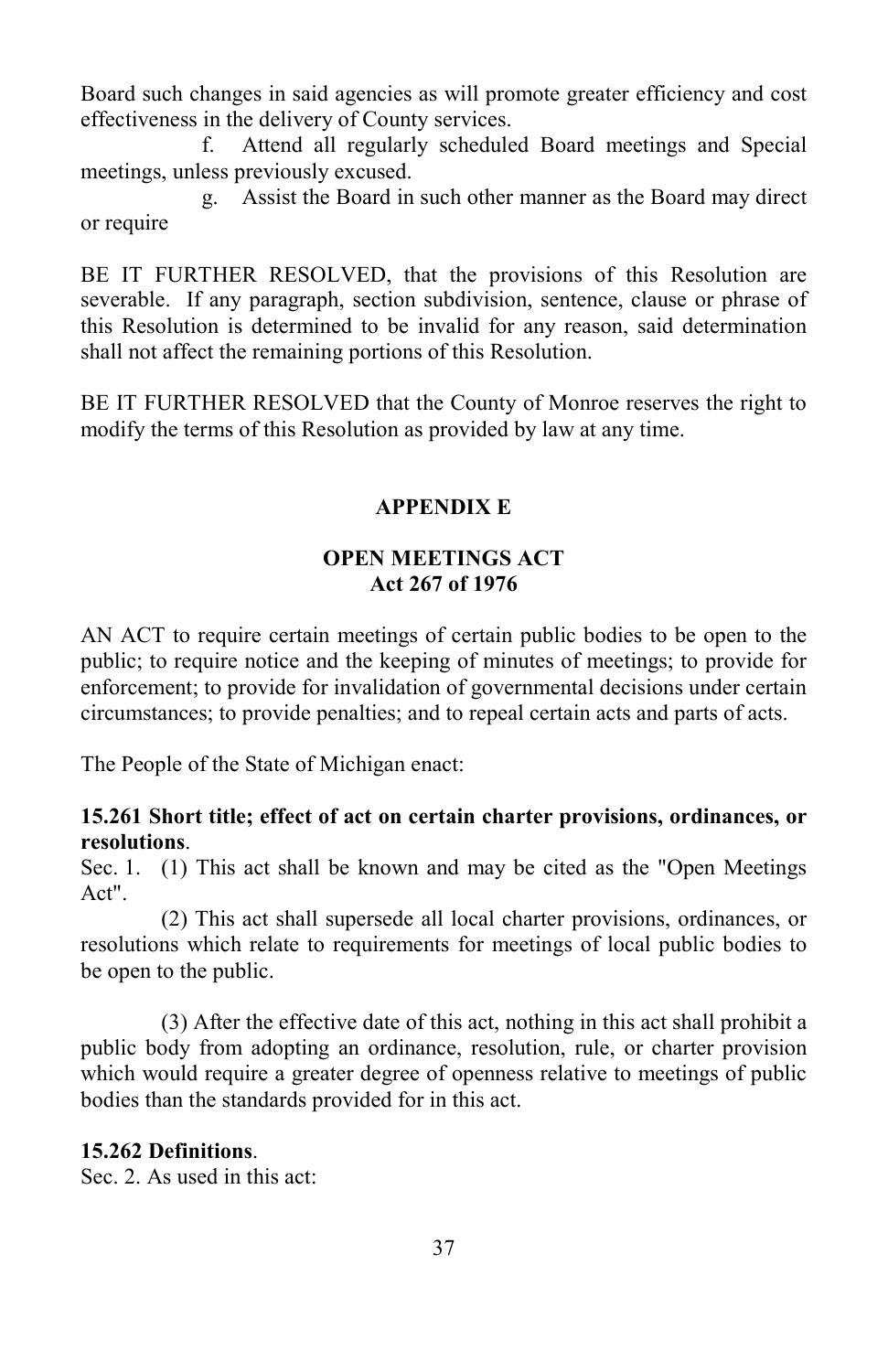(a) "Public body" means any state or local legislative or governing body, including a board, commission, committee, subcommittee, authority, or council, that is empowered by state constitution, statute, charter, ordinance, resolution, or rule to exercise governmental or proprietary authority or perform a governmental or proprietary function; a lessee of such a body performing an essential public purpose and function pursuant to the lease agreement; or the board of a nonprofit corporation formed by a city under section 4o of the home rule city act, 1909 PA 279, MCL 117.4o.

(b) "Meeting" means the convening of a public body at which a quorum is present for the purpose of deliberating toward or rendering a decision on a public policy, or any meeting of the board of a nonprofit corporation formed by a city under section 4o of the home rule city act, 1909 PA 279, MCL 117.4o.

(c) "Closed session" means a meeting or part of a meeting of a public body that is closed to the public.

(d) "Decision" means a determination, action, vote, or disposition upon a motion, proposal, recommendation, resolution, order, ordinance, bill, or measure on which a vote by members of a public body is required and by which a public body effectuates or formulates public policy.

#### **15.263 Meetings, decisions, and deliberations of public body; requirements; attending or addressing meeting of public body; COVID-19 safety measures; tape-recording, videotaping, broadcasting, and telecasting proceedings; accommodation of absent members; remote attendance; rules; exclusion from meeting; exemptions**.

Sec. 3. (1) All meetings of a public body must be open to the public and must be held in a place available to the general public. All persons must be permitted to attend any meeting except as otherwise provided in this act. The right of a person to attend a meeting of a public body includes the right to tape-record, to videotape, to broadcast live on radio, and to telecast live on television the proceedings of a public body at a public meeting. The exercise of this right does not depend on the prior approval of the public body. However, a public body may establish reasonable rules and regulations in order to minimize the possibility of disrupting the meeting. For a meeting of a public body held in person before April 1, 2021, the public body shall do both of the following:

(a) To the extent feasible under the circumstances, ensure adherence to social distancing and mitigation measures recommended by the Centers for Disease Control and Prevention for purposes of preventing the spread of COVID-19, including the measure that an individual remain at least 6 feet from anyone from outside the individual's household.

(b) Adopt heightened standards of facility cleaning and disinfection to limit participant exposure to COVID-19, as well as protocols to clean and disinfect in the event of a positive COVID-19 case in the public body's meeting place.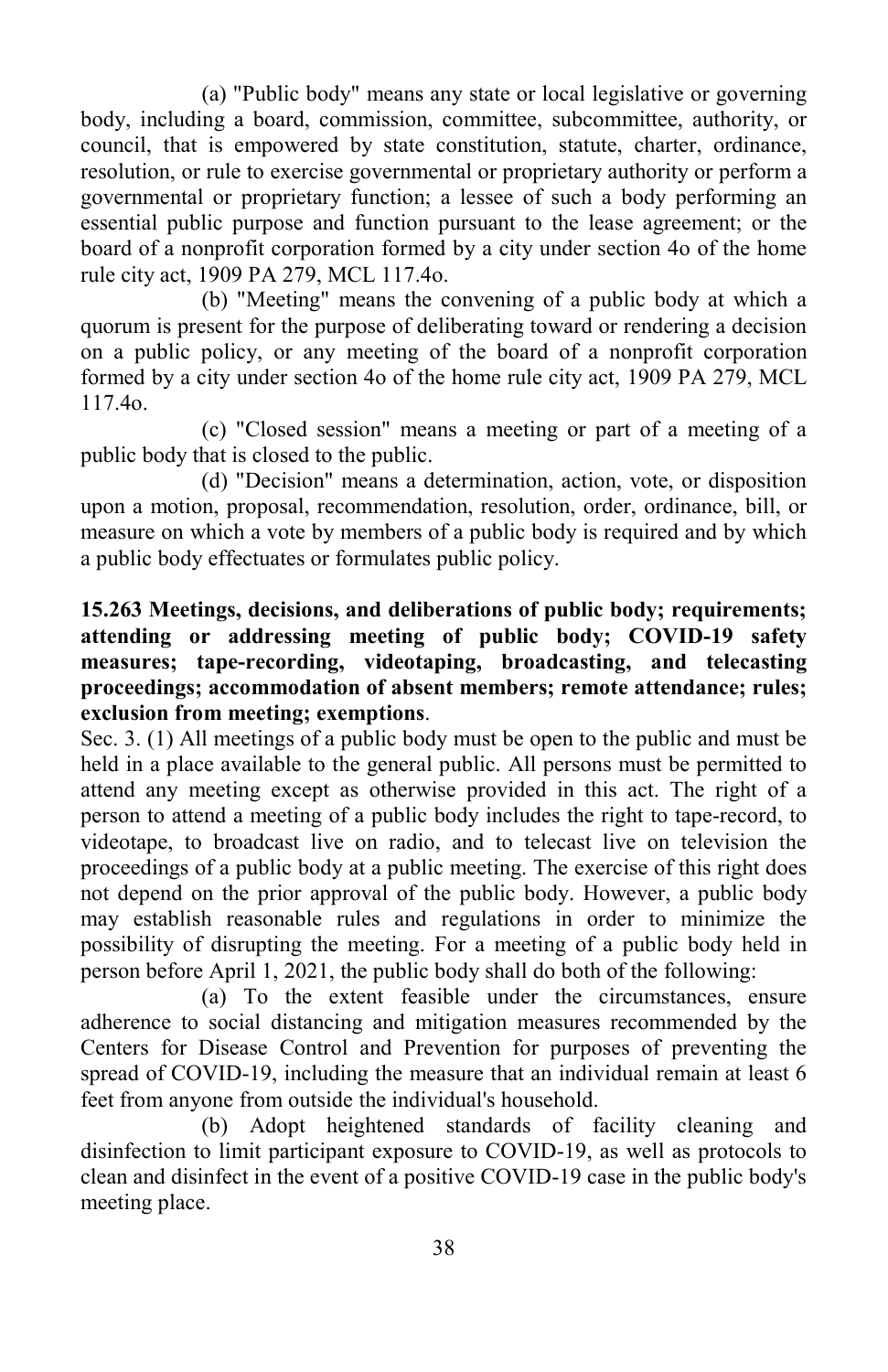(2) All decisions of a public body must be made at a meeting open to the public. For purposes of any meeting subject to this section, except a meeting of any state legislative body at which a formal vote is taken, the public body shall, subject to section 3a, establish the following procedures to accommodate the absence of any member of the public body due to military duty, a medical condition, or a statewide or local state of emergency or state of disaster declared pursuant to law or charter or local ordinance by the governor or a local official, governing body, or chief administrative officer that would risk the personal health or safety of members of the public or the public body if the meeting were held in person:

(a) Procedures by which the absent member may participate in, and vote on, business before the public body, including, but not limited to, procedures that provide for both of the following:

(*i*) Two-way communication.

(*ii*) For each member of the public body attending the meeting remotely, a public announcement at the outset of the meeting by that member, to be included in the meeting minutes, that the member is in fact attending the meeting remotely. If the member is attending the meeting remotely for a purpose other than for military duty, the member's announcement must further identify specifically the member's physical location by stating the county, city, township, or village and state from which he or she is attending the meeting remotely.

(b) Procedures by which the public is provided notice of the absence of the member and information about how to contact that member sufficiently in advance of a meeting of the public body to provide input on any business that will come before the public body.

(3) All deliberations of a public body constituting a quorum of its members must take place at a meeting open to the public except as provided in this section and sections 7 and 8.

(4) A person must not be required as a condition of attendance at a meeting of a public body to register or otherwise provide his or her name or other information or otherwise to fulfill a condition precedent to attendance.

(5) A person must be permitted to address a meeting of a public body under rules established and recorded by the public body. The legislature or a house of the legislature may provide by rule that the right to address may be limited to prescribed times at hearings and committee meetings only.

(6) A person must not be excluded from a meeting otherwise open to the public except for a breach of the peace actually committed at the meeting.

(7) This act does not apply to the following public bodies, but only when deliberating the merits of a case:

(a) The Michigan compensation appellate commission operating as described in either of the following:

(*i*) Section 274 of the worker's disability compensation act of 1969, 1969 PA 317, MCL 418.274.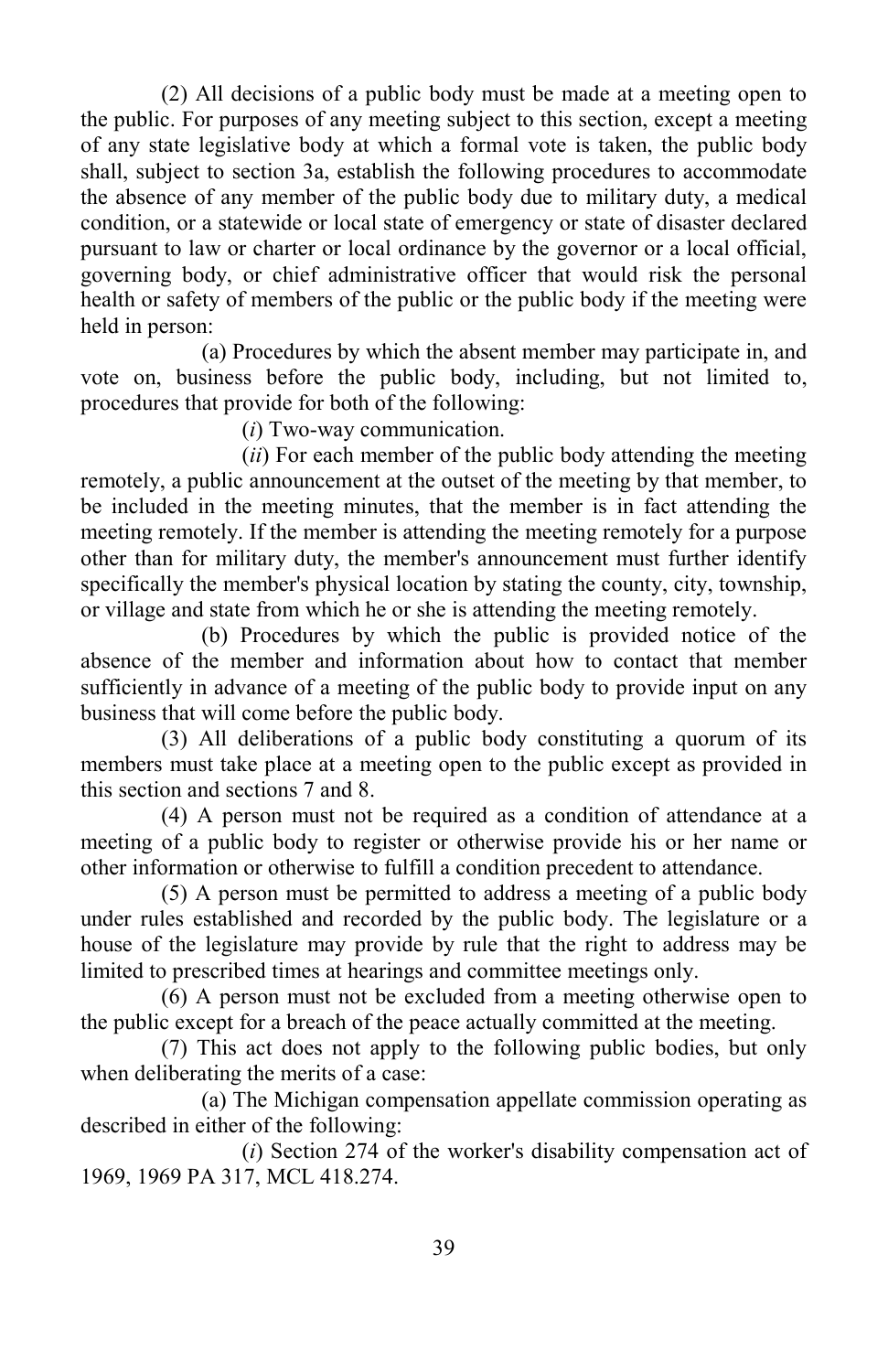(*ii*) Section 34 of the Michigan employment security act, 1936 (Ex Sess) PA 1, 421.34.

(b) The state tenure commission created in section 1 of article VII of 1937 (Ex Sess) PA 4, MCL 38.131, when acting as a board of review from the decision of a controlling board.

(c) The employment relations commission or an arbitrator or arbitration panel created or appointed under 1939 PA 176, MCL 423.1 to 423.30.

(d) The Michigan public service commission created under 1939 PA 3, MCL 460.1 to 460.11.

(8) This act does not apply to an association of insurers created under the insurance code of 1956, 1956 PA 218, MCL 500.100 to 500.8302, or other association or facility formed under that act as a nonprofit organization of insurer members.

(9) This act does not apply to a committee of a public body that adopts a non-policymaking resolution of tribute or memorial, if the resolution is not adopted at a meeting.

(10) This act does not apply to a meeting that is a social or chance gathering or conference not designed to avoid this act.

(11) This act does not apply to the Michigan veterans' trust fund board of trustees or a county or district committee created under 1946 (1st Ex Sess) PA 9, MCL 35.602 to 35.610, when the board of trustees or county or district committee is deliberating the merits of an emergent need. A decision of the board of trustees or county or district committee made under this subsection must be reconsidered by the board or committee at its next regular or special meeting consistent with the requirements of this act. "Emergent need" means a situation that the board of trustees, by rules promulgated under the administrative procedures act of 1969, 1969 PA 306, MCL 24.201 to 24.328, determines requires immediate action.

(12) As used in subsection (2):

(a) "Formal vote" means a vote on a bill, amendment, resolution, motion, proposal, recommendation, or any other measure on which a vote by members of a state legislative body is required and by which the state legislative body effectuates or formulates public policy.

(b) "Medical condition" means an illness, injury, disability, or other health-related condition.

**15.263a Electronic public meetings; telephonic or video conferencing; permissibility under certain circumstances; 2-way communication required; advance notice of electronic meetings; availability of agenda; registration requirement prohibited; remote participation limited to military duty or medical condition**.

Sec. 3a. (1) A meeting of a public body held, in whole or in part, electronically by telephonic or video conferencing in compliance with this section and, except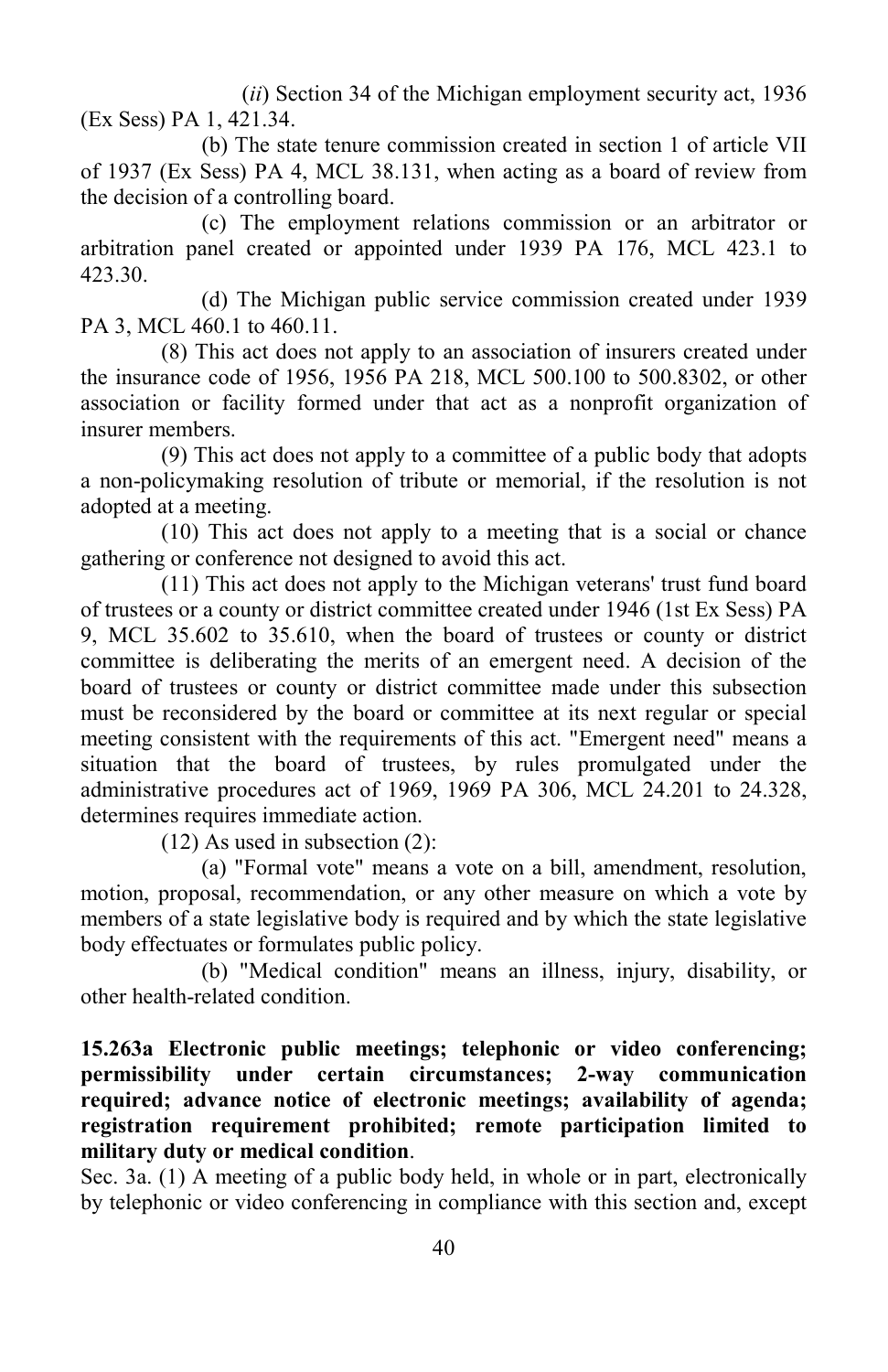as otherwise required in this section, all of the provisions of this act applicable to a non-electronic meeting, is permitted by this act in the following circumstances:

(a) Before March 31, 2021 and retroactive to March 18, 2020, any circumstances, including, but not limited to, any of the circumstances requiring accommodation of absent members described in section 3(2).

(b) On and after March 31, 2021 through December 31, 2021, only those circumstances requiring accommodation of members absent for the reasons described in section 3(2). For the purpose of permitting an electronic meeting due to a local state of emergency or state of disaster, this subdivision applies only as follows:

(*i*) To permit the electronic attendance of a member of the public body who resides in the affected area.

(*ii*) To permit the electronic meeting of a public body that usually holds its meetings in the affected area.

(c) After December 31, 2021, only in the circumstances requiring accommodation of members absent due to military duty as described in section 3(2).

(2) A meeting of a public body held electronically under this section must be conducted in a manner that permits 2-way communication so that members of the public body can hear and be heard by other members of the public body, and so that public participants can hear members of the public body and can be heard by members of the public body and other participants during a public comment period. A public body may use technology to facilitate typed public comments during the meeting submitted by members of the public participating in the meeting that may be read to or shared with members of the public body and other participants to satisfy the requirement under this subsection that members of the public be heard by others during the electronic meeting and the requirement under section 3(5) that members of the public be permitted to address the electronic meeting.

(3) Except as otherwise provided in subsection (8), a physical place is not required for an electronic meeting held under this section, and members of a public body and members of the public participating electronically in a meeting held under this section that occurs in a physical place are to be considered present and in attendance at the meeting for all purposes.

(4) If a public body directly or indirectly maintains an official internet presence that includes monthly or more frequent updates of public meeting agendas or minutes, the public body shall, in addition to any other notices that may be required under this act, post advance notice of a meeting held electronically under this section on a portion of the public body's website that is fully accessible to the public. The public notice on the website must be included on either the homepage or on a separate webpage dedicated to public notices for non-regularly scheduled or electronic public meetings that is accessible through a prominent and conspicuous link on the website's homepage that clearly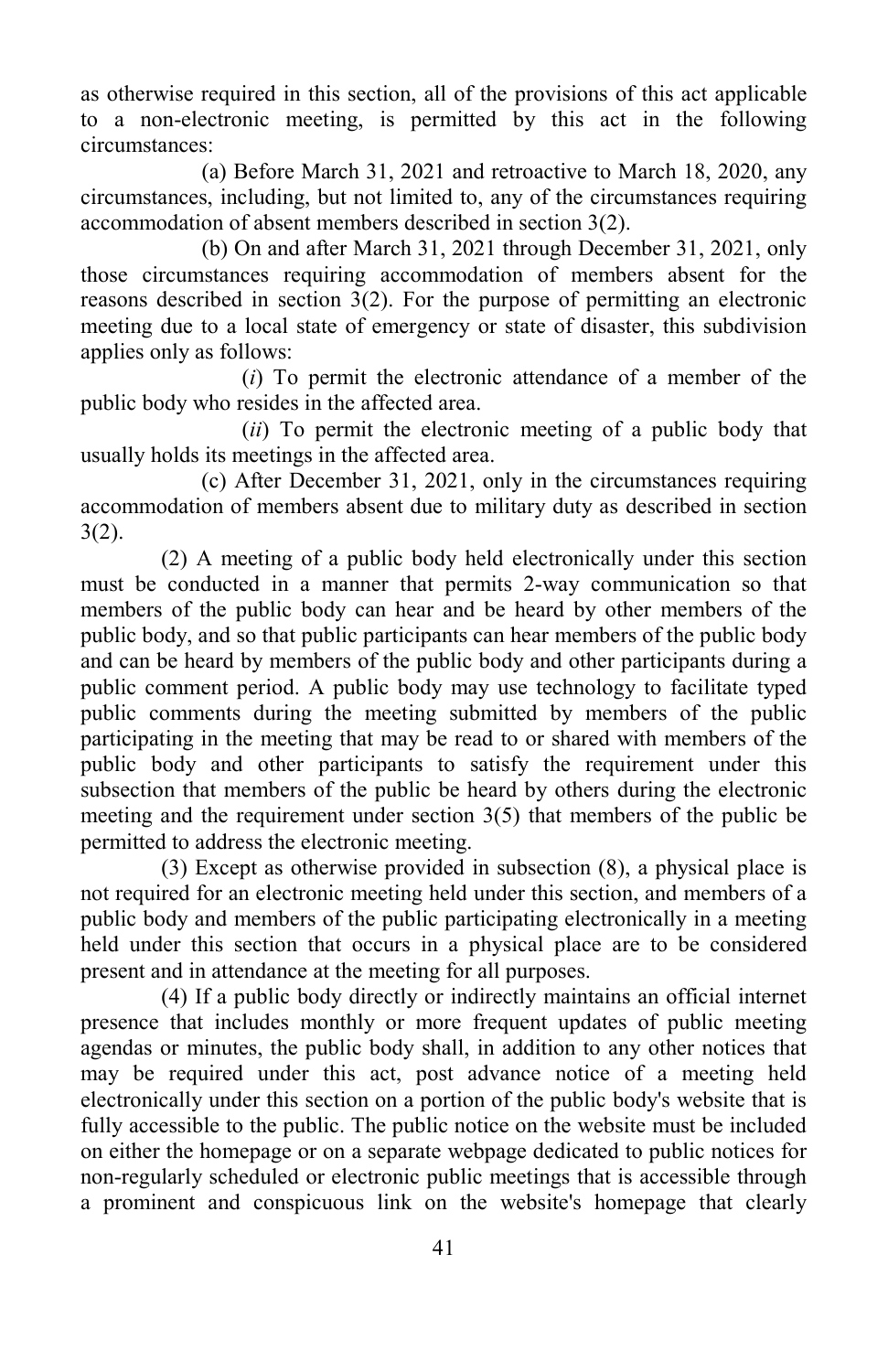describes its purpose for public notification of non-regularly scheduled or electronic public meetings. Subject to the requirements of this section, any scheduled meeting of a public body may be held as an electronic meeting under this section if a notice consistent with this section is posted at least 18 hours before the meeting begins. Notice of a meeting of a public body held electronically must clearly explain all of the following:

(a) Why the public body is meeting electronically.

(b) How members of the public may participate in the meeting electronically. If a telephone number, internet address, or both are needed to participate, that information must be provided specifically.

(c) How members of the public may contact members of the public body to provide input or ask questions on any business that will come before the public body at the meeting.

(d) How persons with disabilities may participate in the meeting.

(5) Beginning on the effective date of the amendatory act that added this section, if an agenda exists for an electronic meeting held under this section by a public body that directly or indirectly maintains an official internet presence that includes monthly or more frequent updates of public meeting agendas or minutes, the public body shall, on a portion of the website that is fully accessible to the public, make the agenda available to the public at least 2 hours before the electronic meeting begins. This publication of the agenda does not prohibit subsequent amendment of the agenda at the meeting.

(6) A public body shall not, as a condition of participating in an electronic meeting of the public body held under this section, require a person to register or otherwise provide his or her name or other information or otherwise to fulfill a condition precedent to attendance, other than mechanisms established and required by the public body necessary to permit the person to participate in a public comment period of the meeting.

(7) Members of the general public otherwise participating in a meeting of a public body held electronically under this section are to be excluded from participation in a closed session of the public body held electronically during that meeting if the closed session is convened and held in compliance with the requirements of this act applicable to a closed session.

(8) At a meeting held under this section that accommodates members absent due to military duty or a medical condition, only those members absent due to military duty or a medical condition may participate remotely. Any member who is not on military duty or does not have a medical condition must be physically present at the meeting to participate.

#### **15.264 Public notice of meetings generally; contents; places of posting**.

Sec. 4. The following provisions shall apply with respect to public notice of meetings: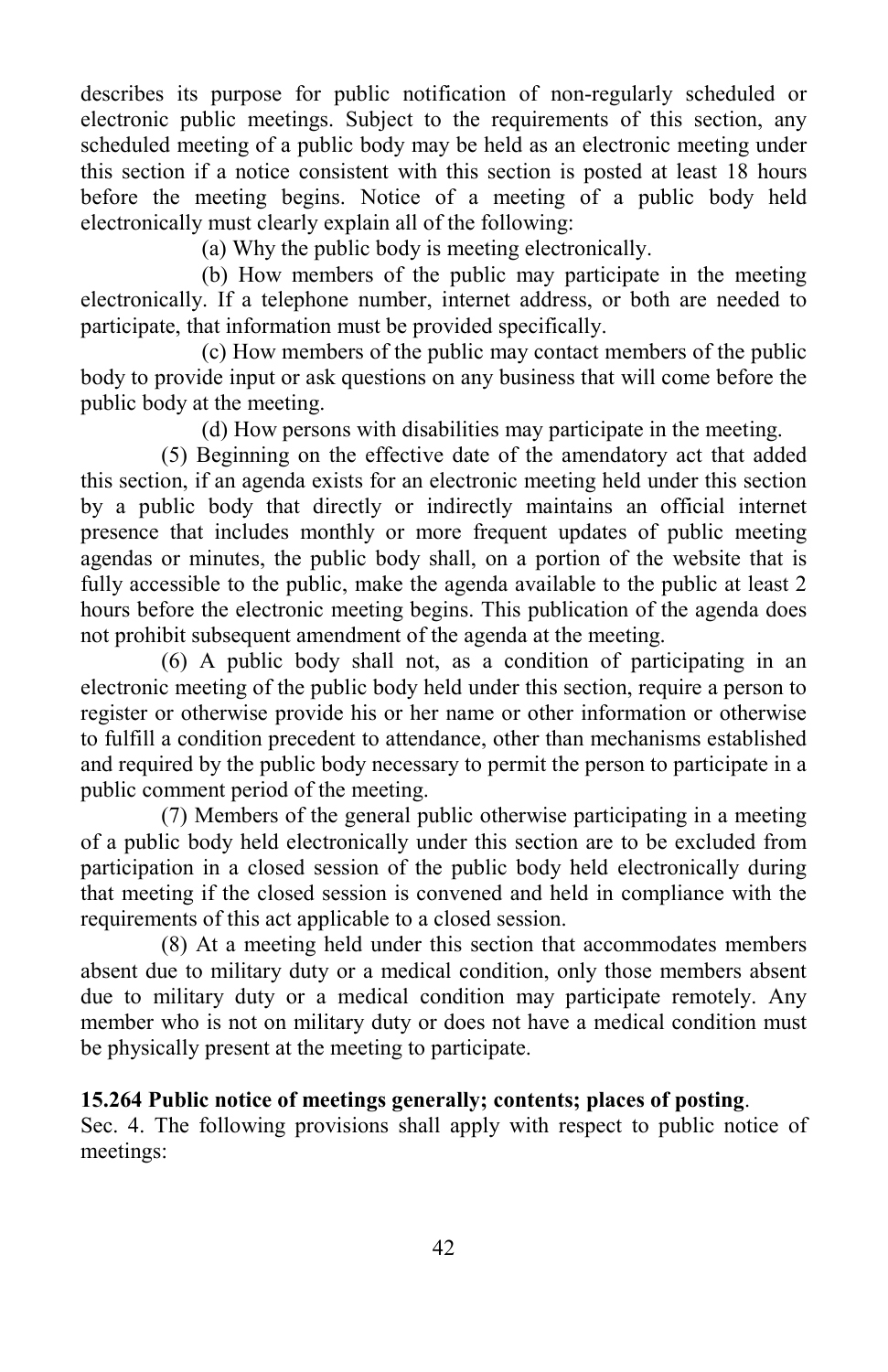(a) A public notice shall always contain the name of the public body to which the notice applies, its telephone number if one exists, and its address.

(b) A public notice for a public body shall always be posted at its principal office and any other locations considered appropriate by the public body. Cable television may also be utilized for purposes of posting public notice.

(c) If a public body is a part of a state department, part of the legislative or judicial branch of state government, part of an institution of higher education, or part of a political subdivision or school district, a public notice shall also be posted in the respective principal office of the state department, the institution of higher education, clerk of the house of representatives, secretary of the state senate, clerk of the supreme court, or political subdivision or school district.

(d) If a public body does not have a principal office, the required public notice for a local public body shall be posted in the office of the county clerk in which the public body serves and the required public notice for a state public body shall be posted in the office of the secretary of state.

### **15.265 Public notice of regular meetings, change in schedule of regular meetings, rescheduled regular meetings, or special meetings; posting; statement of date, time, and place; website; recess or adjournment; emergency sessions; emergency public meeting; meeting in residential dwelling; limitation; notice; duration requirement**.

Sec. 5. (1) A meeting of a public body shall not be held unless public notice is given as provided in this section by a person designated by the public body.

(2) For regular meetings of a public body, there shall be posted within 10 days after the first meeting of the public body in each calendar or fiscal year a public notice stating the dates, times, and places of its regular meetings.

(3) If there is a change in the schedule of regular meetings of a public body, there shall be posted within 3 days after the meeting at which the change is made, a public notice stating the new dates, times, and places of its regular meetings.

(4) Except as provided in this subsection or in subsection (6), for a rescheduled regular or a special meeting of a public body, a public notice stating the date, time, and place of the meeting shall be posted at least 18 hours before the meeting in a prominent and conspicuous place at both the public body's principal office and, if the public body directly or indirectly maintains an official internet presence that includes monthly or more frequent updates of public meeting agendas or minutes, on a portion of the website that is fully accessible to the public. The public notice on the website shall be included on either the homepage or on a separate webpage dedicated to public notices for nonregularly scheduled public meetings and accessible via a prominent and conspicuous link on the website's homepage that clearly describes its purpose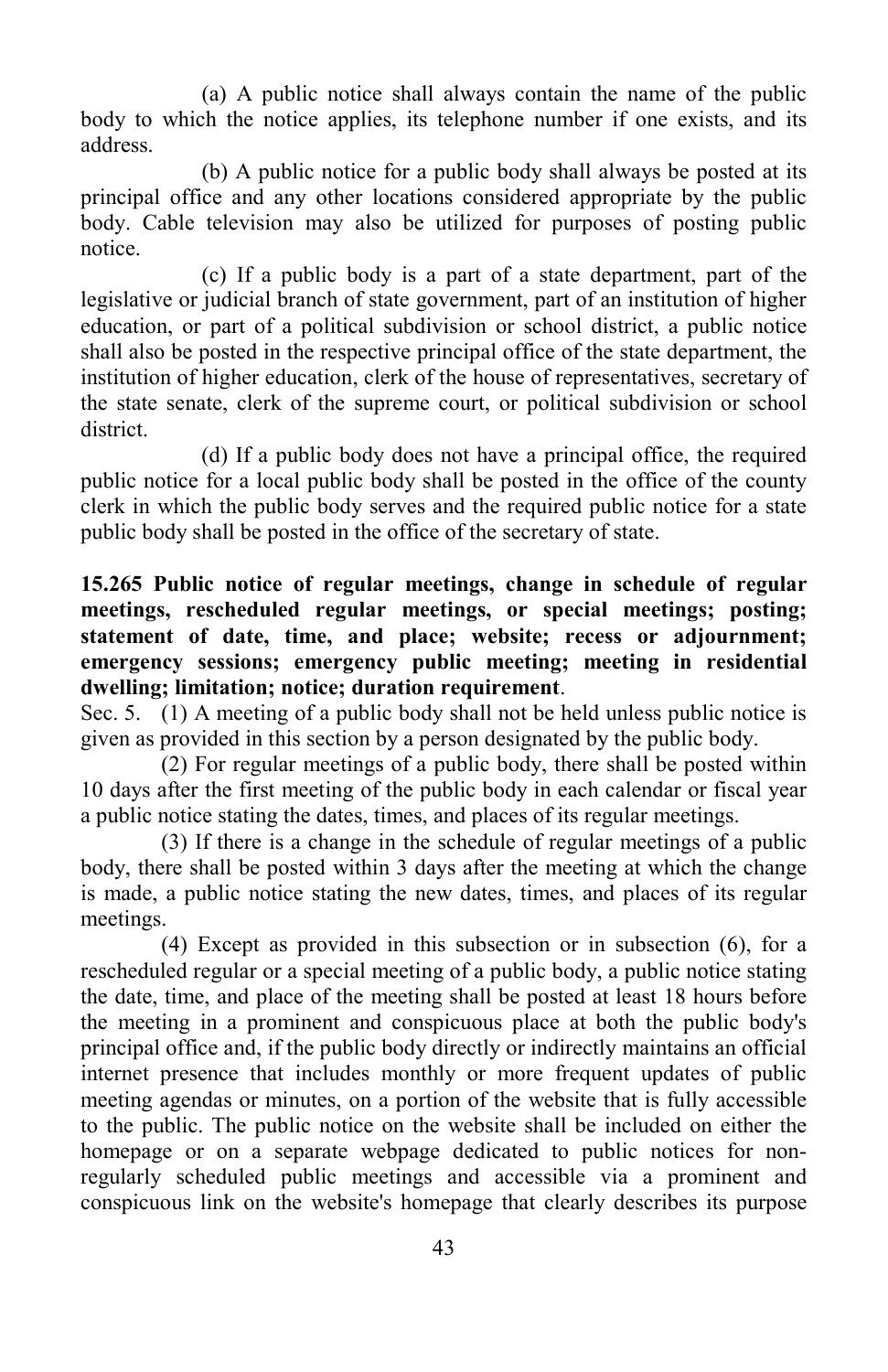for public notification of those non-regularly scheduled public meetings. The requirement of 18-hour notice does not apply to special meetings of subcommittees of a public body or conference committees of the state legislature. A conference committee shall give a 6-hour notice. A second conference committee shall give a 1-hour notice. Notice of a conference committee meeting shall include written notice to each member of the conference committee and the majority and minority leader of each house indicating time and place of the meeting.

(5) A meeting of a public body that is recessed for more than 36 hours shall be reconvened only after public notice that is equivalent to that required under subsection (4) has been posted. If either house of the state legislature is adjourned or recessed for less than 18 hours, the notice provisions of subsection (4) are not applicable. Nothing in this section bars a public body from meeting in emergency session in the event of a severe and imminent threat to the health, safety, or welfare of the public when 2/3 of the members serving on the body decide that delay would be detrimental to efforts to lessen or respond to the threat. However, if a public body holds an emergency public meeting that does not comply with the 18-hour posted notice requirement, it shall make paper copies of the public notice for the emergency meeting available to the public at that meeting. The notice shall include an explanation of the reasons that the public body cannot comply with the 18-hour posted notice requirement. The explanation shall be specific to the circumstances that necessitated the emergency public meeting, and the use of generalized explanations such as "an imminent threat to the health of the public" or "a danger to public welfare and safety" does not meet the explanation requirements of this subsection. If the public body directly or indirectly maintains an official internet presence that includes monthly or more frequent updates of public meeting agendas or minutes, it shall post the public notice of the emergency meeting and its explanation on its website in the manner described for an internet posting in subsection (4). Within 48 hours after the emergency public meeting, the public body shall send official correspondence to the board of county commissioners of the county in which the public body is principally located, informing the commission that an emergency public meeting with less than 18 hours' public notice has taken place. The correspondence shall also include the public notice of the meeting with explanation and shall be sent by either the United States postal service or electronic mail. Compliance with the notice requirements for emergency meetings in this subsection does not create, and shall not be construed to create, a legal basis or defense for failure to comply with other provisions of this act and does not relieve the public body from the duty to comply with any provision of this act.

(6) A meeting of a public body may only take place in a residential dwelling if a nonresidential building within the boundary of the local governmental unit or school system is not available without cost to the public body. For a meeting of a public body that is held in a residential dwelling, notice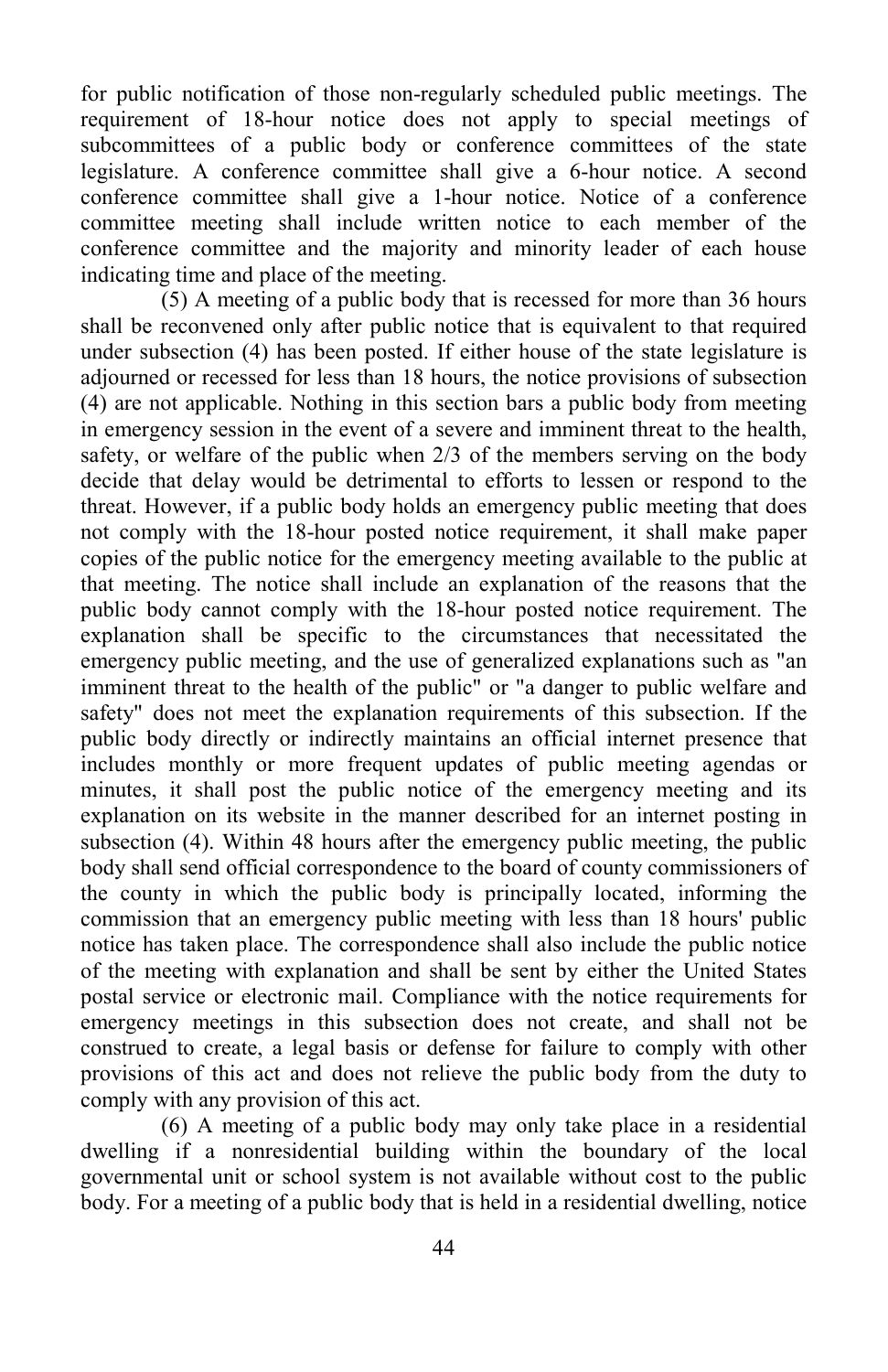of the meeting shall be published as a display advertisement in a newspaper of general circulation in the city or township in which the meeting is to be held. The notice shall be published not less than 2 days before the day on which the meeting is held, and shall state the date, time, and place of the meeting. The notice shall be at the bottom of the display advertisement, set off in a conspicuous manner, and include the following language: "This meeting is open to all members of the public under Michigan's open meetings act".

(7) A durational requirement for posting a public notice of a meeting under this act is the time that the notice is required to be accessible to the public.

#### **15.266 Providing copies of public notice on written request; fee**.

Sec. 6. (1) Upon the written request of an individual, organization, firm, or corporation, and upon the requesting party's payment of a yearly fee of not more than the reasonable estimated cost for printing and postage of such notices, a public body shall send to the requesting party by first class mail a copy of any notice required to be posted pursuant to section  $5(2)$  to  $(5)$ .

(2) Upon written request, a public body, at the same time a public notice of a meeting is posted pursuant to section 5, shall provide a copy of the public notice of that meeting to any newspaper published in the state and to any radio and television station located in the state, free of charge.

#### **15.267 Closed sessions; roll call vote; separate set of minutes**.

Sec. 7. (1) A 2/3 roll call vote of members elected or appointed and serving is required to call a closed session, except for the closed sessions permitted under section  $8(a)$ ,  $(b)$ ,  $(c)$ ,  $(g)$ ,  $(i)$ , and  $(i)$ . The roll call vote and the purpose or purposes for calling the closed session shall be entered into the minutes of the meeting at which the vote is taken.

(2) A separate set of minutes shall be taken by the clerk or the designated secretary of the public body at the closed session. These minutes shall be retained by the clerk of the public body, are not available to the public, and shall only be disclosed if required by a civil action filed under section 10, 11, or 13. These minutes may be destroyed 1 year and 1 day after approval of the minutes of the regular meeting at which the closed session was approved.

#### **15.268 Closed sessions; permissible purposes**.

Sec. 8. A public body may meet in a closed session only for the following purposes:

(a) To consider the dismissal, suspension, or disciplining of, or to hear complaints or charges brought against, or to consider a periodic personnel evaluation of, a public officer, employee, staff member, or individual agent, if the named person requests a closed hearing. A person requesting a closed hearing may rescind the request at any time, in which case the matter at issue shall be considered after the rescission only in open sessions.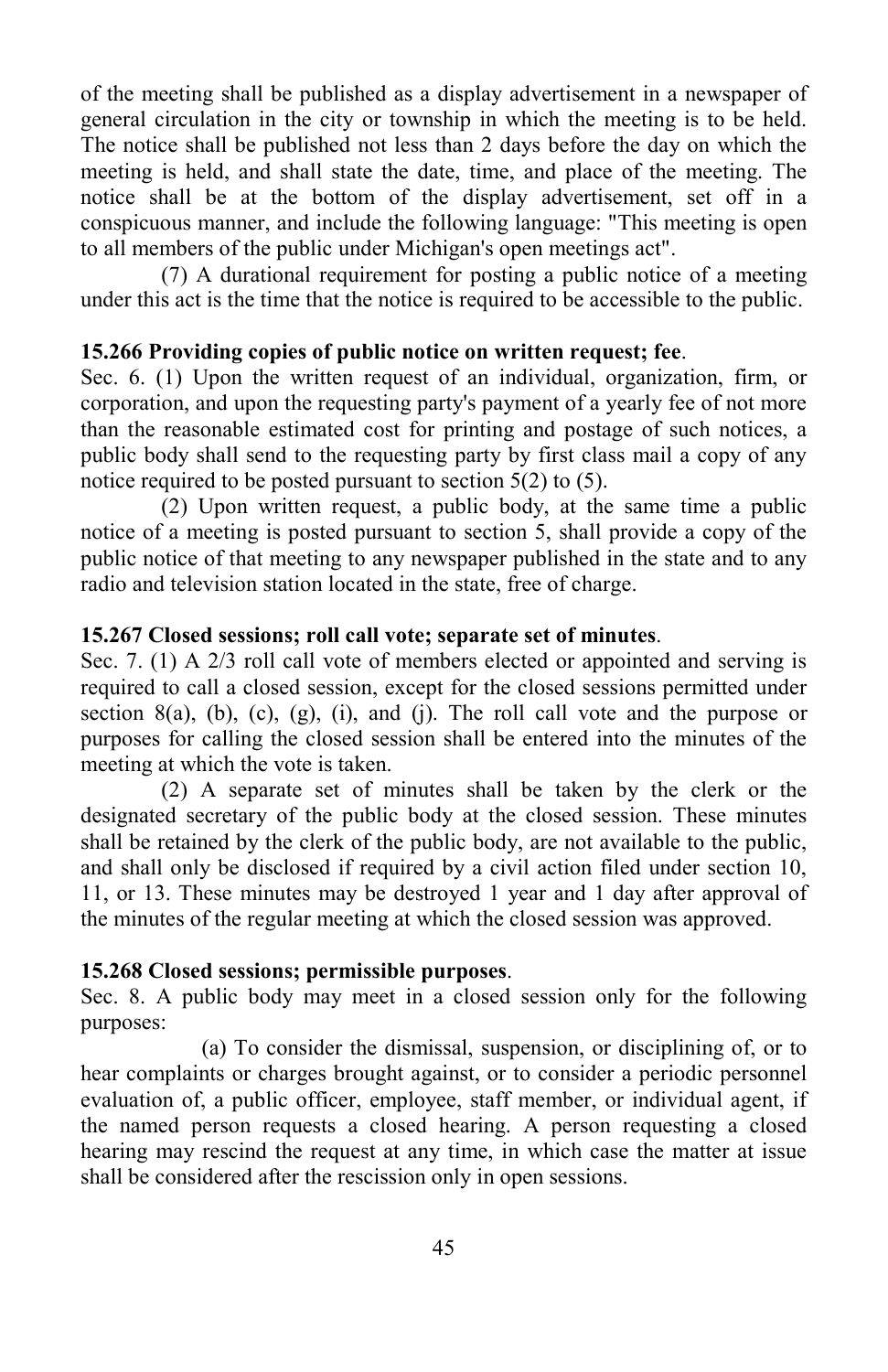(b) To consider the dismissal, suspension, or disciplining of a student if the public body is part of the school district, intermediate school district, or institution of higher education that the student is attending, and if the student or the student's parent or guardian requests a closed hearing.

(c) For strategy and negotiation sessions connected with the negotiation of a collective bargaining agreement if either negotiating party requests a closed hearing.

(d) To consider the purchase or lease of real property up to the time an option to purchase or lease that real property is obtained.

(e) To consult with its attorney regarding trial or settlement strategy in connection with specific pending litigation, but only if an open meeting would have a detrimental financial effect on the litigating or settlement position of the public body.

(f) To review and consider the contents of an application for employment or appointment to a public office if the candidate requests that the application remain confidential. However, except as otherwise provided in this subdivision, all interviews by a public body for employment or appointment to a public office shall be held in an open meeting pursuant to this act. This subdivision does not apply to a public office described in subdivision (j).

(g) Partisan caucuses of members of the state legislature.

(h) To consider material exempt from discussion or disclosure by state or federal statute.

(i) For a compliance conference conducted under section 16231 of the public health code, 1978 PA 368, MCL 333.16231, before a complaint is issued.

(j) In the process of searching for and selecting a president of an institution of higher education established under section 4, 5, or 6 of article VIII of the state constitution of 1963, to review the specific contents of an application, to conduct an interview with a candidate, or to discuss the specific qualifications of a candidate if the particular process of searching for and selecting a president of an institution of higher education meets all of the following requirements:

(*i*) The search committee in the process, appointed by the governing board, consists of at least 1 student of the institution, 1 faculty member of the institution, 1 administrator of the institution, 1 alumnus of the institution, and 1 representative of the general public. The search committee also may include 1 or more members of the governing board of the institution, but the number shall not constitute a quorum of the governing board. However, the search committee shall not be constituted in such a way that any 1 of the groups described in this subparagraph constitutes a majority of the search committee.

(*ii*) After the search committee recommends the 5 final candidates, the governing board does not take a vote on a final selection for the president until at least 30 days after the 5 final candidates have been publicly identified by the search committee.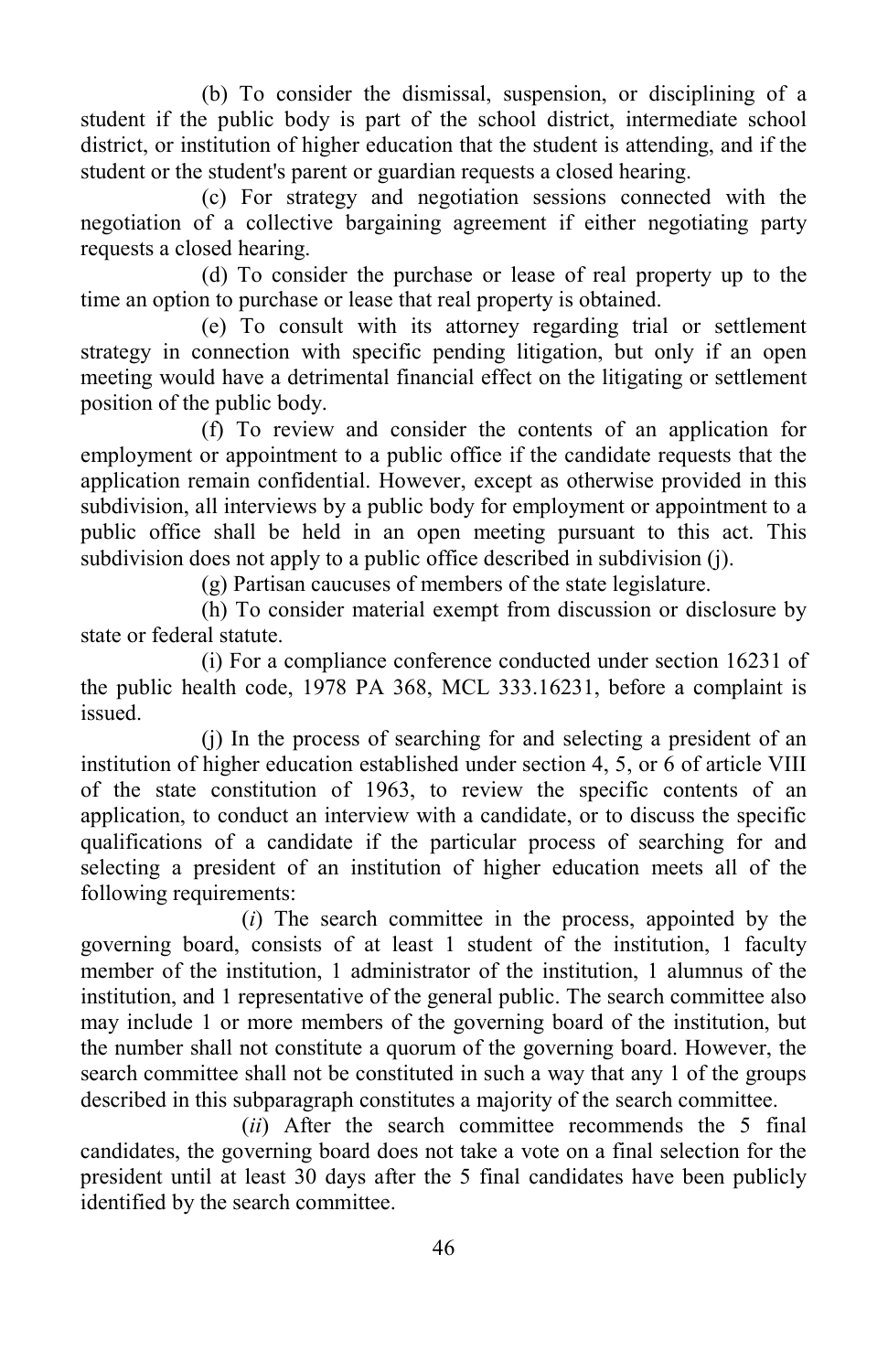(*iii*) The deliberations and vote of the governing board of the institution on selecting the president take place in an open session of the governing board.

(k) For a school board to consider security planning to address existing threats or prevent potential threats to the safety of the students and staff. As used in this subdivision, "school board" means any of the following:

(*i*) That term as defined in section 3 of the revised school code, 1976 PA 451, MCL 380.3.

(*ii*) An intermediate school board as defined in section 4 of the revised school code, 1976 PA 451, MCL 380.4.

(*iii*) A board of directors of a public school academy as described in section 502 of the revised school code, 1976 PA 451, MCL 380.502.

(*iv*) The local governing board of a public community or junior college as described in section 7 of article VIII of the state constitution of 1963.

### **15.269 Minutes**.

Sec. 9. (1) Each public body shall keep minutes of each meeting showing the date, time, place, members present, members absent, any decisions made at a meeting open to the public, and the purpose or purposes for which a closed session is held. The minutes shall include all roll call votes taken at the meeting. The public body shall make any corrections in the minutes at the next meeting after the meeting to which the minutes refer. The public body shall make corrected minutes available at or before the next subsequent meeting after correction. The corrected minutes shall show both the original entry and the correction.

(2) Minutes are public records open to public inspection, and a public body shall make the minutes available at the address designated on posted public notices pursuant to section 4. The public body shall make copies of the minutes available to the public at the reasonable estimated cost for printing and copying.

(3) A public body shall make proposed minutes available for public inspection within 8 business days after the meeting to which the minutes refer. The public body shall make approved minutes available for public inspection within 5 business days after the meeting at which the minutes are approved by the public body.

(4) A public body shall not include in or with its minutes any personally identifiable information that, if released, would prevent the public body from complying with section 444 of subpart 4 of part C of the general education provisions act, 20 USC 1232g, commonly referred to as the family educational rights and privacy act of 1974.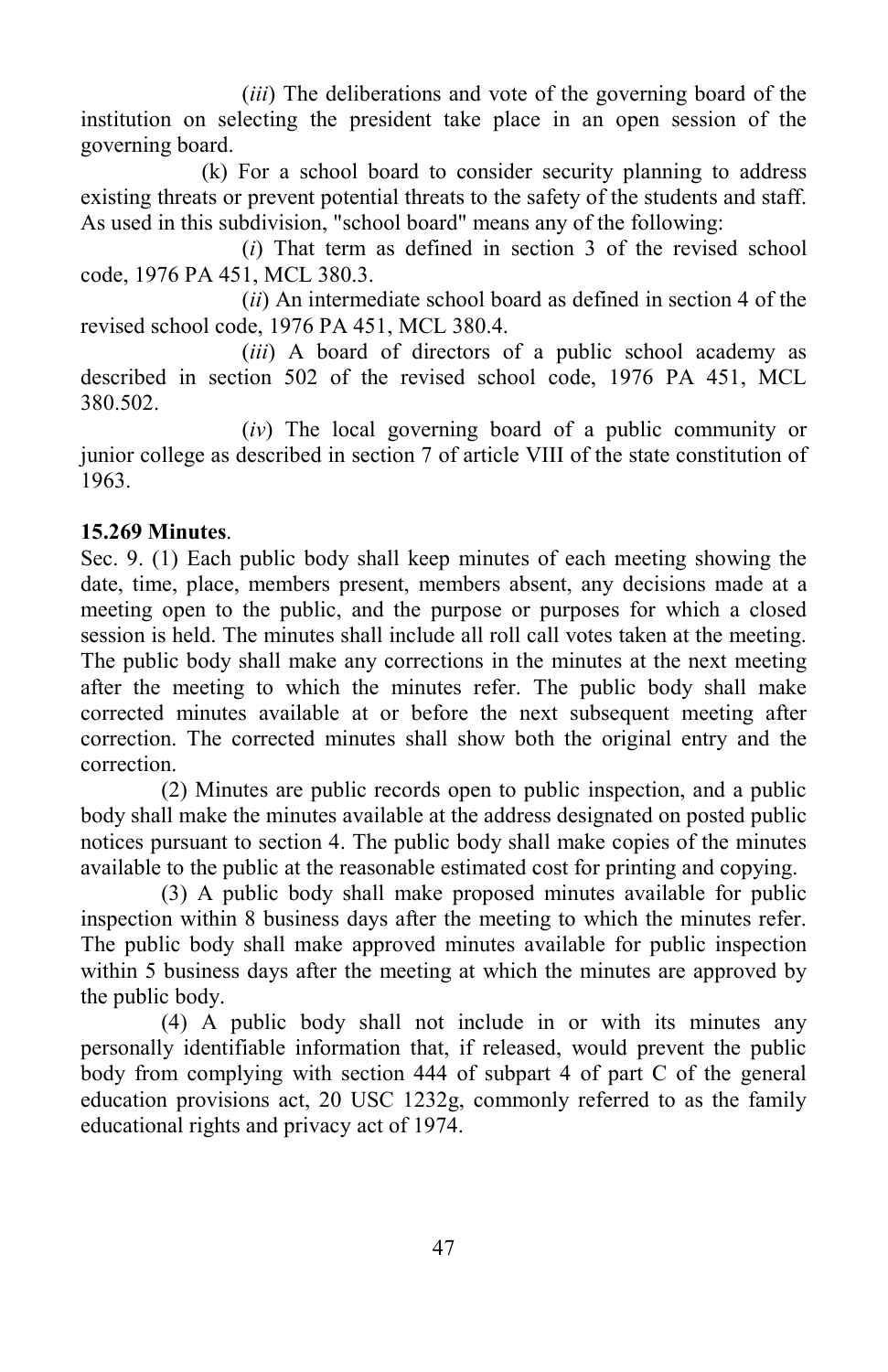### **15.270 Decisions of public body; presumption; civil action to invalidate; jurisdiction; venue; reenactment of disputed decision**.

Sec. 10. (1) Decisions of a public body shall be presumed to have been adopted in compliance with the requirements of this act. The attorney general, the prosecuting attorney of the county in which the public body serves, or any person may commence a civil action in the circuit court to challenge the validity of a decision of a public body made in violation of this act.

(2) A decision made by a public body may be invalidated if the public body has not complied with the requirements of section  $3(1)$ ,  $(2)$ , and  $(3)$  in making the decision or if failure to give notice in accordance with section 5 has interfered with substantial compliance with section  $3(1)$ ,  $(2)$ , and  $(3)$  and the court finds that the noncompliance or failure has impaired the rights of the public under this act.

(3) The circuit court shall not have jurisdiction to invalidate a decision of a public body for a violation of this act unless an action is commenced pursuant to this section within the following specified period of time:

(a) Within 60 days after the approved minutes are made available to the public by the public body except as otherwise provided in subdivision (b).

(b) If the decision involves the approval of contracts, the receipt or acceptance of bids, the making of assessments, the procedures pertaining to the issuance of bonds or other evidences of indebtedness, or the submission of a borrowing proposal to the electors, within 30 days after the approved minutes are made available to the public pursuant to that decision.

(4) Venue for an action under this section shall be any county in which a local public body serves or, if the decision of a state public body is at issue, in Ingham County.

(5) In any case where an action has been initiated to invalidate a decision of a public body on the ground that it was not taken in conformity with the requirements of this act, the public body may, without being deemed to make any admission contrary to its interest, reenact the disputed decision in conformity with this act. A decision reenacted in this manner shall be effective from the date of reenactment and shall not be declared invalid by reason of a deficiency in the procedure used for its initial enactment.

#### **15.271 Civil action to compel compliance or enjoin noncompliance; commencement; venue; security not required; commencement of action for mandamus; court costs and attorney fees**.

Sec. 11. (1) If a public body is not complying with this act, the attorney general, prosecuting attorney of the county in which the public body serves, or a person may commence a civil action to compel compliance or to enjoin further noncompliance with this act.

(2) An action for injunctive relief against a local public body shall be commenced in the circuit court, and venue is proper in any county in which the public body serves. An action for an injunction against a state public body shall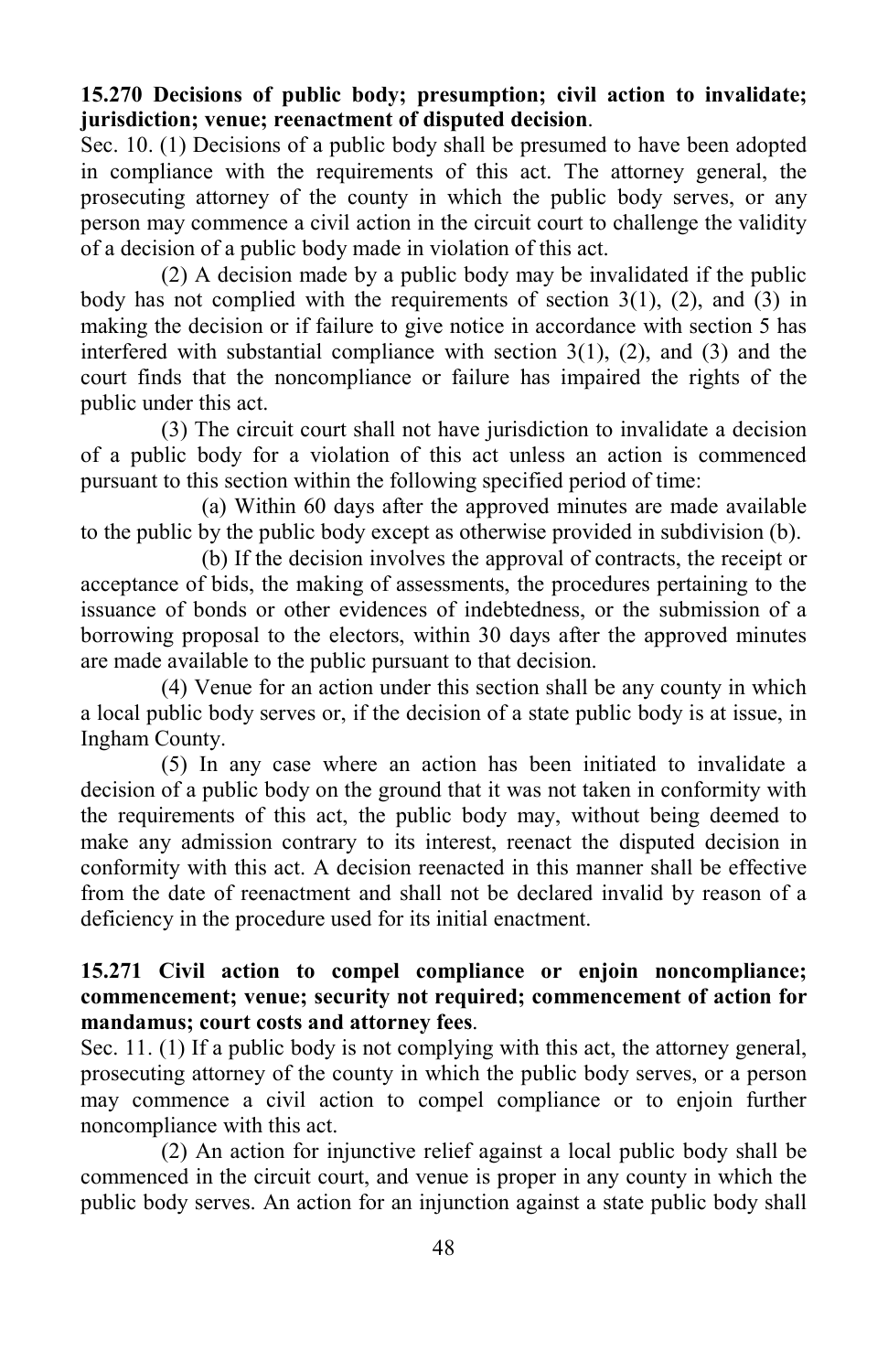be commenced in the circuit court and venue is proper in any county in which the public body has its principal office, or in Ingham County. If a person commences an action for injunctive relief, that person shall not be required to post security as a condition for obtaining a preliminary injunction or a temporary restraining order.

(3) An action for mandamus against a public body under this act shall be commenced in the court of appeals.

(4) If a public body is not complying with this act, and a person commences a civil action against the public body for injunctive relief to compel compliance or to enjoin further noncompliance with the act and succeeds in obtaining relief in the action, the person shall recover court costs and actual attorney fees for the action.

#### **15.272 Violation as misdemeanor; penalty**.

Sec. 12. (1) A public official who intentionally violates this act is guilty of a misdemeanor punishable by a fine of not more than \$1,000.00.

(2) A public official who is convicted of intentionally violating a provision of this act for a second time within the same term shall be guilty of a misdemeanor and shall be fined not more than \$2,000.00, or imprisoned for not more than 1 year, or both.

#### **15.273 Violation; liability**.

Sec. 13. (1) A public official who intentionally violates this act shall be personally liable in a civil action for actual and exemplary damages of not more than \$500.00 total, plus court costs and actual attorney fees to a person or group of persons bringing the action.

(2) Not more than 1 action under this section shall be brought against a public official for a single meeting. An action under this section shall be commenced within 180 days after the date of the violation which gives rise to the cause of action.

(3) An action for damages under this section may be joined with an action for injunctive or exemplary relief under section 11.

#### **15.273a Selection of president by governing board of higher education institution; violation; civil fine**.

Sec. 13a. If the governing board of an institution of higher education established under section 4, 5, or 6 of article VIII of the state constitution of 1963 violates this act with respect to the process of selecting a president of the institution at any time after the recommendation of final candidates to the governing board, as described in section  $8(i)$ , the institution is responsible for the payment of a civil fine of not more than \$500,000.00. This civil fine is in addition to any other remedy or penalty under this act. To the extent possible, any payment of fines imposed under this section shall be paid from funds allocated by the institution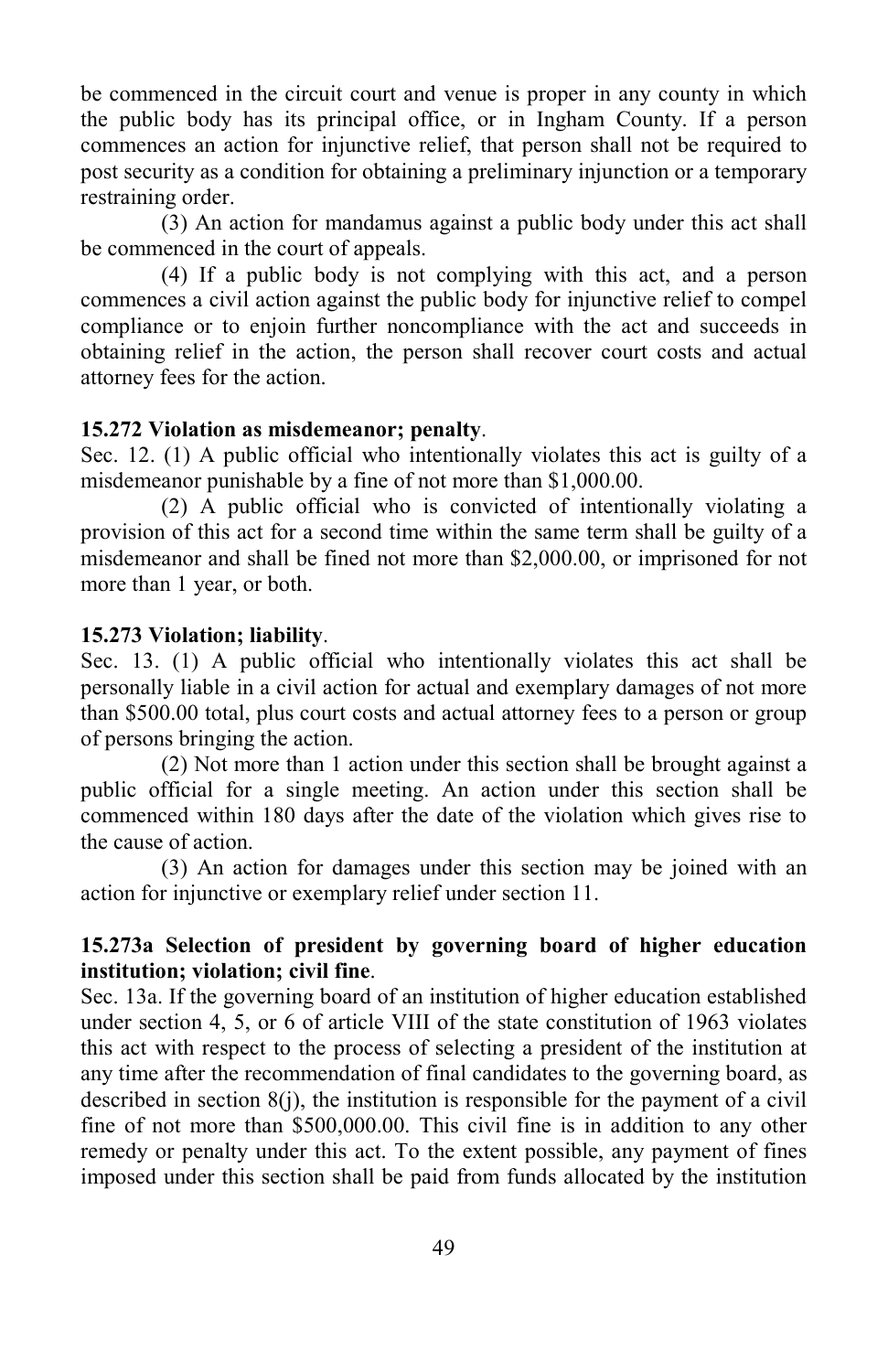of higher education to pay for the travel and expenses of the members of the governing board.

### **15.274 Repeal of MCL 15.251 to 15.253**.

Sec. 14. Act No. 261 of the Public Acts of 1968, being sections 15.251 to 15.253 of the Compiled Laws of 1970, is repealed.

# **15.275 Effective date**.

Sec. 15. This act shall take effect January 1, 1977.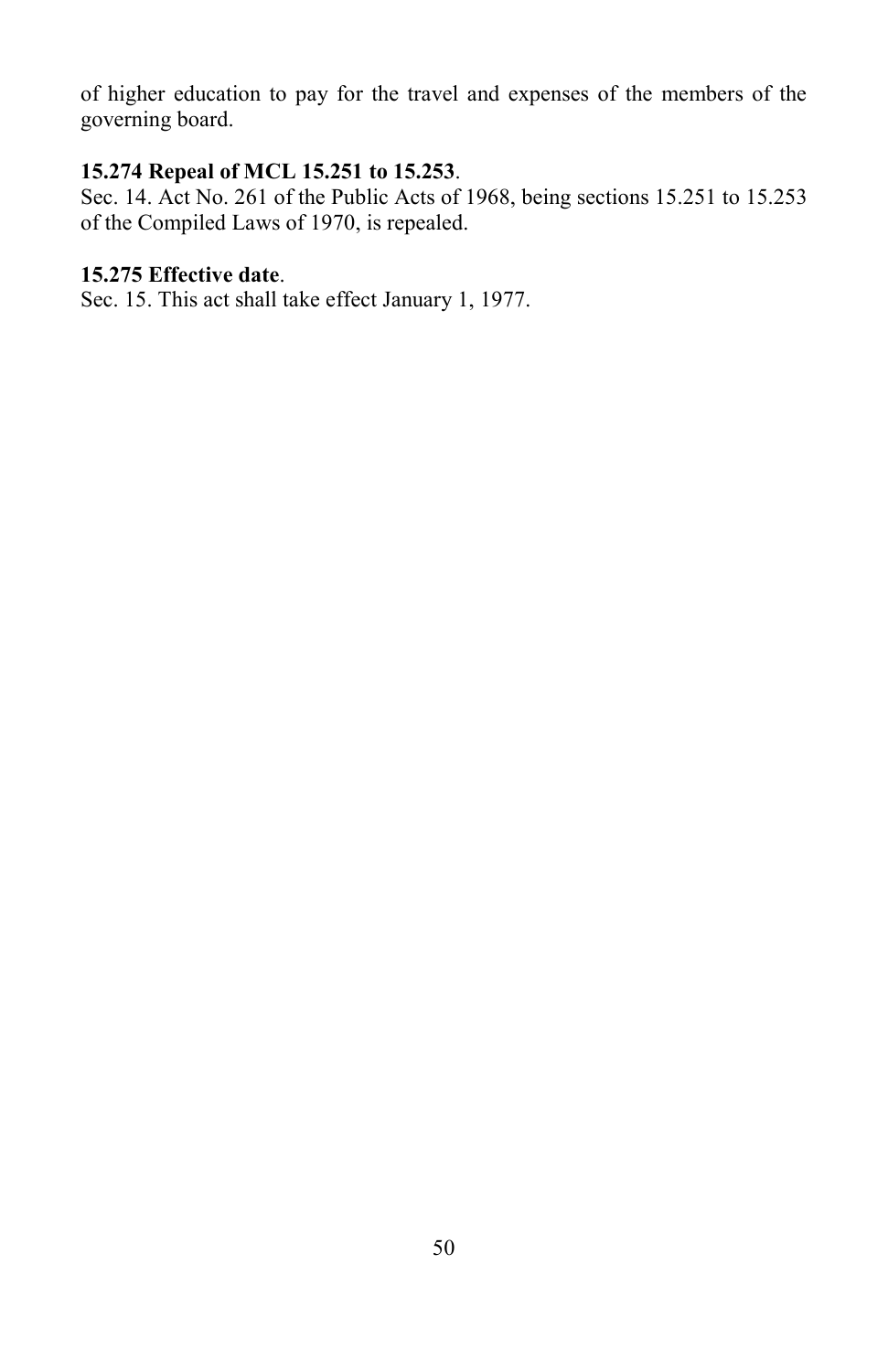### **APPENDIX F**

# **FLOW CHART**



- Operations Committee:
	- o Request for additional staffing, office/department reorganizations, position upgrades, and any other matter referred to committee by Board Chairperson. Recommendation along with cost of recommendation if any referred to the full County Board for Final decision.
	- o If additional appropriations are needed, determination by the full County Board as part of Final decision.
- > Physical Resources Committee:
	- o Consideration of matters related to facility management and any other matter referred to committee by Board Chairperson. If additional appropriations are needed, determination by the full County Board as part of Final decision.

No final decisions shall be made by Standing Committees except as approved by the Board of Commissioners.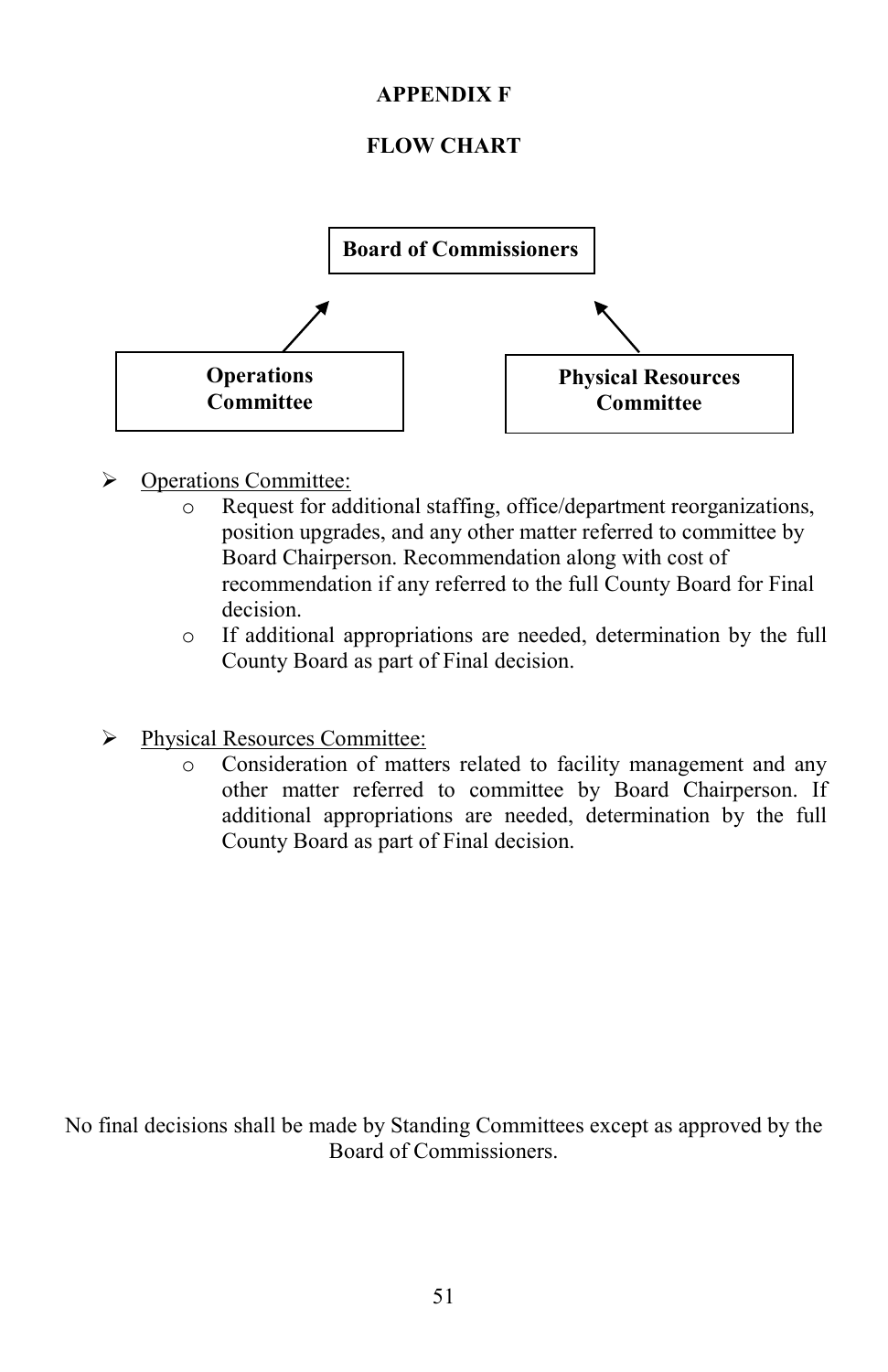# **Monroe County Board of Commissioners**

MARK BRANT, Chairman ∙ Representing District 2 Email: mbrantdist2@gmail.com

RANDY RICHARDVILLE, Vice-Chairman ∙ Representing District 5 Email: rrichardvilledist5@gmail.com

> DAVID C. HOFFMAN District 1

> > DAWN ASPER District 3

GEORGE L. JONDRO District 4

SHARON LEMASTERS District 6

DAVID SWARTOUT District 7

GREG MOORE, JR. District 8

J. HENRY LIEVENS District 9

 $\sim$  Support Staff  $\sim$ MICHAEL BOSANAC Administrator / Chief Financial Officer 734-240-7267

ANNAMARIE OSMENT County Clerk / Register of Deeds 734-240-7026

LENNARD, GRAHAM & GOLDSMITH, PLC Legal Advisor 734-242-9500

LISA SANDERS Deputy Clerk / Administrative Assistant 734-240-7003